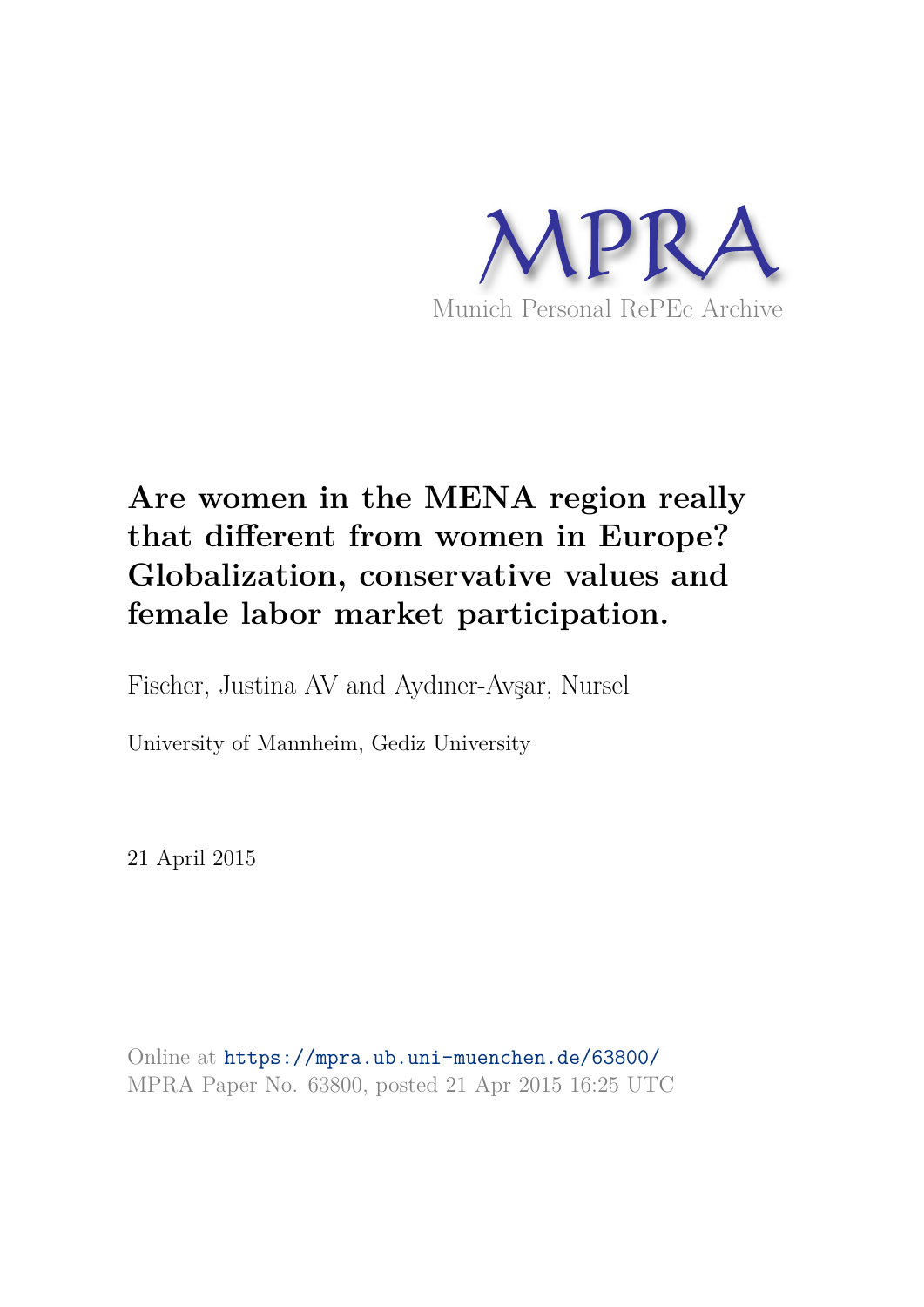# Are women in the MENA region really that different from women in Europe? Globalization, conservative values and female labor market participation

Justina A.V. Fischer $<sup>1</sup>$ </sup> *University of Mannheim, Germany* 

> Nursel Aydıner-Avşar 2 *Gediz University, Turkey*

## **ABSTRACT**

*This article aims to compare women in the MENA region with women in Europe as to how globalization affects their conservative values and attitudes, and, thereby, their labor market participation. The authors define conservative values as both religious values and socio-political attitudes relating to family issues and leadership. Using micro data from the World Values Survey covering over 80 countries between 1981 and 2014, we employ three distinct indicators of globalization that reflect, first, international trade, and, second, cross-national flows of information via persons and media. In Western Europe, during the Cold War period economic globalization appears to weaken those conservative values that directly pertain to female labor market participation, mirroring the current development in the MENA countries. After the Cold War, in Western Europe all remaining secular-conservative values appear equally weakened by international trade, possibly predicting changes to come in the MENA region. Eastern Europe appears distinct from the other two regions. In the MENA region, women respond to intensifying economic globalization with deeper religiosity, possibly as a manifestation of self-protection. Global exchange of information, however, weakens all kinds of conservative values in general in either region. For both MENA countries and Europe likewise, women who are more conservative are less likely to participate in the labor market. Overall, this study suggests that economic globalization transforms not only the economy but also those conservative values that present an obstacle to gainful employment of women.* 

Keywords: Globalization, economic integration, media, female labor force participation, religion, conservative values, identity, MENA, Europe

JEL codes: C33, D83, F14, F16, F66, J16, J21, Z12, Z13

<sup>&</sup>lt;sup>1</sup> Corresponding author. Address: Economics Department, University of Mannheim, L7 3-5, 68131 Mannheim, Germany, e-mail: mail@justinaavfischer.de

<sup>&</sup>lt;sup>2</sup> Department of Economics, Gediz University, Seyrek, 35665 Izmir, Turkey, e-mail: nursel.aydiner@gediz.edu.tr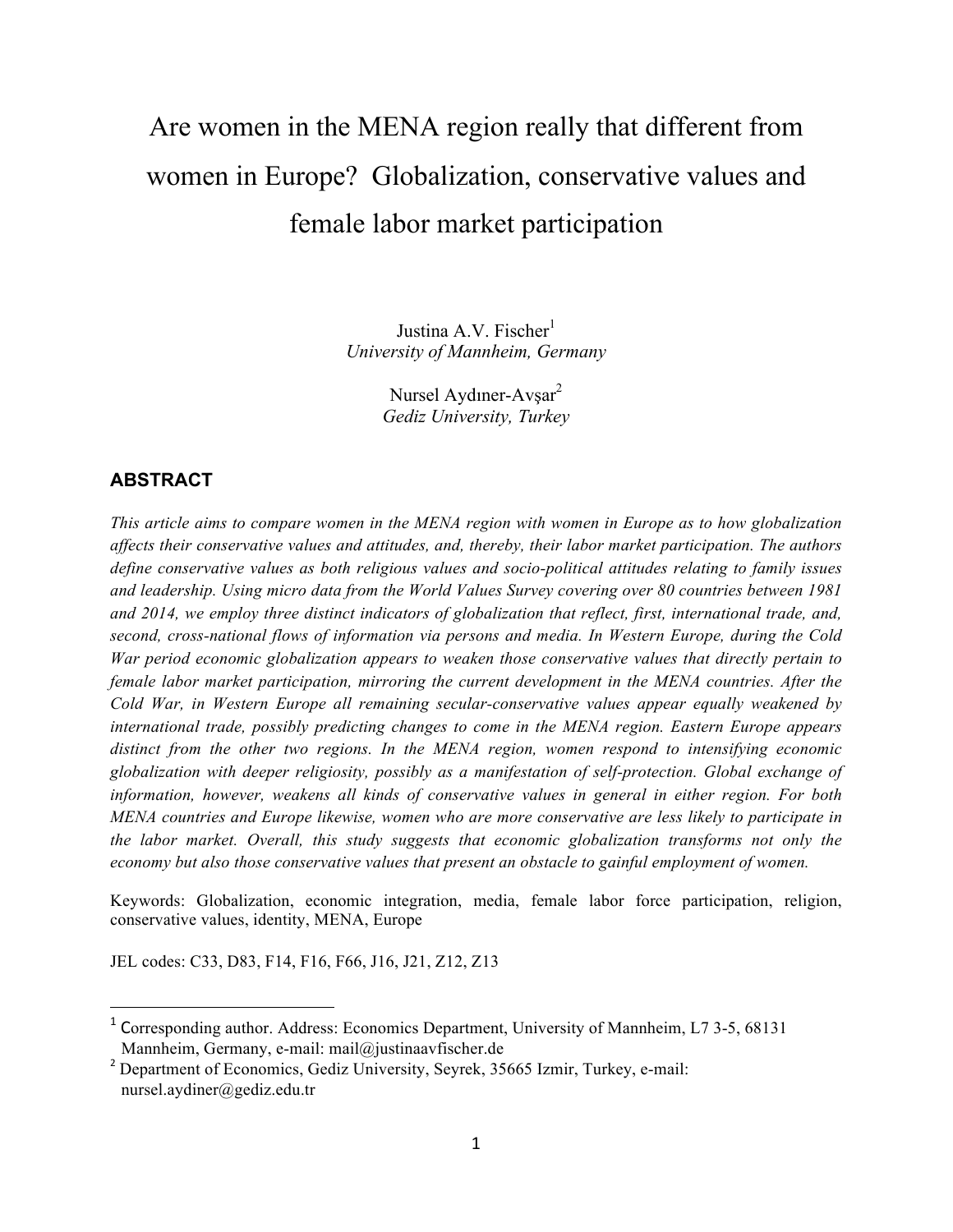## **1. INTRODUCTION**

Globalization is a multi-facetted phenomenon whose dynamics and impact on the economy and particularly on the society are still not fully understood. Globalization exerts effects not only on the economy and the environment, but also on cultures, social and political systems, and human well-being. Although the debate has focused on mostly economic effects such as unemployment, growth and income inequality, the impact of globalization on values and cultural attitudes are very important with broader economic and social consequences. In our contribution, we draw a distinction between economic integration into world markets of goods and informational integration into world 'markets' of information flows.

This chapter aims to make a contribution to our understanding of the social effects of globalization through the values channel. People's values are shaped by a number of factors including customs, traditions and the importance one attaches to religion. First, the chapter aims to investigate how globalization affects women's religious conservative values (religious belief and religiosity) and socio-political conservative attitudes. We then investigate how conservative values affect female employment. This way, we aim to contribute to the existing literature by extending the discussion on religion/values-female employment nexus to the role of globalization as a transmission mechanism. Specifically, we aim to answer the following questions in the empirical analysis:

1. Does globalization change women's values, specifically their degree of conservatism?

2. Through this value change, does globalization impact female employment? That is, do these values and attitudes impact women's labor market participation decisions?

Second, the chapter aims to answer the question whether women in the Middle East and Northern Africa (MENA), who are mostly Muslims, are different from women in Europe, who are mostly Christians, in their reactions to the forces of globalization. The empirical analysis is based on 428'000 responses from the World Values Survey (WVS), conducted in over 80 countries between 1981 and 2014.

In general, it appears that those societal changes globalization triggers nowadays in the MENA countries resemble the changes that Western Europe underwent during the Cold War period prior to1995. In light of this finding, the developments in Western Europe observed from 1995 on might predict future societal changes in the MENA countries for the years to come. It becomes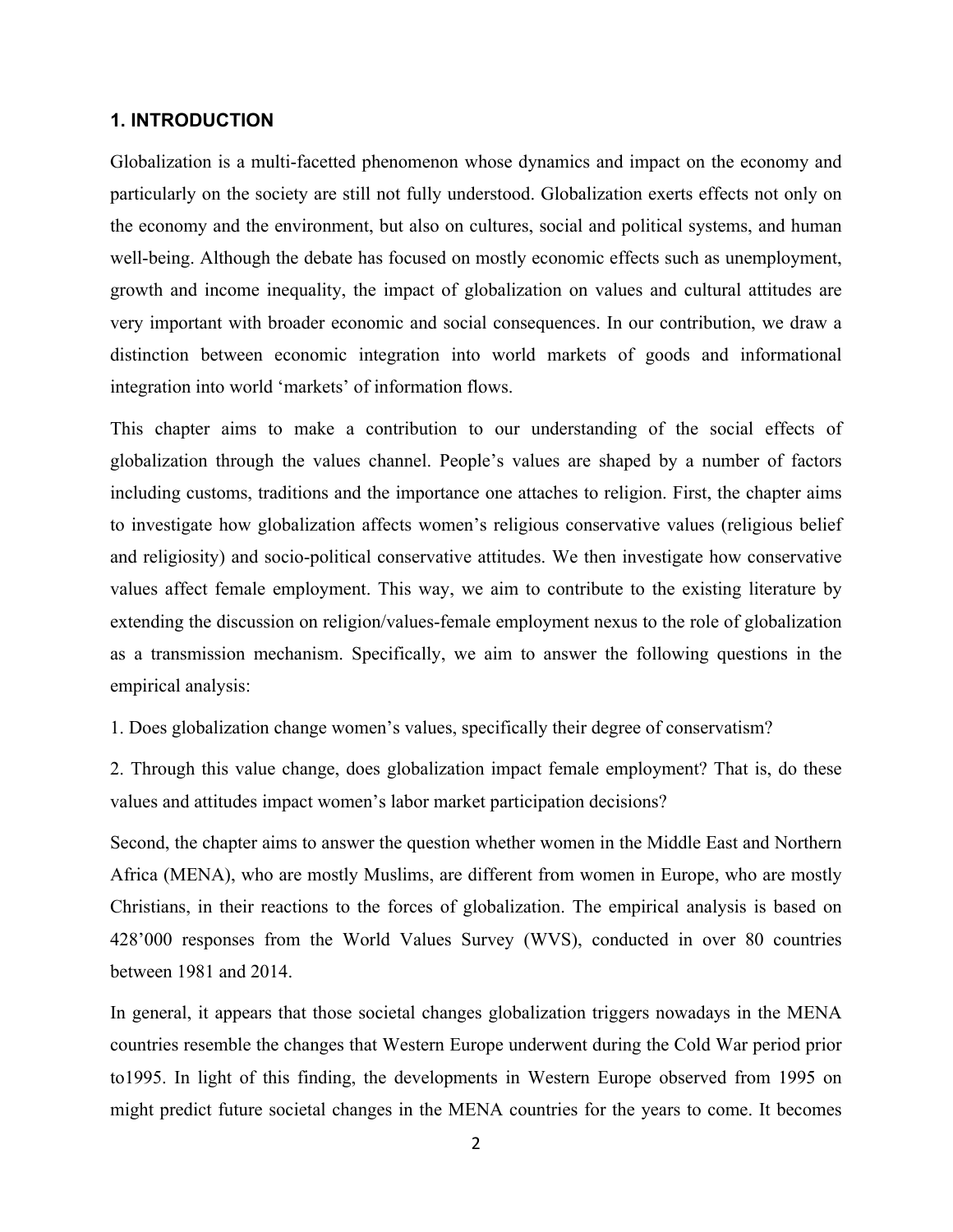also apparent that Eastern Europe, shaped by Communism and a regaining Orthodox-Christianism, is very much distinct from Western Europe and the MENA region likewise.

Specifically, economic globalization that takes place in the MENA region tends to foster adherence to conservative-religious values, and socio-political conservative values in general. Only conservative values directly pertaining to labor market participation (e.g., girl's education and importance of family) are weakened as MENA countries economically globalize, possibly reflecting an adjustment of women's values to the transforming forces of economic integration and the new economic necessities that arise in the region. While a similar development of weakening of these secular conservative values alone is also observable for Western Europe prior to 1995, from 1995 on it appears that economic globalization had been destructive also to all remaining tested facets of women's secular conservatism in Western Europe. Overall, the destruction of conservative and traditional values appears contagious.

Globalization of information through media and the internet tends to make people more critical toward religion-based and secular conservative values – this is observable in both regions and all time periods under investigation likewise. In contrast, in the MENA countries, cross-cultural personal contacts e.g. through tourism and seasonal work appear to foster adherence to religious values.

Finally, regarding female employment, religious values and socio-political conservative values appear to decrease the probability of female employment, for all three regions investigated. In this respect, women in the MENA region are similar to women in Western and Eastern Europe. Also active membership in religious groups and a high frequency of service attendance – expressing adhering to religious values in a formal way – reduces labor market participation. The restrictive influence of conservative-secular and conservative-religious values on female employment is found to be stable over the last 30 years.

The findings of this study bear an important implication for socio-economic policy making in the MENA region. Economic globalization appears to trigger an automatism and dynamics that ultimately leads to increased women's labor market participation: the forces of global economic integration trigger a change in women's conservative values that bear a direct relation to their labor market decision and, this way, they tend to positively affect female labor market participation. Information available through the internet and media appears to add to this effect.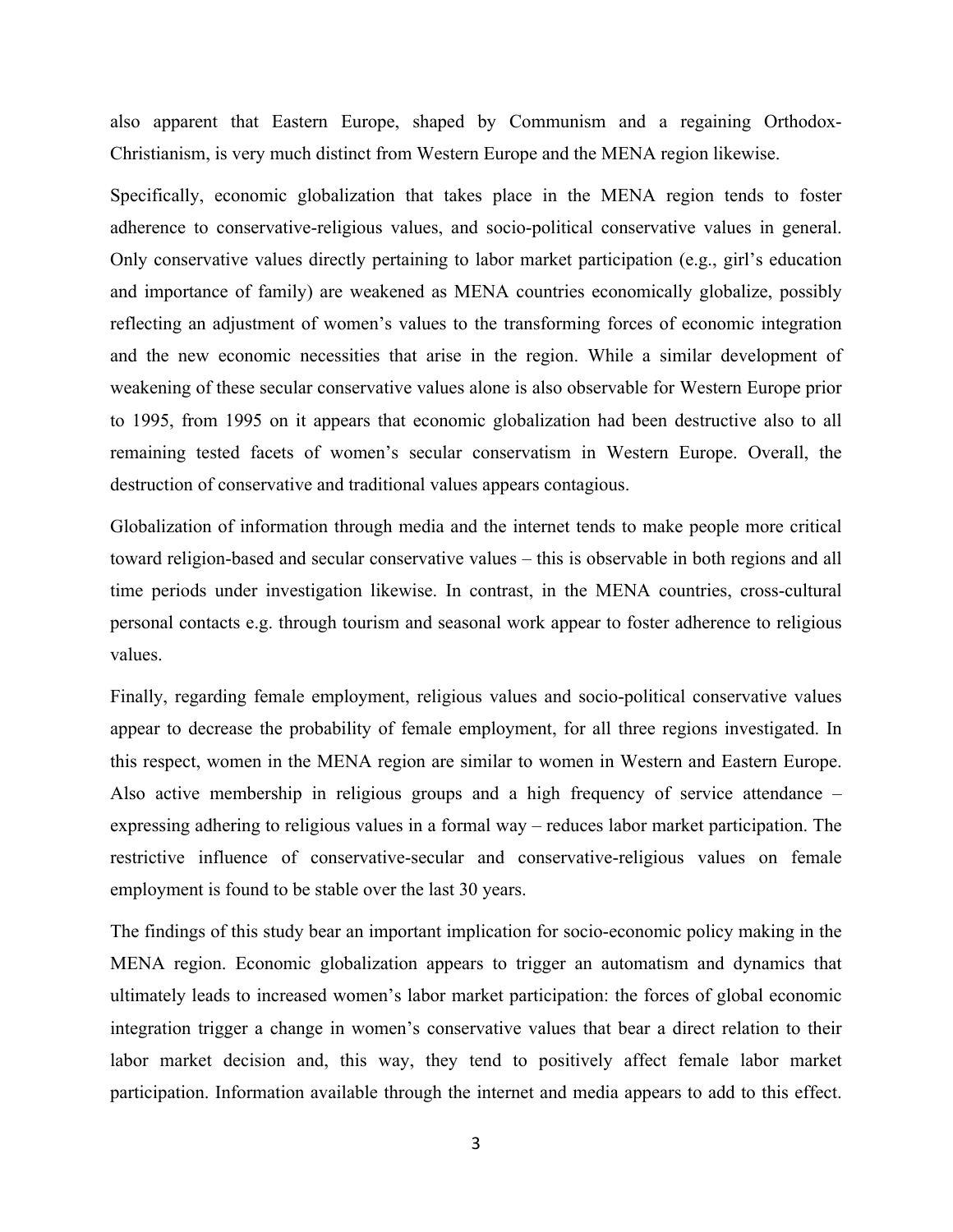Obviously, non-conservative politicians wishing a stronger integration of women in their domestic labor markets simply need to open up their economy and society towards outside flows of goods and information.

| Region                        | <b>MENA</b>                                 | Western Europe                       | Eastern Europe | Regression<br>tables |
|-------------------------------|---------------------------------------------|--------------------------------------|----------------|----------------------|
| Adherence to                  |                                             | Religious values                     |                |                      |
| Economic globalization        | $^{+}$                                      | X                                    | $\! + \!$      | 1, 2                 |
| Personal contacts             | $-/+$                                       | X                                    | $\mathbf X$    |                      |
| Informational globalization   | $-/+$                                       | $\mathbf X$                          | $\mathbf{X}$   |                      |
|                               |                                             | Confidence in religious organization |                |                      |
| Economic globalization        | $\! + \!$                                   | $\mathbf X$                          | $\mathbf X$    | $\overline{4}$       |
| Personal contacts             | $^{+}$                                      | $\mathbf X$                          | $\mathbf X$    |                      |
| Informational globalization   |                                             |                                      |                |                      |
|                               |                                             | Conservative secular values (family, |                |                      |
|                               |                                             | education of girls)                  |                |                      |
| Economic globalization        |                                             |                                      | $\mathbf X$    | 7, 8, 9              |
| Personal contacts             | $\mathbf X$                                 |                                      | $\ddot{}$      |                      |
| Informational globalization   | $\mathbf X$                                 | $\ddot{}$                            |                |                      |
|                               |                                             | < 1995                               |                |                      |
|                               | Other conservative secular values (divorce, | 7, 8, 9                              |                |                      |
|                               |                                             | abortion)                            |                |                      |
| Economic glob.                | $\! + \!$                                   |                                      | $\overline{a}$ |                      |
| <b>Personal Contacts</b>      | $^{+}$                                      | X                                    | X              |                      |
| Informational globalization   | $\overline{a}$                              | $\mathbf X$                          |                |                      |
|                               |                                             | >1994                                |                |                      |
|                               |                                             | Labor market participation of women  |                |                      |
|                               | <b>MENA</b>                                 | Western Europe                       | Eastern Europe |                      |
| Religious values              |                                             |                                      |                | 10                   |
| (Tables 1, 2)                 |                                             |                                      |                |                      |
| Confidence                    |                                             |                                      |                | 10                   |
| (Tables 1, 2)                 |                                             |                                      |                |                      |
| Conservative values (family,  |                                             |                                      |                | 13                   |
| education)                    |                                             |                                      |                |                      |
| (Tables 7, 8, 9)              |                                             |                                      |                |                      |
| Conservative values (divorce, |                                             |                                      |                | 13                   |
| abortion)                     |                                             |                                      |                |                      |
| (Tables 7, 8, 9)              |                                             |                                      |                |                      |
| Active membership             | $\mathbf X$                                 |                                      |                | 12                   |
| (Table 6)                     |                                             |                                      |                |                      |

Table O: Overview and guide to regression Tables 1 through 14.

Note: + and – denote positive (increasing) and negative (decreasing) impacts, respectively. x denotes no significant impact.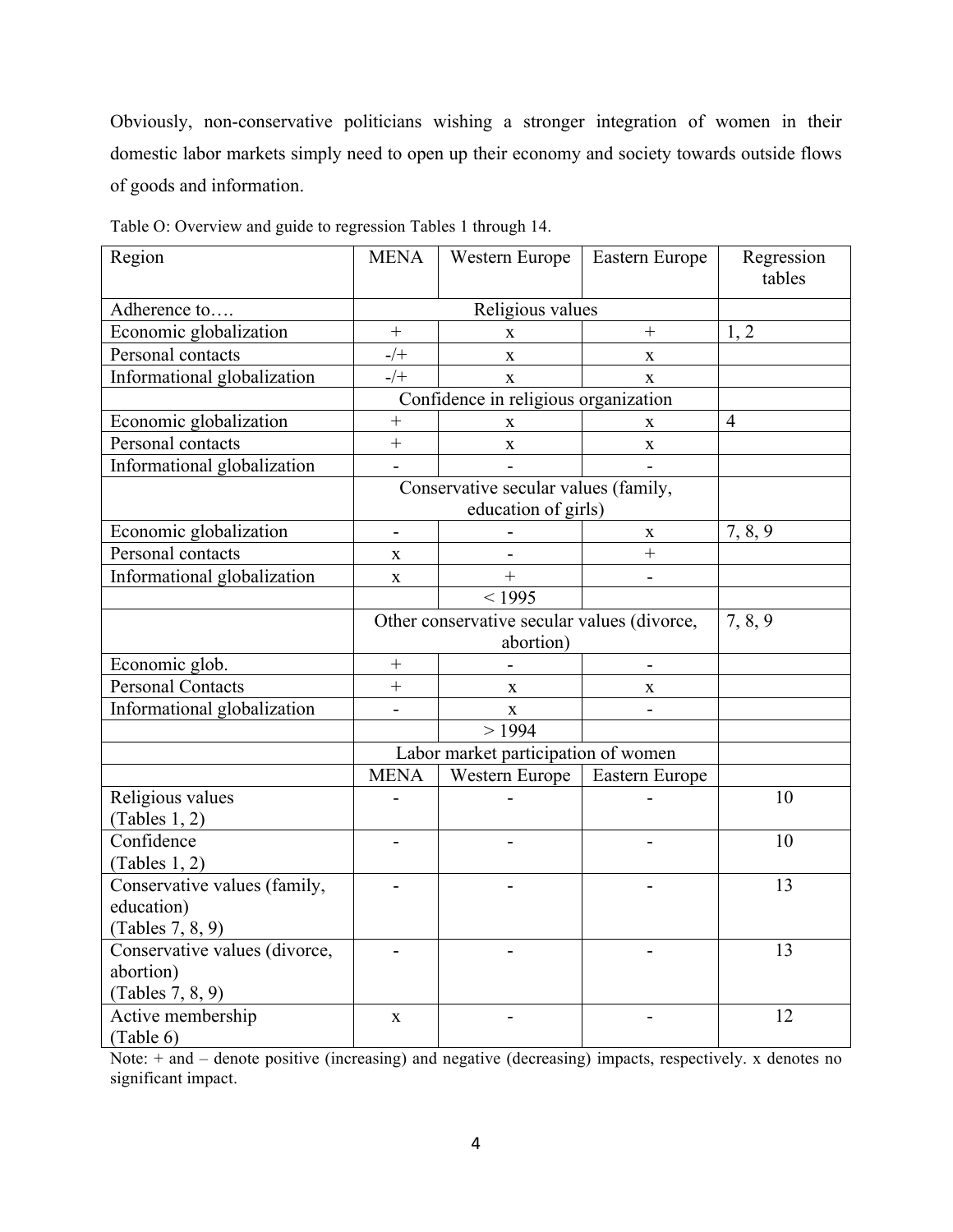The structure of this contribution is as follows. Following this introduction, section 2 describes our novel hypotheses and describes empirical literature on the values/female labor force participation interaction. Section 3 provides definitions of globalization and female conservatism and presents the data. This is followed by the empirical analysis for the MENA region and Europe (Section 4). The last section 5 discusses the findings and concludes the chapter. Table O provides a non-numerical overview of our findings in Tables 1 through 14.

#### **2. BACKGROUND: THEORETICAL FRAMEWORK AND EMPIRICAL LITERATURE**

#### **2.1.How does globalization affect values?**

Human behavior, as classical economic theory assumes, is determined by two distinct features: individual's 'preferences' and the 'restrictions' she faces. Preferences are commonly called attitudes and values by non-economists: for example, a conservative political attitude might imply preferring economic growth over income redistribution, or, for conservatively-minded women, preferring caring for family members over earning income in the labor market. Typical restrictions individuals face include one's household budget (income/wage), but also other restrictions imposed by society such as governmental institutions and social norms.

Globalization – the growing cross-country interaction and integration of people, companies, and governments – is a process that started in the 16th century with the development of fast cargo ships, lowering the costs of overseas transportation so that frequent and long-distance trade with daily goods such as food and cloths became affordable. Long-distance exchange of goods was also accompanied by the exchange of information. The 19th century was not only shaped by new techniques of over-seas communication such as telegraph lines but also by mass immigration of Europeans and Asians into the 'new world'. Hence, globalization is not restricted to international trade and cross-national investments in a narrow sense. Globalization also includes the continuing movement of people across countries, be it as workers but also as tourists, the cross-national exchange of information, be it through personal contacts or means of modern information technology.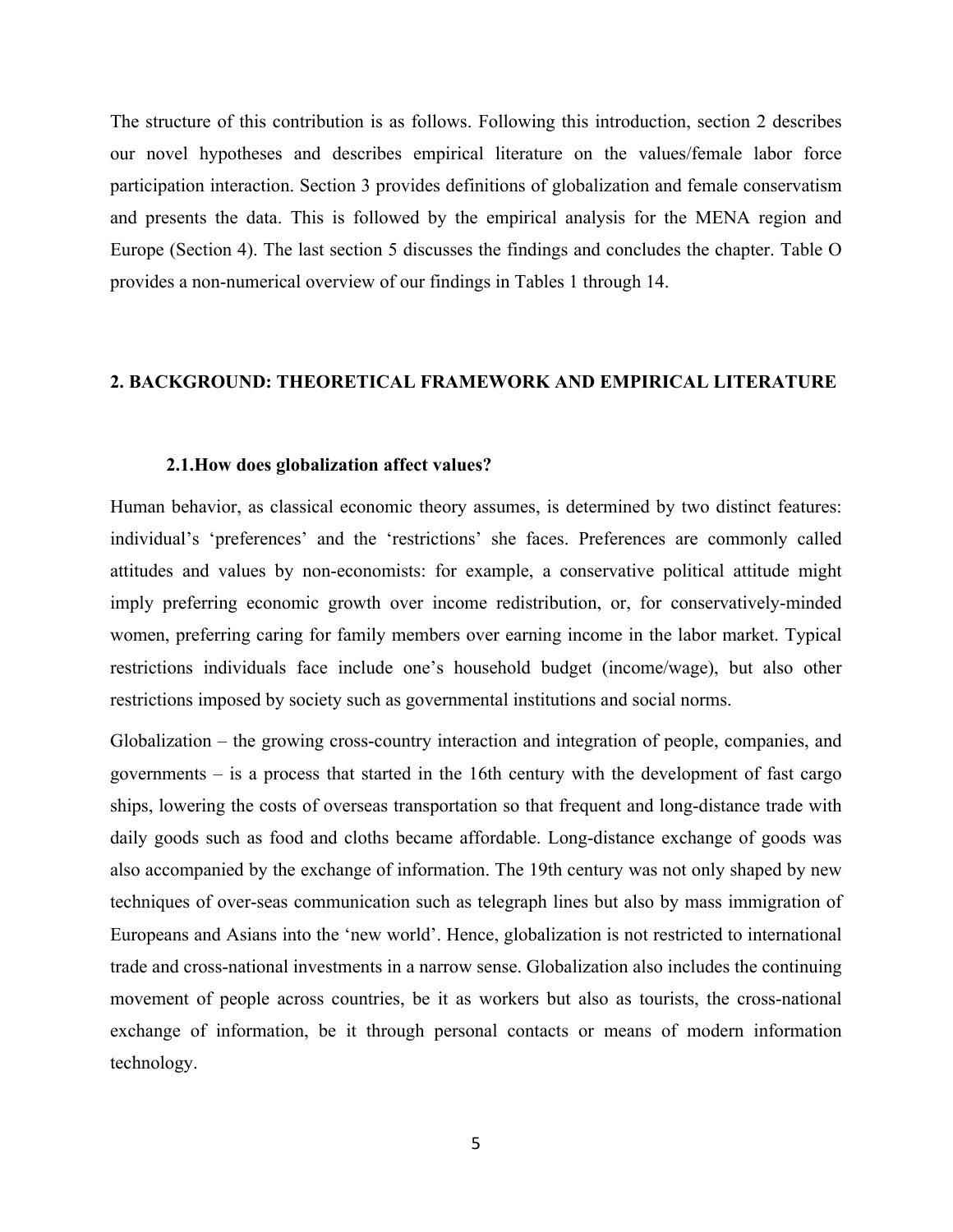From a socio-psychological perspective, globalization implies that the distinction between 'here' and 'there', between 'inside' the society and 'outside' the society, between 'local' and 'global' becomes blurred: technological progress has caused a shrinking of previously decisive distances not only geographic ones, but also social ones. In consequence, locally generated developments have an impact not only locally but also worldwide. Illustrating recent examples of what globalization means for ordinary people, one can include the breakdown of the US housing market that ultimately triggered a worldwide financial market crisis affecting almost all countries. Wars in the Middle East also spill over to European societies, leading to ethnic conflicts and unrests among their residents. Another example is the outbreak of Ebola and other similar diseases that emerge in developing countries and easily travel on trade and tourism routes into developed countries. Globalization also implies that critical information created in the Western hemisphere cannot be prevented from entering and diffusing into autocratic countries such as pre-2012 Egypt, fueling local people's demand for political change. Regarding the impact of economic and informational globalization on women's values and identity we have identified a theoretical and empirical research gap.

In this article, we postulate that the process of globalization challenges one's own political views and values and might lead to their revision (Fischer, 2012; 2015). Through these changes in values and attitudes, globalization may ultimately affect people's behavior in the economic and social sphere. Globalization might alter one's values and attitudes through differing channels: first, through the global exchange of information, and, second, more indirectly through global trade.

Our first hypothesis is that global information is used for up-dating priors – new information leads possibly to a revision of ones' beliefs and social or political attitudes. More precisely, we conjecture that the global exchange of information leads to an updating and a revision of one's own beliefs: be it through mass media, the internet or through personal contacts during travel, informational globalization always involves getting information on foreign governance structures, different ways of organizing the local economy, foreign culture, differing historical experiences (Fischer, 2012). For example, in Egypt, growing knowledge about democratic governance structure in Europe might have led to a revision by young Egyptians of how they evaluate their own political system. In the specific case of conservatism, gaining knowledge about liberal societies in other parts of the world and the challenges these societies might impose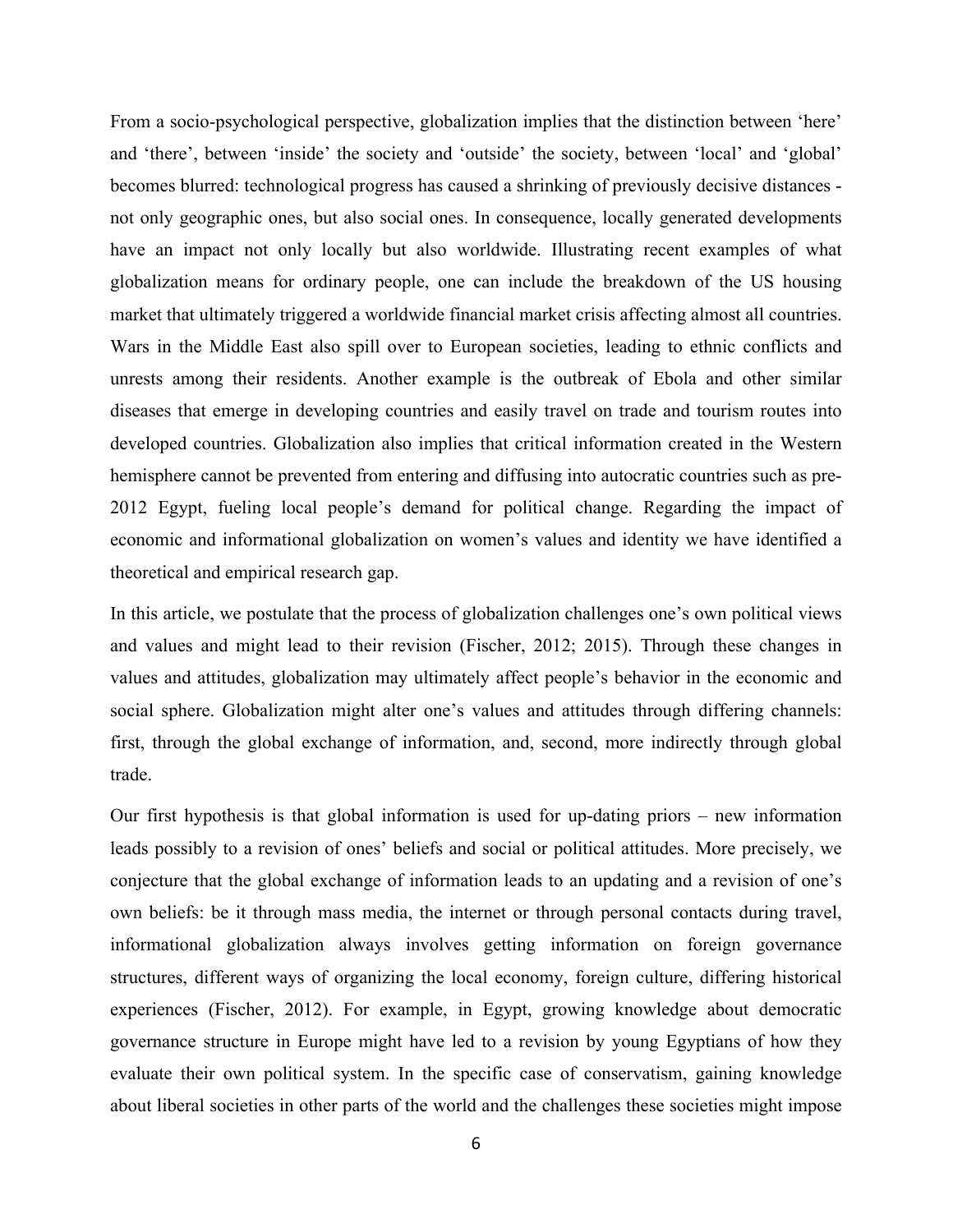on young people might lead to a revision of one's own political and social views, making one either more paternalistic-conservative or more liberal.

Our second hypothesis uses the idea that endogenous and continuously changing preferences are affected also by changes in the socio-economic environment in which they emerge. More specifically, international trade and foreign investment transform the local economy by generating disproportional sectoral growth, creating new industries of international specialization and economic opportunities. We postulate that this (changing) economic environment influences people's views and attitudes: Economic globalization alters people's values and attitudes through its effect on the domestic economy, to which their preferences finally (need to) adapt.

We conjecture that women' social and political attitudes can, in principle, react in two opposite ways: they might evolve either in opposition to these economic changes or in a way that supports them. Expressed differently, globalization might make women's preferences more 'labor-marketfriendly' supporting the underlying economic transformation – or, on the opposite, globalization might make women's preferences more conservative, more religious, more 'family-oriented', opposing the changes in the domestic economy. Our empirical analysis aims to investigate which of these two possible reactions of preferences to economic globalization prevails in the MENA region and Europe.

#### **2.2. How do values shape female labor force participation?**

Women's values shape their economic decisions through their identity, a person's sense of self. Akerlof and Kranton (2000), in their pioneering work on the identity economics approach, argue that the choice of identity by individuals may be the most important economic decision because identity is central to behavior, and limits imposed on this choice may directly affect one's economic wellbeing.<sup>1</sup> From a gender point of view, it is argued that women will have lower labor force attachment than men if their identity is enhanced by work at home. Accordingly, women's movement is said to increase female labor force participation by reshaping societal notions of femininity and the link between gender and tasks, hence redefining women's identity (Akerlof & Kranton, 2000). Based on this theoretical framework, we argue that globalization is expected to influence female labor force attachment by reshaping women's identity and the importance they attach to it.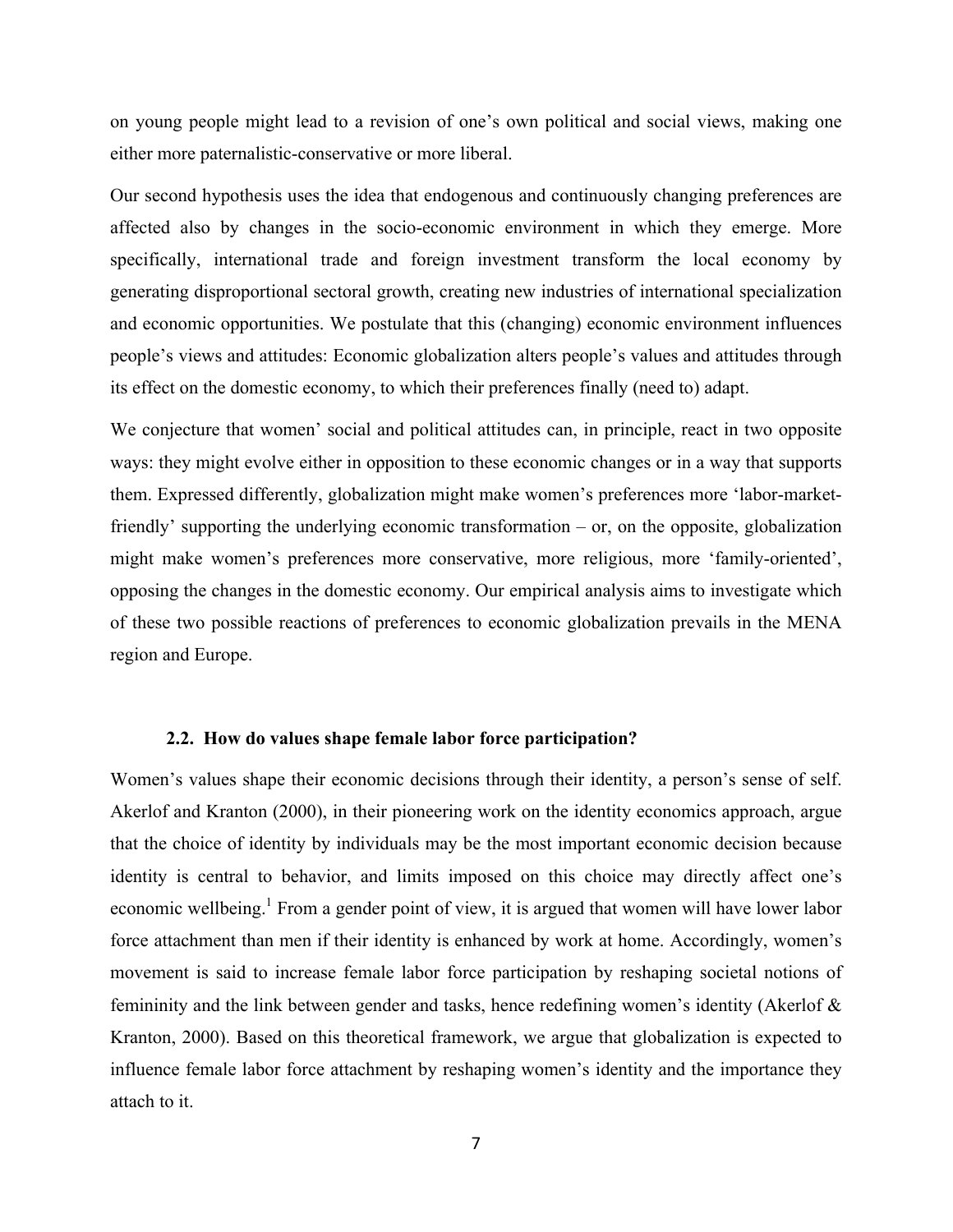It is important to understand the factors that affect identity as it directly influences behavior, it. Two key factors are cultural tradition and religion (Turner & Reynolds, 2010; cited by (Hayo & Caris, 2013). Both cultural tradition and religion bear direct gendered labor market implications by influencing men's and women's perception about gender division of labor at home and in the labor market. In a formal game-theoretic framework, Hayo and Caris (2013) show for women who socialized in a traditional family environment that working in the labor market leads to a greater loss in their female identity, negatively affecting their labor market participation.

The impact of religion as a key determinant of identity and thus of gender equality and women's socioeconomic status has long been the subject of literature especially in sociology. Religion affects women's labor force participation because different religions have different life styles and different attitude toward gender roles and fertility behavior (Lehrer, 1995). In all religions, conservative groups believe that women should focus on building a virtuous home and upbringing their children while men should take on the role of main breadwinner and final decision-making authority (Hawley, 1994; cited by Glass, 2006). However, some scholars argue that conservative religious groups are expected to have little effect on women's behavioral choices due to the diverse thinking and tolerance in these groups as well as strong economic incentives and constraints being faced (Glass & Nath, 2006). There is also evidence that traditional attitudes of women are shaped in their youth and negatively influence women's human capital investment and their labor supply (Vella, 1994).

Particularly the role of Islam in explaining the status of women in the MENA region has been an old debate. While some scholars attribute this outcome to Islam itself, others argue that it is not Islam itself but high levels of personal religiosity common in Islamic societies that leads to less gender egalitarian societies in the MENA region (Price, 2011). Going beyond Islam, no one religion stands out as consistently more gender inequitable than others, and higher religiosity, the intensity of belief, itself is associated with less egalitarian gender ideology after controlling for a country's religion and individual religious affiliation in all religions (Seguino, 2011). Moreover, there appears to be reversed causality in the relation between culture/attitudes and female labor force participation; however, the latter affects the former with a lag (Seguino, 2007).

National modernization policies have also had an influence on the status of women in the MENA region; specifically, the introduction of state-led modernization programs financed to a great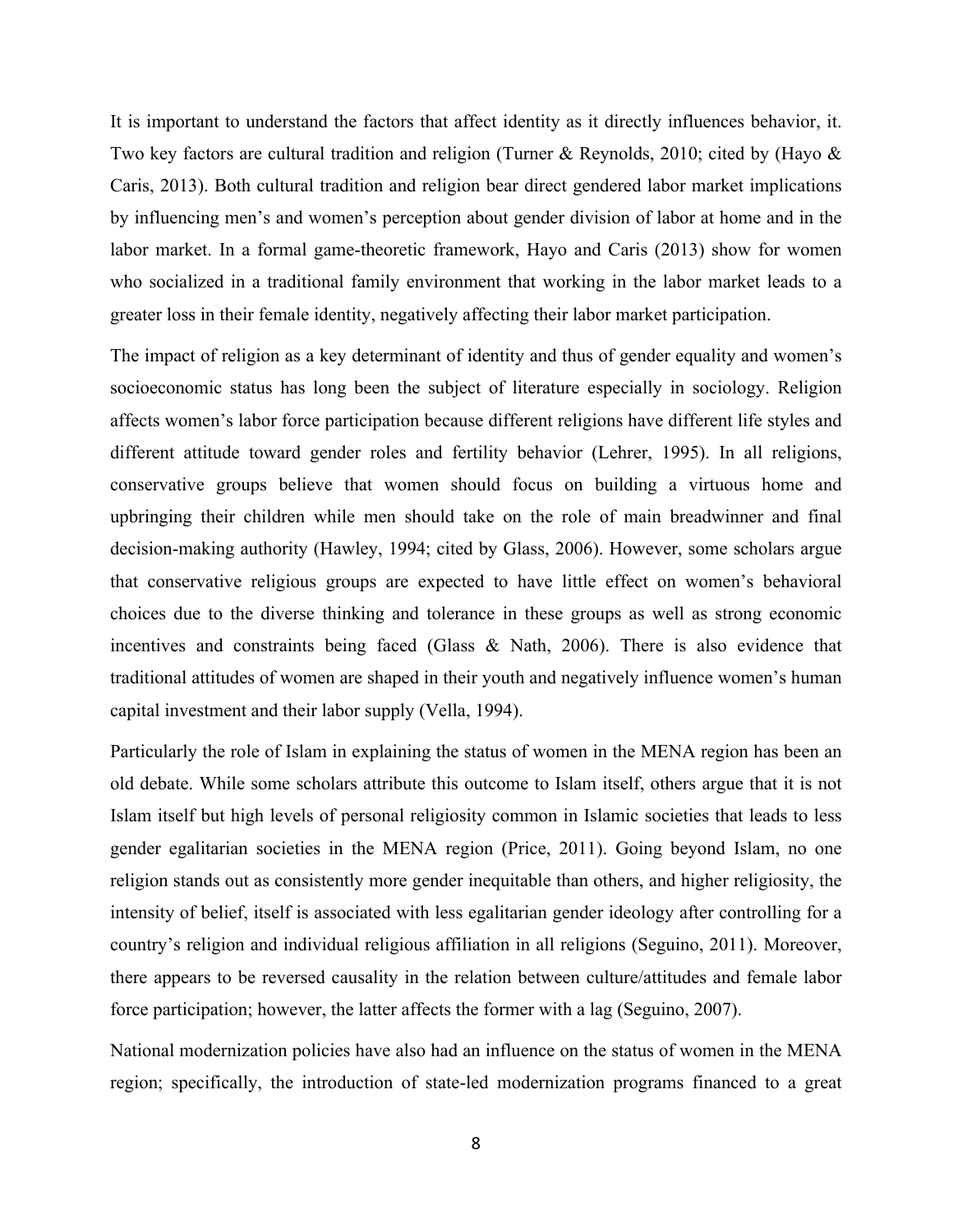extent with oil export wealth impacted the whole society in MENA countries. This process of modernization together with pressing political and economic realities made women's social mobility less limited (Haghighat, 2012). Modernization theory and development economics claim that transition from preindustrial agricultural economy to an early industrial urban economy and later to a post-industrial economy has a U-shaped effect on female labor force participation: With the transition to an urban, industrial economy, women's participation in the labor market declines with the physical separation of work and home life, which were taking place together in the agricultural economy. In the latter stage of post-industrialization, with increased education and reduced fertility together with more job opportunities, women's domestic responsibilities at home become less demanding and their participation in the labor market increases (Haghighat, 2012).

## **2.3. Empirical literature on female labor market participation in the MENA Region and Europe**

Empirical economic studies on female labor force participation have mostly centered on the role of supply-side factors such as demographic, socio-economic and household characteristics while demand-side factors and job-related characteristics received less attention. Some studies investigate the role of policy-related factors such as labor market regime and care-related social policies, particularly in the European context. Feminist economists highlight the role of gendered division of labor, gendered labor markets and the role of care economy in shaping women's status in the labor market (Elson, 1995). Sociological studies put relatively more emphasis on the effect of gender attitudes and identity on female labor market attachment. This section presents an overview of major findings with a particular attention to the role of values and religion in understanding female labor force participation in MENA countries.

In developing countries economic integration led to a feminization of labor force through the expansion of labor-intensive production and flexible forms of employment (Standing, 1989; Standing, 1999). This demand-driven process of feminization in the labor market is observable for the manufacturing industries of Algeria, Egypt, Jordan, Lebanon, Morocco, Oman, Syria, and Yemen, driven by private foreign ownership, exporting activities, and gender equality politics (Fakih & Ghazalian, 2015) (see Fischer, 2015, for a literature overview on employment effects in MENA countries). However, this process has been weak in the MENA region with an average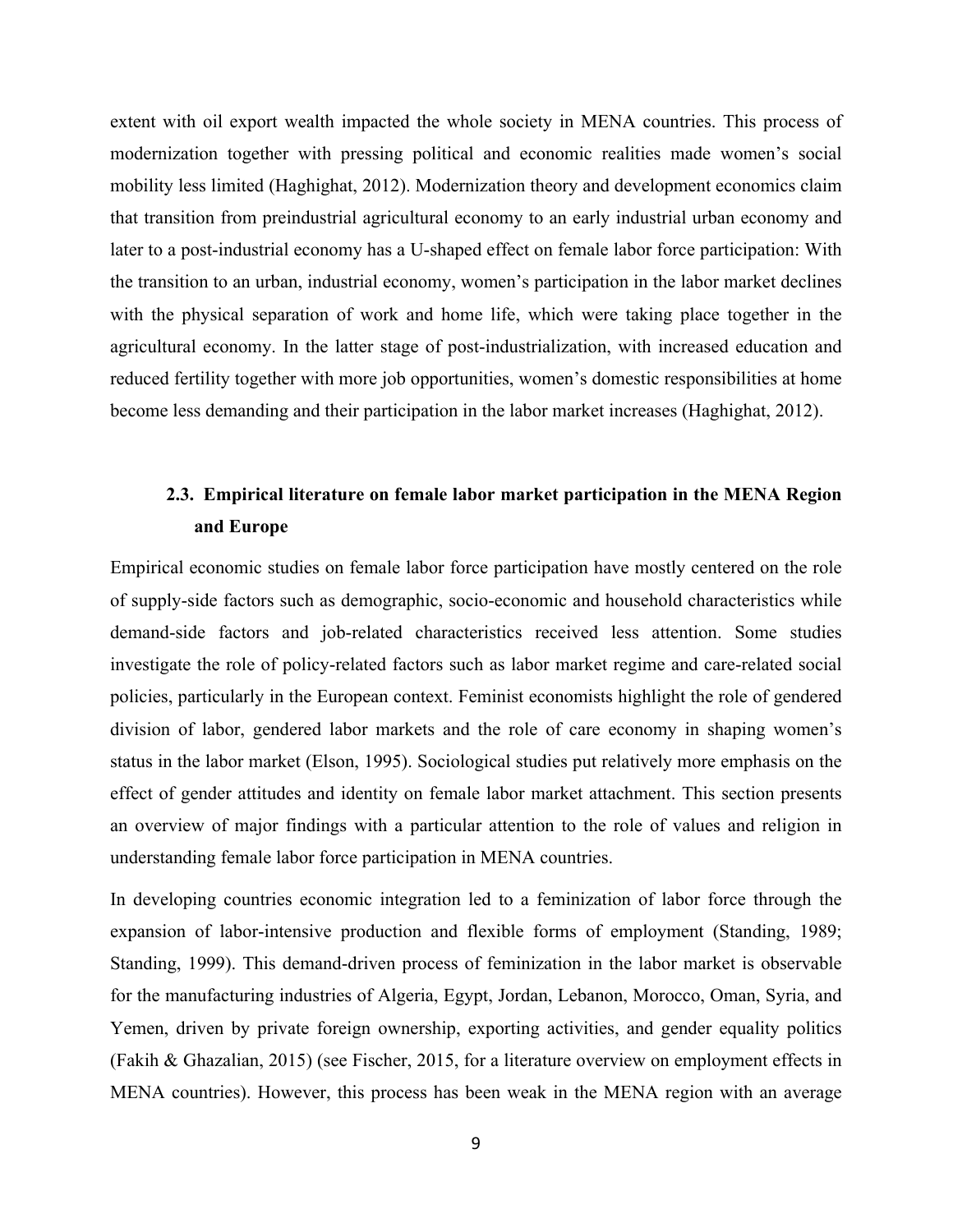female labor force participation rate of 25%, well below the worldwide average of 50%. This regional disparity is especially puzzling when one considers that the MENA region recorded the fastest growth in Human Development Index since the 1970s, achieving gender parity in secondary school enrolment rates and even higher enrollment rates for girls at universities (World Bank, 2013). One possible explanation is that male laborers set free in the contracting sector enter the (formerly female labor-intensive) exporting sector, decreasing female employment in this expanding sector of the economy (Fischer, 2015). Another explanation is the shrinking public sector serving as traditional female-worker employer that increased the importance of private sector for women in the MENA region. Restrictions on mobility impact the choice of women, as do legal restrictions on women's work and political participation, the skill mismatch that is more severely faced by women than by men, as does employer discrimination against women as well as women's own concerns about their reputation and safety (World Bank, 2013). These restrictions emphasize the importance of cultural and religious factors in understanding the MENA context.

Investigating the impact of individual religiosity (i.e. adherence to religious values, intensity of belief, and participation in religious activities) on female labor force participation, (H'madoun, 2010) finds that there is a significant difference between religious and nonreligious women. Intensity of belief reduces the likelihood of employment while participation in religious activities increases it after controlling for individual and household characteristics. However, when country fixed-effects are introduced, these factors become insignificant highlighting the importance of country-specific institutional, economic and socio-political context. Moreover, the impact of religion on female labor force participation can be different across rural and urban areas. For example, in Malaysia, religion affects women's labor market attachment only in rural areas (Amin & Alam, 2008). In Turkey, it is documented that higher urbanization leads to higher conservatism which negatively affects female labor force participation (Goksel, 2013).<sup>2</sup>

Having a conservative-traditional attitude towards working women is shown to have a negative effect on female labor market participation in the case of Jordan's capital Amman (Chamlou, Muzi, & Ahmed, 2011). It is often not clear whether it is a particular religious faith itself or the historically dominant cultural environment that lies below these social norms limiting women's entry into labor market. Analyzing the relative importance of these two aspects of identity, Hayo and Caris (2013) find that Muslim women have a lower probability of working across all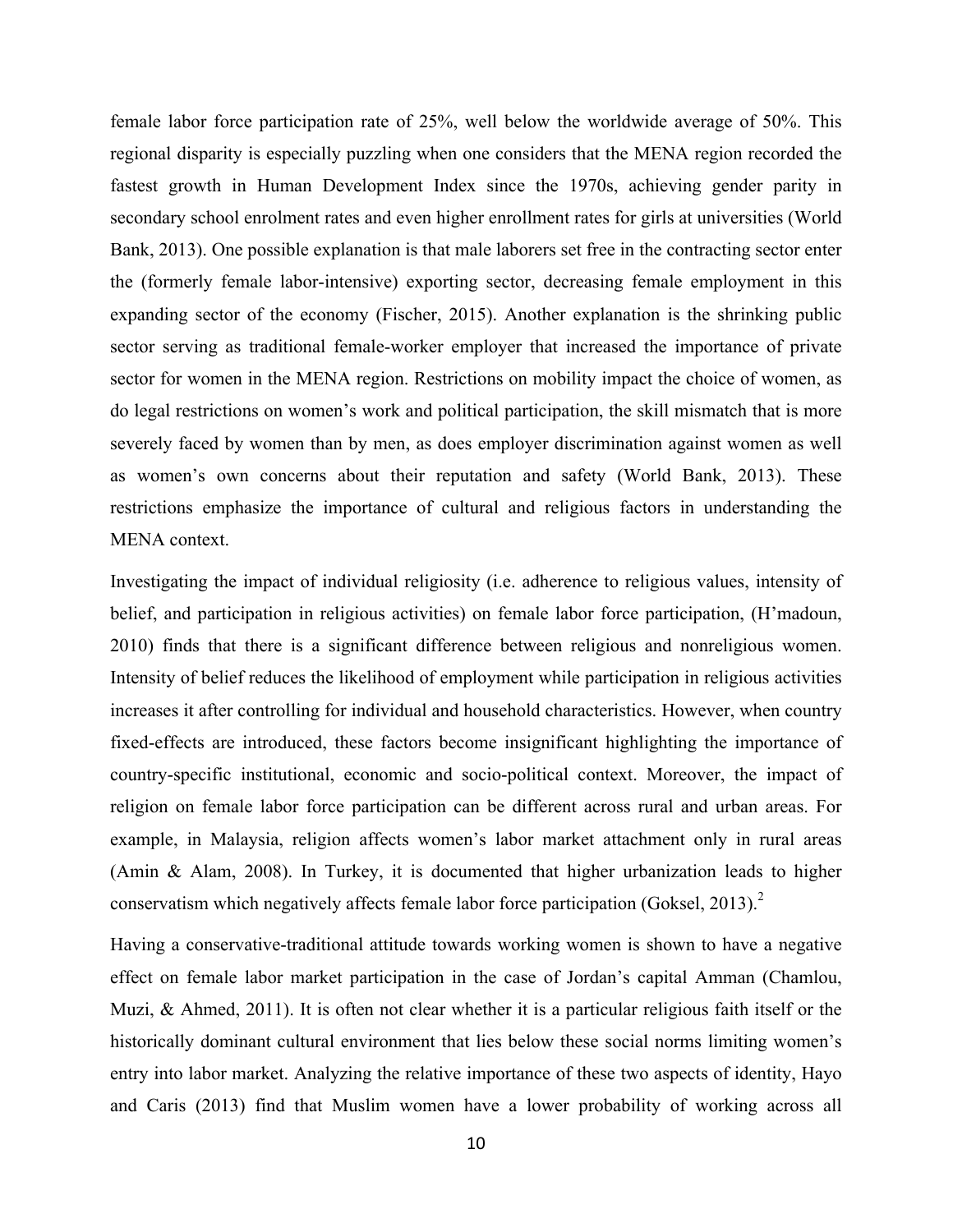countries while they have a higher probability of working compared to Arab women with non-Muslim religions. This finding is attributed to the more significant role of traditional cultural norms than religion itself in the MENA region. It is also documented that being a religious individual has a more detrimental effect on attitudes towards working women than living in a highly religious society (Price, 2011).

In OECD countries, the increase in female educational attainment, the expansion of service sector jobs and part-time employment, and the availability of childcare services are the three major factors that explain the rise in female labor force participation (Thévenon, 2013). Regarding the impact of economic and informational globalization across OECD countries, economic integration is found to increase the probability of women's employment at the national level, while the information dimension of globalization appears to change female labor force participation choices rather at the regional level (Fischer, 2015). In the case of European countries, labor market institutions and family-oriented policies caught significant attention as important factors in understanding the trends in female labor force participation. In a study covering 15 EU countries over the last 20 years, it is found that both labor market reforms towards a flexicure system and expansion of family-oriented policies explain the rise in female labor force participation particularly among young and highly educated women. The same study also finds that deregulatory labor market policies are effective in increasing women's employment only when supportive social policies are introduced (Cipollone, Patacchini, & Vallanti, 2014). The positive role of public childcare services on women's employment is also documented in a study covering 24 EU countries including the new member states in Eastern Europe (Erhel & Guergoat-Larivière, 2013).

Culture and particularly attitudes towards a woman's role in the family are reported as statistically and economically significant factors affecting women's employment for a panel of OECD countries, even after controlling for the role of policies, institutions and structural country characteristics (Giavazzi, Schiantarelli, & Serafinelli, 2013). Analyzing the specific role of religion for a cross-country analysis of 47 European countries, Pastore & Tenaglia (2013) find that belonging to the Orthodox, Catholic and, even more, Muslim denominations reduce the likelihood of employment for women while being a Protestant increases it. Interestingly, they find no difference between religiously active and non-active women for Orthodox and Muslim denominations while active women with Catholic or Protestant denominations tend to work less.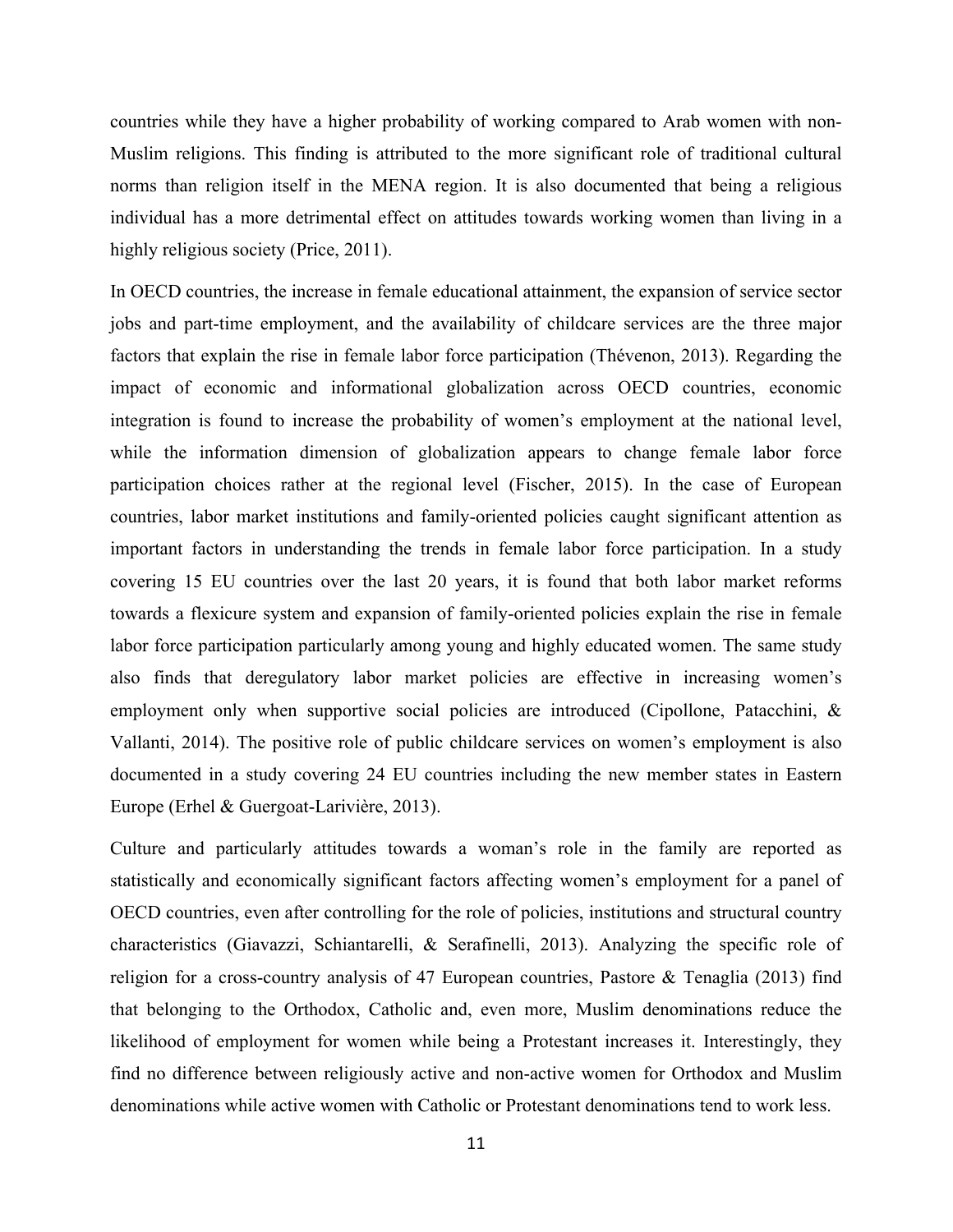To the contrary, in the case of Germany, religious denomination is found to have a weak effect while women's regular participation in religious activities is found to have significant negative effect on women's labor force participation (Heineck, 2004). The negative effect of the strength of belief on women's employment is also documented for Sweden (Maneschiold & Haraldsson, 2007). These findings support the hypothesis that degree the degree of religiosity but not religion itself is important in influencing women's labor market attachment.

#### **3. DATA AND DEFINITIONS**

This article employs the World Values Survey (WVS) (1981-2014), collection of six repeated cross-sections of individual-level socio-demographic information collected in 81 countries. This survey also includes a set of questions that relates to attitudes and values. Out of the about 420'000 individuals those living in either MENA countries or Europe have been selected. For the empirical analysis, these are then matched at the country-year-level with indices of economic and informational globalization.

In the following we define and describe briefly the key notions and concepts used in the empirical analysis. In particular, we provide a) definitions of the MENA and Europe regions, b) definitions of economic and information globalization, c) a definition of 'traditional values', that is socio-political conservatism, including religiosity.

#### **3.1. Definition of MENA region and Europe**

There exist various definitions of the regions 'MENA' and 'Europe' – a cultural one, a political one, a geographic one, and a geo-strategic one, among others. In this chapter, the geographic definition is employed which defines 'Europe' as lying on the European continent, and 'MENA' as lying in the Northern African belt and Middle-East. I regard Turkey as lying in both regions, while Russia is counted as European as most Russians live in the European part, not on its Asian part.

Throughout this chapter, the following countries form the MENA region: Algeria, Bahrain, Egypt, Iran, Iraq, Israel, Jordan, Kuwait, Lebanon, Yemen, United Arab Emirates, Libya, Morocco, Oman, Palestine, Qatar, Saudi Arabia, Syria, Tunisia and Turkey. The single waves of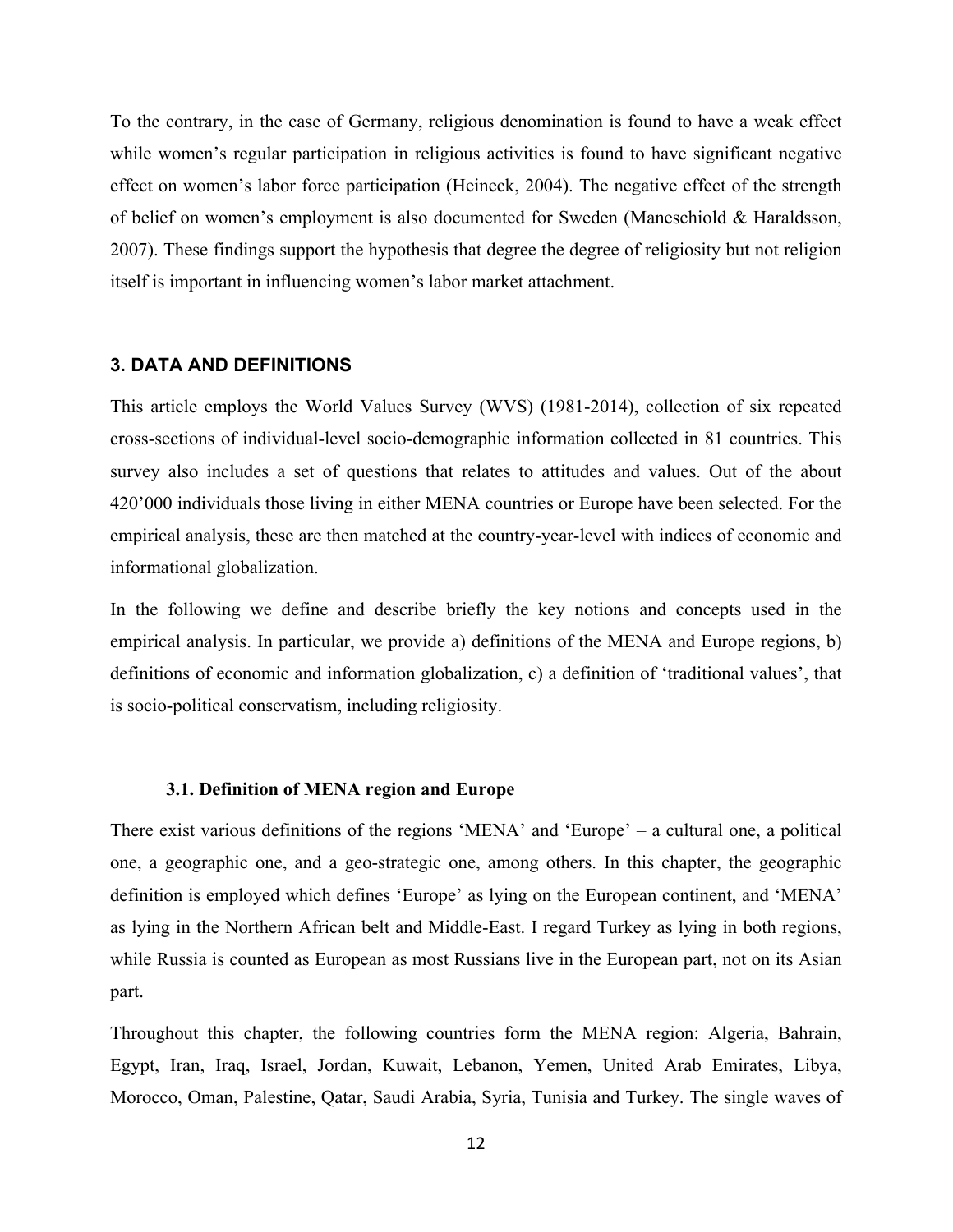the WVS vary with respect to the countries included. Out of the 20 MENA countries, only 15 are covered by the WVS 1981-2014, and the following countries are missing: Bahrain, Kuwait, Oman, Syria, and the United Arab Emirates.

The following countries are considered as lying on the continent 'Europe': Albania, Austria, Belarus, Belgium, Bosnia, Bulgaria, Croatia, Cyprus, the Czech Republic, Denmark, Estonia, Finland, France, Germany, Greece, Herzegovina, Hungary, Ireland, Italy, Latvia, Lithuania, Luxembourg, Macedonia, Malta, Moldova, Monaco, Montenegro, the Netherlands, Norway, Poland, Portugal, Romania, Russia, the Slovak Republic, San Marino, Serbia, Slovenia, Spain, Sweden, Switzerland, Vatican state, Turkey, the United Kingdom. In the WVS 1981-2014, the small states Monaco, San Marino, and Vatican state as well as the large Russian-speaking country Belarus have never been included.

In the course of analysis, we will not only observe whether there are differences between MENA countries and European countries with respect to globalization effects. It is also important to draw a distinction between Western Europe and Eastern Europe because of their structural and historical differences. The geographic distinction between 'East' and 'West' will be drawn along the old Austrian-Hungarian empire and the German empire; all countries lying east to these empires are considered 'Eastern Europe'. The WVS includes Western European countries from its very start around 1981, but Eastern Europe and the MENA countries are covered only from the 1990s on. It was in 1990 that German unification took place, but it was in 1994 that the last Russian soldier left German ground, and it was in 1993 that the Czech Republic split up into two separate states, and it was in 1991 when Yugoslavia broke up into individual states. For this reason, the year 1994-1995 is chosen as the first year of the post-cold war world order.

#### **3.2. Definitions of globalization**

This chapter uses three definitions and measures of globalization: first, economic globalization through trade, second, globalization through international personal contacts, and third, information globalization through media and the internet.

Traditionally, economists have restricted globalization to integration of the national economy into the global markets – through international exchange of goods and services, flows of money through international financial markets, and foreign investment activities in the domestic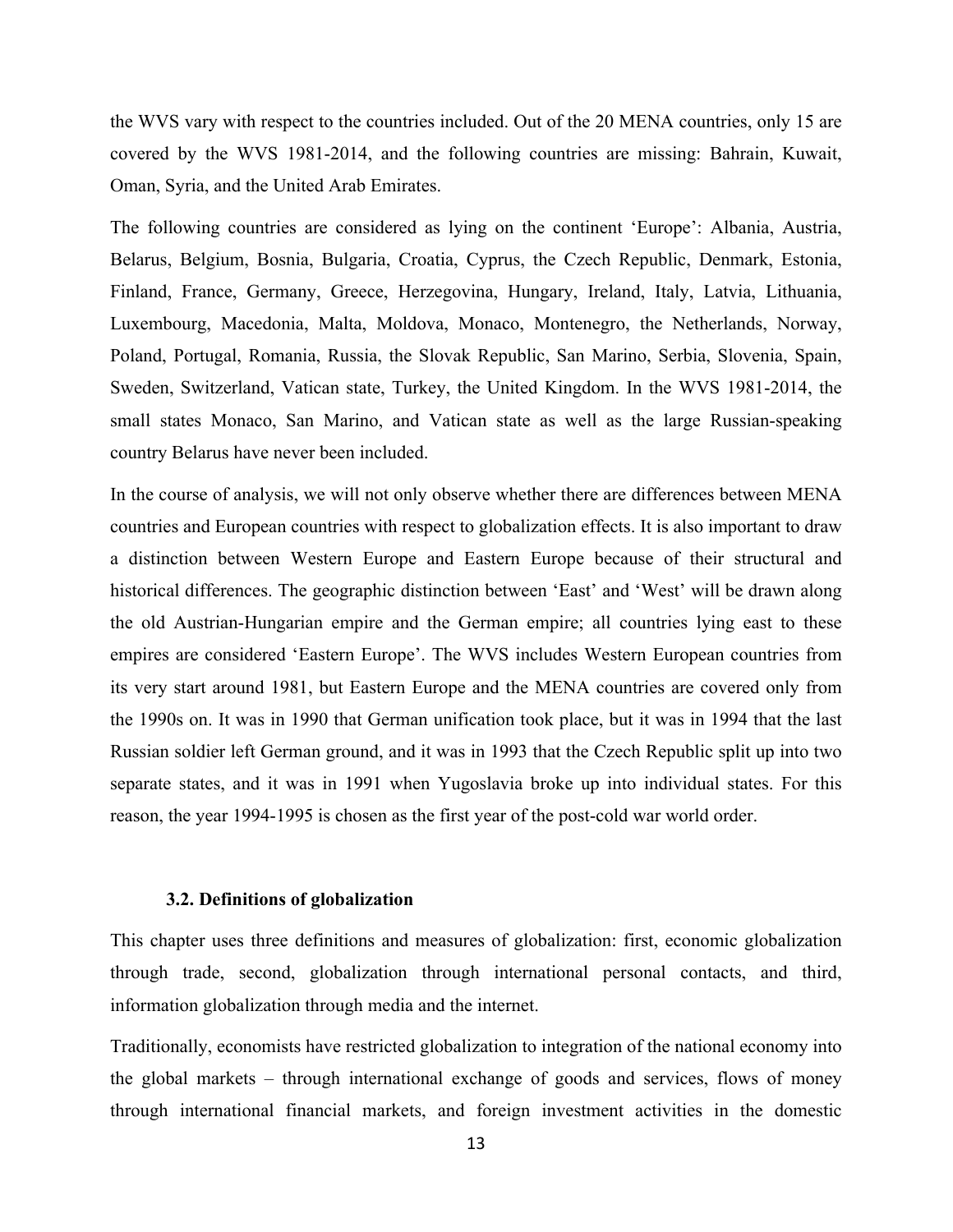economy. This study employs an index of economic globalization developed by the Technical University of Zurich (KOF-ETH) (see Dreher et al., 2008) that measures a country's overall integration into the global economy; this index ranges from 0 to 100. The mean value of this index of economic globalization around 2010 is 61 points for the MENA region and 76 points for Europe (West: 81 points, East: 70 points) – the region MENA appears economically less globalized than Europe, but both regions are at very high levels of international integration.

The remaining two measures of globalization are related to the exchange of information - either in the virtual space or through personal contacts. There is a historical tradition of tradesmen not only to import foreign goods but also to bring news about alien and exotic countries, cultures and new political developments. For example, the merchant Marc Polo travelled from Italy to Asia and became an important source of information for contemporary Europeans on the Near East and China. Even today we can observe that international trade with goods and merchandise is accompanied by the flow of information across countries, via internet, other media, travel and tourism, or seasonal work in foreign countries. Measured by the index of overall informational globalization, also made available by the KOF-ETH, the correlation between economic globalization and informational globalization has a coefficient of 0.61 for the MENA countries and one of 0.76 for Europe. For both regions, exchanging merchandise and exchanging information appear to go hand in hand. The mean of overall informational globalization around 2010 is about 62 points in the MENA countries but 78 points in Europe, with 74 points reached in Eastern Europe and 83 points measured for Western Europe. In our empirical analysis, we employ the two subcomponents (each ranging from 0 to 100) of 'information through the virtual space' and 'information through personal contacts' separately. The first relates to information gained through travel, migration and tourism, while the second relates to information gained through media (TV, Newspapers) and the internet. Table A1 of the Appendix provides some descriptive statistics.

#### **3.3. Definition of conservative-religious values**

Information on people's values and attitudes in Europe and the MENA region and their socioeconomic conditions (gender, age, employment status, etc.) are drawn from the WVS (WVS, 2014). The WVS was started in 1981 as an international cross-sectional survey that since then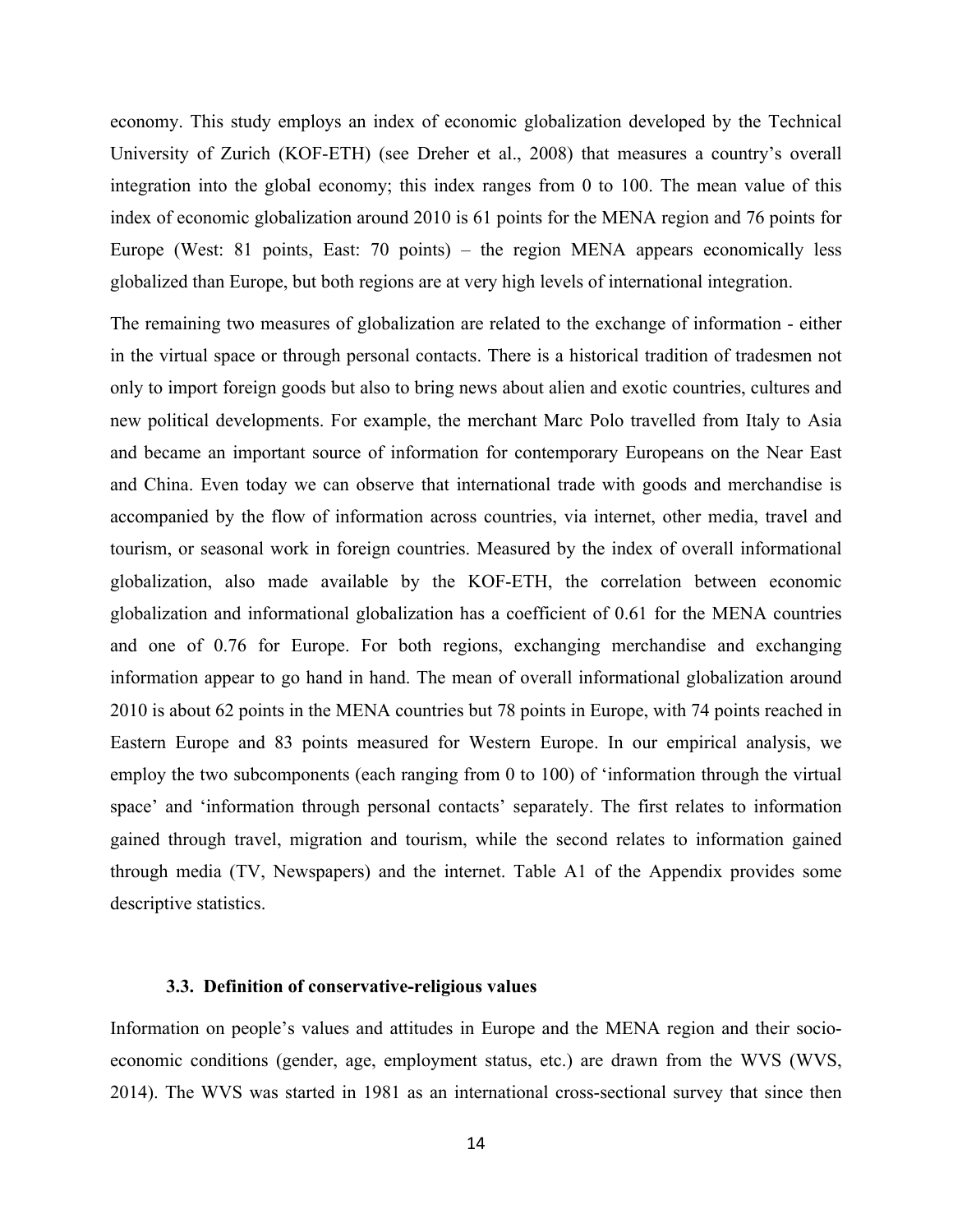collects such information roughly every five years until 2014; currently, about 420'000 persons from 81 countries are included. From each participating country, about 1000 persons are interviewed. There are about 236'000 individuals who reside in either the MENA region or Europe. The 20 MENA countries are represented by about 50'000 persons, of which most where interviewed in one of the last three waves, which is roughly from 1994 on. The WVS includes about 42 European countries with about 196'000 interviewees covered. Eastern Europeans have been included from the 3rd wave on. The empirical analysis is restricted to women only, who form about 50% of the interviewees. Table A1 of the Appendix provides some descriptive statistics.

This analysis employs various measures of different facets of 'conservatism' and 'conservative' values. First of all, conservatism is defined in terms of religious values and religiosity. Second, conservatism is defined in terms of social and political conservatism. To illustrate, a typical measure of a religious value is to 'think that god is important in one's life', while a typical measure of socio-political conservatism is to 'consider men more suitable for political leadership than women'. As we can see, socio-political conservatism is mostly related to adherence to the traditional role model which attributes to men the role of breadwinner and to women the role of household workers and childcare givers. Most of these measures of conservatism are of the categorical type. Those measures of conservatism were selected from the pool of WVS survey questions that are available for a sufficient number of survey waves and countries so that at the macro level a panel structure emerges. The single measures of conservatism used in this study will be presented in more detail during the course of empirical analysis.

## **4. EMPIRICAL ANALYSIS**

#### **4.1. Correlation Analysis: MENA countries**

In any empirical analysis, it is important to look at simple relationships prior to applying more sophisticated statistical methods. We first present some exemplary correlations between globalization and religious values. Female population means are calculated for the MENA countries based on the responses to the question about the importance of religion as exemplary for religious values. The following scatter plots depict the measure of globalization on the horizontal axis and on the vertical axis the population mean based on female respondents'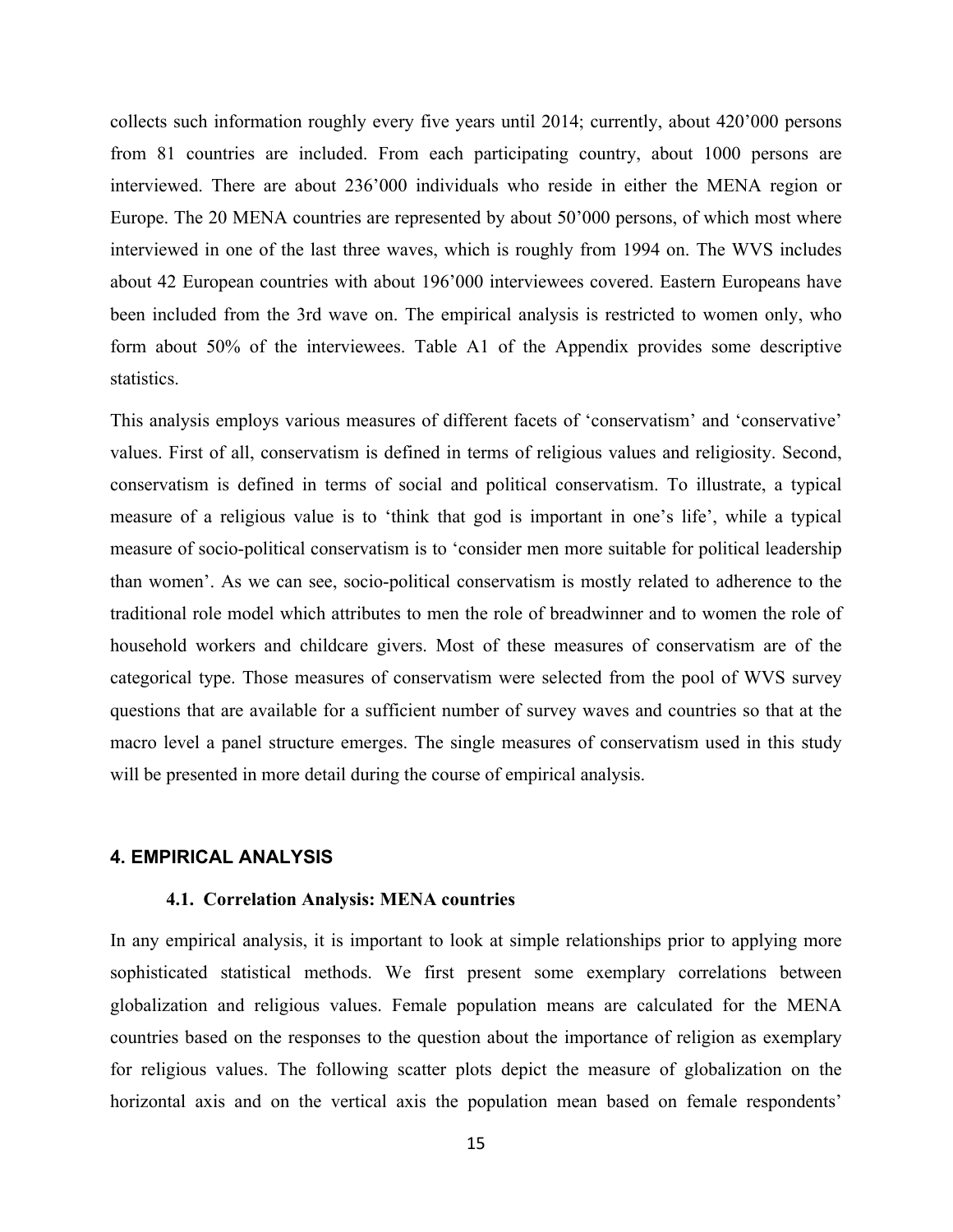answers to the question 'how important is religion in your life'.<sup>3</sup> Measures of globalization include economic globalization and informational globalization via media and the internet, and international personal contacts through travel and tourism. In all figures, the thin red line indicates the correlation between the globalization indices and the religiosity of the female population. These correlations are based on 27 country-year observations (based on 13 countries from the MENA region).

The scatter plots show that intensifying integration into world markets is correlated with a higher degree of religiosity in the female population in the MENA countries, as is the better international connectedness through the internet and media (see Figures 1 and 2). In contrast, cross-country personal contacts through tourism and travel appear to be very weakly related with the importance of religion (not shown). The respective correlation coefficients are 0.64, 0.24 and 0.10 for each globalization measure. Particularly economic globalization and the degree of religiosity show a strong correlation. Although no causal relation can be drawn from this analysis, globalization seems to be positively related to the degree of religiosity in those countries.

An alternative dimension of religiosity is defined as one's confidence in religious organizations and churches, measured on a 4-category scale, ranging from 'not at all' to 'a great deal'. Figure 3 presents the scatter plot for this measure of religiosity and informational globalization for 14 MENA countries and 27 country-year observations. There is a clearly negative correlation of informational globalization with people's confidence in religious organizations; the correlation coefficient is -0.29 (-0.06 for economic globalization and 0.02 for international personal contacts).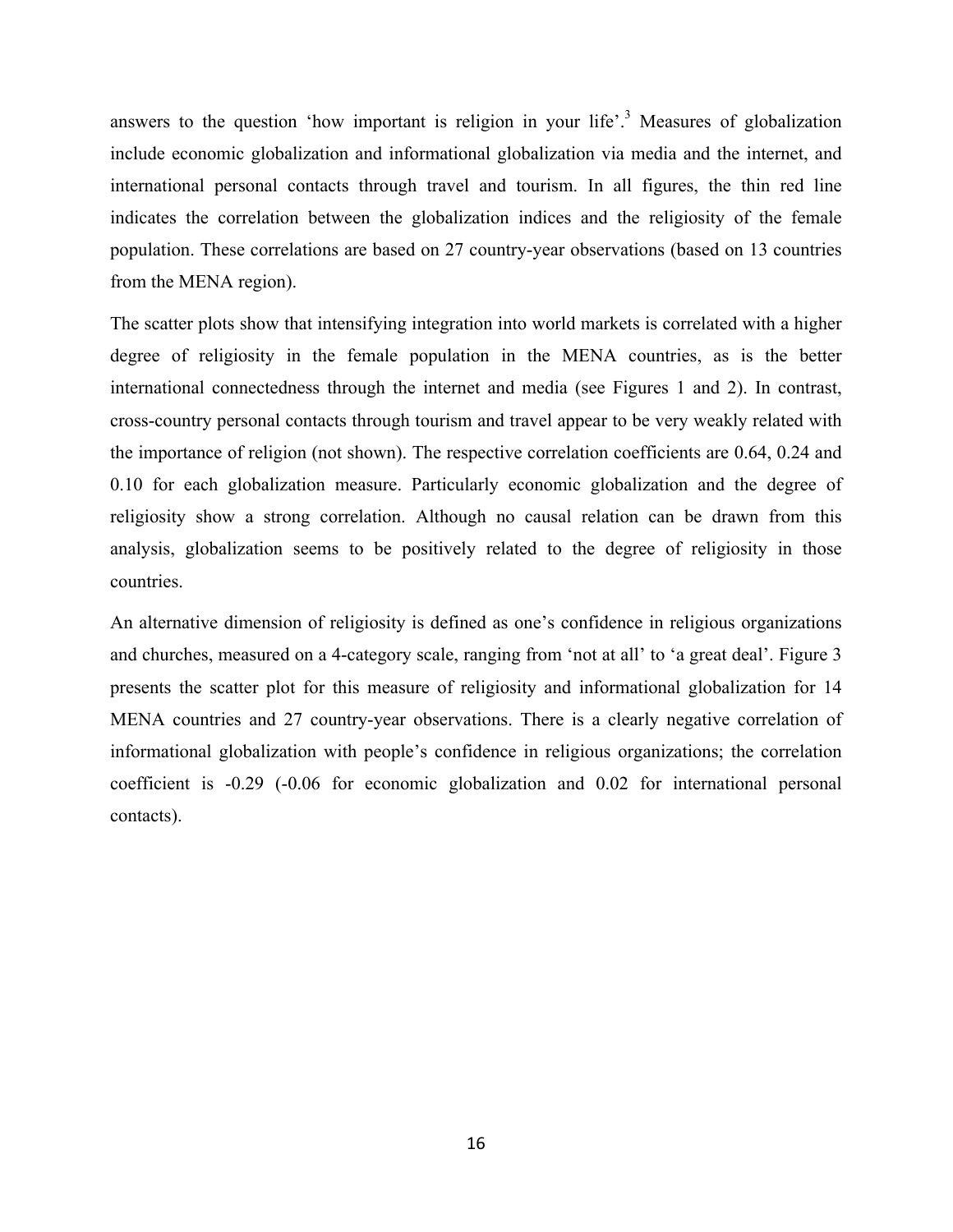

*Figure 1: Economic globalization and the importance of religion (MENA countries)* 

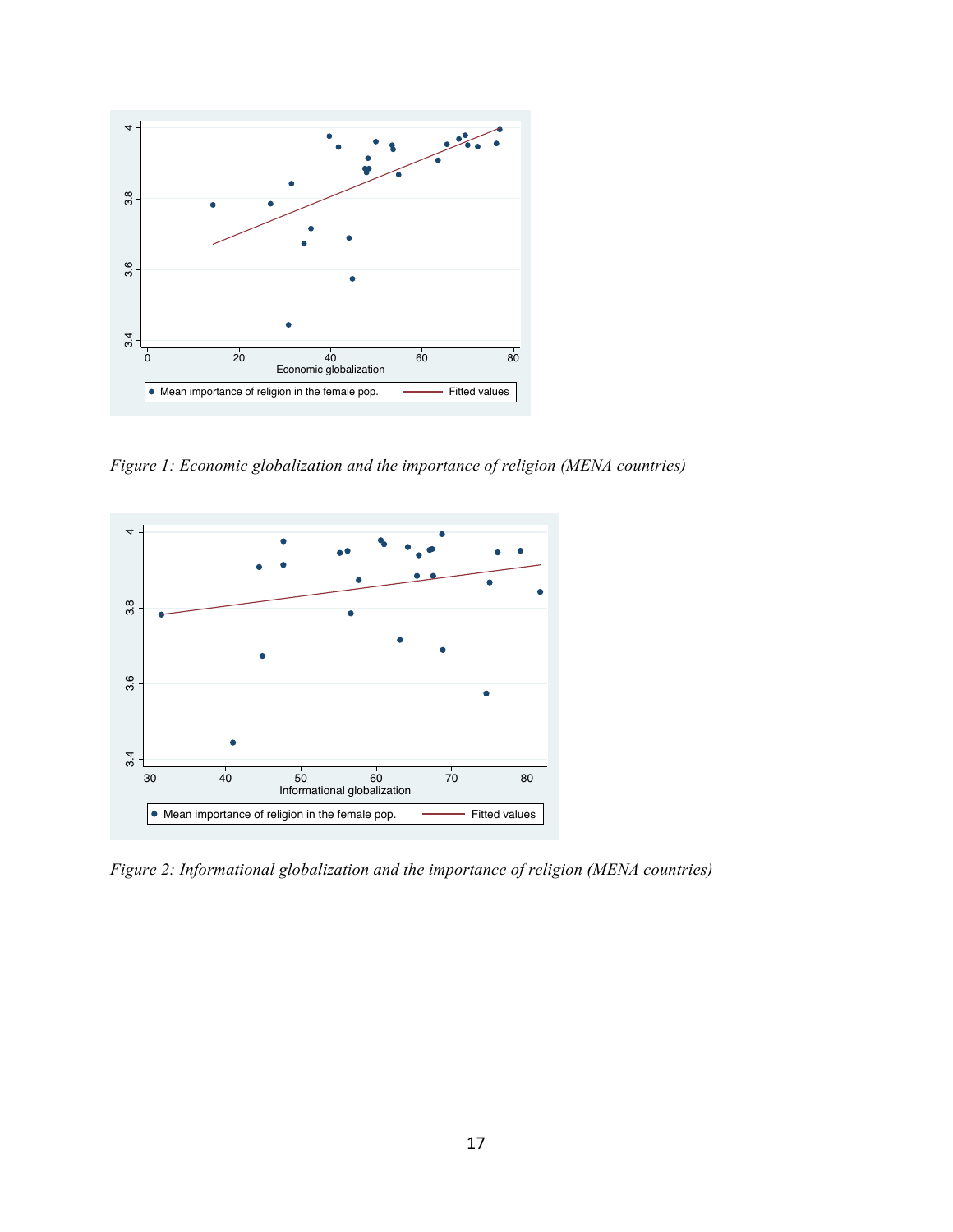

*Figure 3: Informational globalization and confidence in religious organizations (MENA countries)*

#### **4.2. Econometric Analysis**

#### **4.2.1. Globalization and women's religious values in MENA and European countries**

As next step we present results of a multivariate analysis of globalization and religiosity for women in the MENA region and Europe. We employ measures of religiosity and belief in religious values, particularly the belief in god, the importance of religion, self-reported religiosity, and service attendance. For this model and those to come, the regression model can be written in mathematical form as follows.

$$
y_{its} = \alpha + \beta
$$
 globalization<sub>ts</sub> +  $X_{its}' \zeta$  + FE<sub>t</sub> + FE<sub>s</sub> +  $\varepsilon_{its}$ 

Using probit or ordered probit estimators, we estimate the impact of the three facets of globalization on these measures of women's adherence to religious values. The regression model includes individual controls such as age (and age squared, age cubic) and religious denomination  $(X_{it})$ ; the model also includes macro controls (FE<sub>t</sub> + FE<sub>s</sub>), particularly country fixed effects (that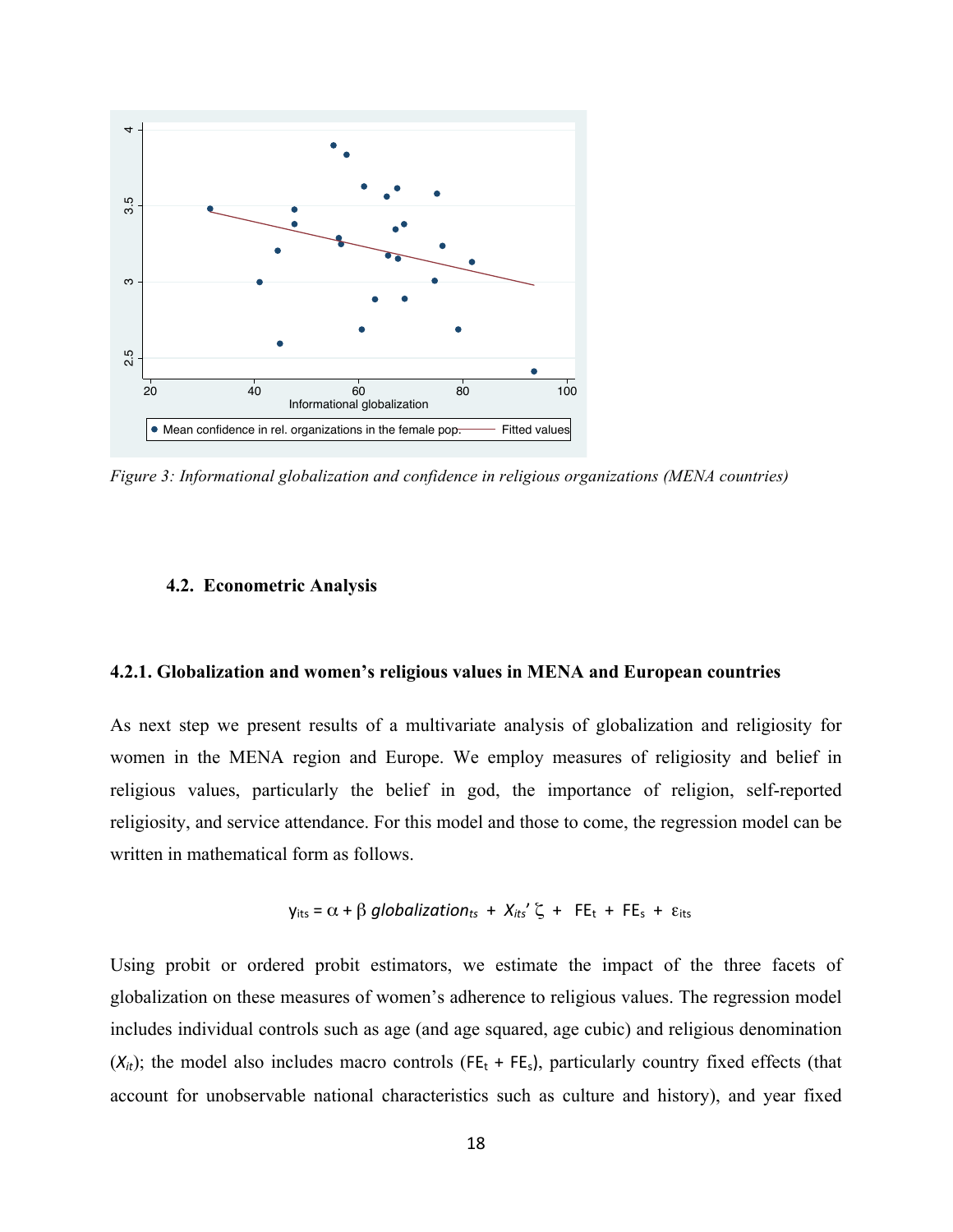effects (that count for unobservable events shared by all countries in the region such as financial market crises). Finally, the log of the population completes the regression model; it accounts for the fact that smaller countries are more likely to be globalized, while large countries are, in tendency, more self-sufficient, autonomous and less internationally connected.

An issue of concern might be reversed causality; there is, however, little real-life evidence for the MENA region or Europe that religious attitudes in the population affected the degree of a country's economic and social openness. The decision to open up a country has in most cases been made by the political elite, as exemplified in many developing countries and in the formation of EU.

| MENA region              | (1)                           | (2)                      | (3)                 | (4)                      |
|--------------------------|-------------------------------|--------------------------|---------------------|--------------------------|
|                          | Religion<br>important in life | God<br>important in life | Religious<br>person | Attendance of<br>service |
| Log (economic glob.)     | $2.325**$                     | $8.361**$                | $1.141**$           | 31.059**                 |
|                          | (7.71)                        | (23.19)                  | (32.61)             | (21.27)                  |
| Log (pers. contacts)     | $-1.252*$                     | 44.244**                 | $-13.056**$         | $42.091**$               |
|                          | (3.15)                        | (6.93)                   | (38.39)             | (20.47)                  |
| Log(int flow)            | $-0.702**$                    | $-51.836**$              | $7.757**$           | 18.643**                 |
|                          | (4.98)                        | (6.91)                   | (22.28)             | (30.22)                  |
| <b>Estimation method</b> | Ordered probit                | Ordered probit           | Probit              | Ordered probit           |
| <b>Observations</b>      | 21'245                        | 20'585                   | 18'962              | 19'066                   |
| Countries                | 13                            | 14                       | 13                  | 12                       |
| Pseudo R <sub>2</sub>    | 0.113                         | 0.077                    | 0.132               | 0.067                    |

*Table 1. Globalization and religious values and religiosity in MENA countries* 

Note: All models include age (age, age squared, age cubic), a dichotomous index of Muslim denomination, population size (log-form), time fixed effects, and country fixed effects. Standard errors are clustered at the country level. +, \*, \*\* denote statistical significance at the 10, 5 and 1 percent levels, respectively.

Table 1 presents the regression results for the impact of economic globalization and globalization of information on four measures of religiosity and adherence to religious values of women in the MENA countries. We observe that the different dimensions of globalization exert differential (non-homogenous) effects: Economic globalization – a country's integration into global markets – increases women's likelihood of adherence to religious values and religiosity: the more a MENA country opens up to international trade, the higher the probability for its female residents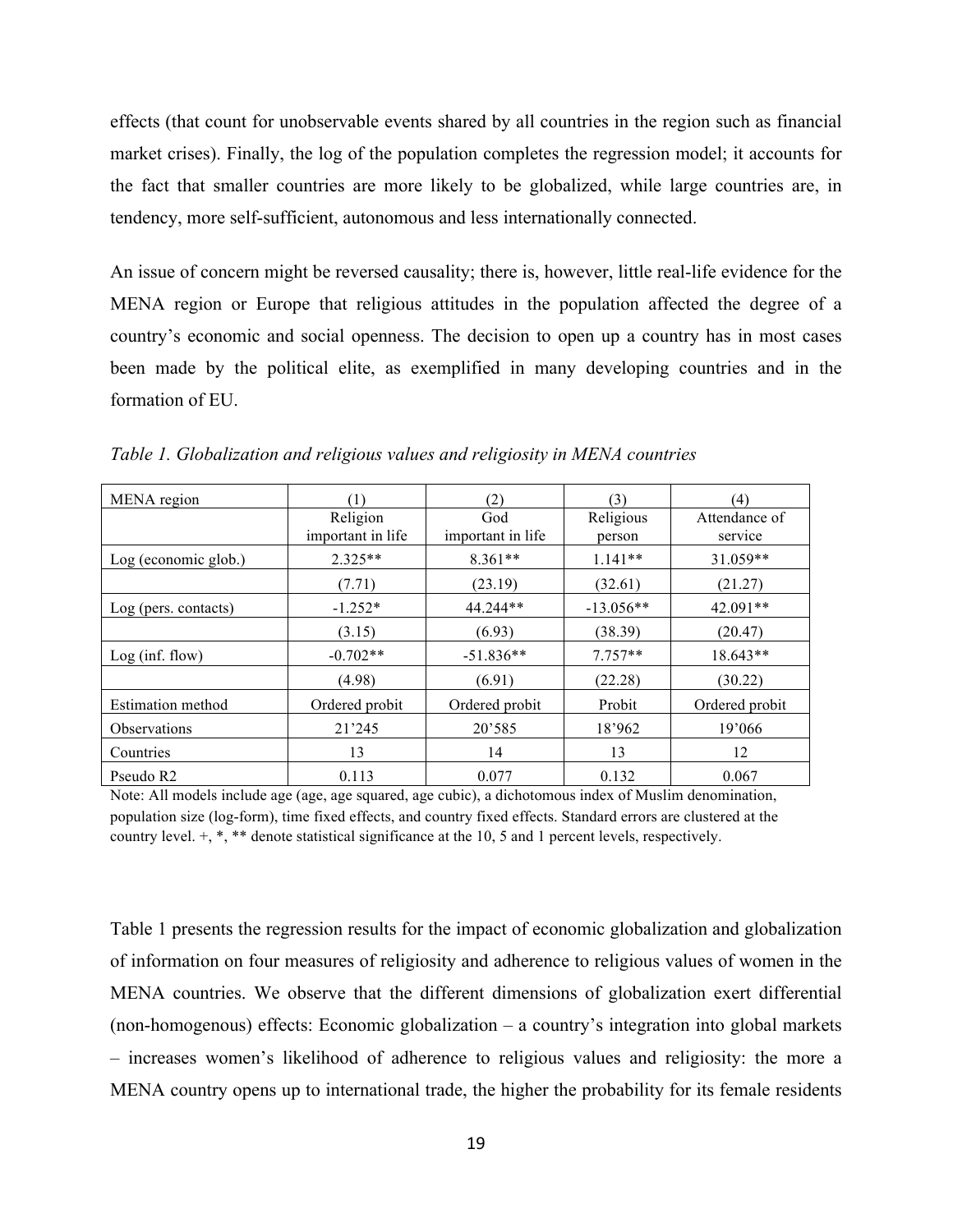to find religion or god important in their lives, the more likely that they regard themselves as religious persons, and the more likely that they attend service in mosques or churches.<sup>4</sup> The estimation results for international personal contacts through travel and work and information globalization through the internet and media are mixed and difficult to interpret. Our reading is that international personal contacts and work experience foster religious beliefs (self-report importance of god, service attendance) while media and global communication rather weaken them (importance of religion or god in life).

| Region: Western Europe   | (1)               | (2)               | (3)        | (4)            |
|--------------------------|-------------------|-------------------|------------|----------------|
|                          | Religion          | God               | Religious  | Attendance of  |
|                          | important in life | important in life | person     | Service        |
| Log (economic glob.)     | 0.036             | $0.191**$         | $-0.037$   | 0.045          |
|                          | (0.16)            | (2.71)            | (0.23)     | (0.51)         |
| Log (pers. contacts)     | 0.596             | $-0.274$          | $-0.388$   | 0.388          |
|                          | (0.78)            | (0.64)            | (0.64)     | (0.79)         |
| Log (inf. flow)          | $-0.124$          | $-0.180$          | $-0.088$   | $-0.586***$    |
|                          | (0.41)            | (0.84)            | (0.25)     | (4.65)         |
| <b>Estimation method</b> | Ordered probit    | Ordered probit    | Probit     | Ordered probit |
| Observations             | 30610             | 36495             | 34793      | 36172          |
| Countries                | 21                | 21                | 21         | 21             |
| Pseudo R2                | 0.115             | 0.08              | 0.202      | 0.103          |
|                          |                   |                   |            |                |
| Region: Eastern Europe   | (5)               | (6)               | (7)        | (8)            |
| Log (economic glob.)     | $0.291 +$         | $0.178 +$         | 0.053      | $0.438***$     |
|                          | (2.37)            | (2.10)            | (0.37)     | (4.04)         |
| Log (pers. contacts)     | $-0.171$          | 0.092             | 0.057      | $0.821 +$      |
|                          | (0.63)            | (0.33)            | (0.15)     | (2.52)         |
| Log (inf. flow)          | $-0.159$          | $-0.195$          | $-0.719**$ | $-0.261$       |
|                          | (1.07)            | (1.34)            | (3.19)     | (1.11)         |
| Estimation method        | Ordered probit    | Ordered probit    | Probit     | Ordered probit |
| Observations             | 30'252            | 29'796            | 28'844     | 30'441         |
| Countries                | 20                | 20                | 20         | 20             |
| Pseudo R2                | 0.16              | 0.112             | 0.243      | 0.112          |

*Table 2. Globalization and religious values and religiosity in Europe* 

Note: All models include age (age, age squared, age cubic), dichotomous indices of Muslim, Protestant, Catholic, and Orthodox denominations, population size (log-form), time fixed effects, and country fixed effects. Standard errors are clustered at the country level.  $+, *, *$  denote statistical significance at the 10, 5 and 1 percent levels, respectively.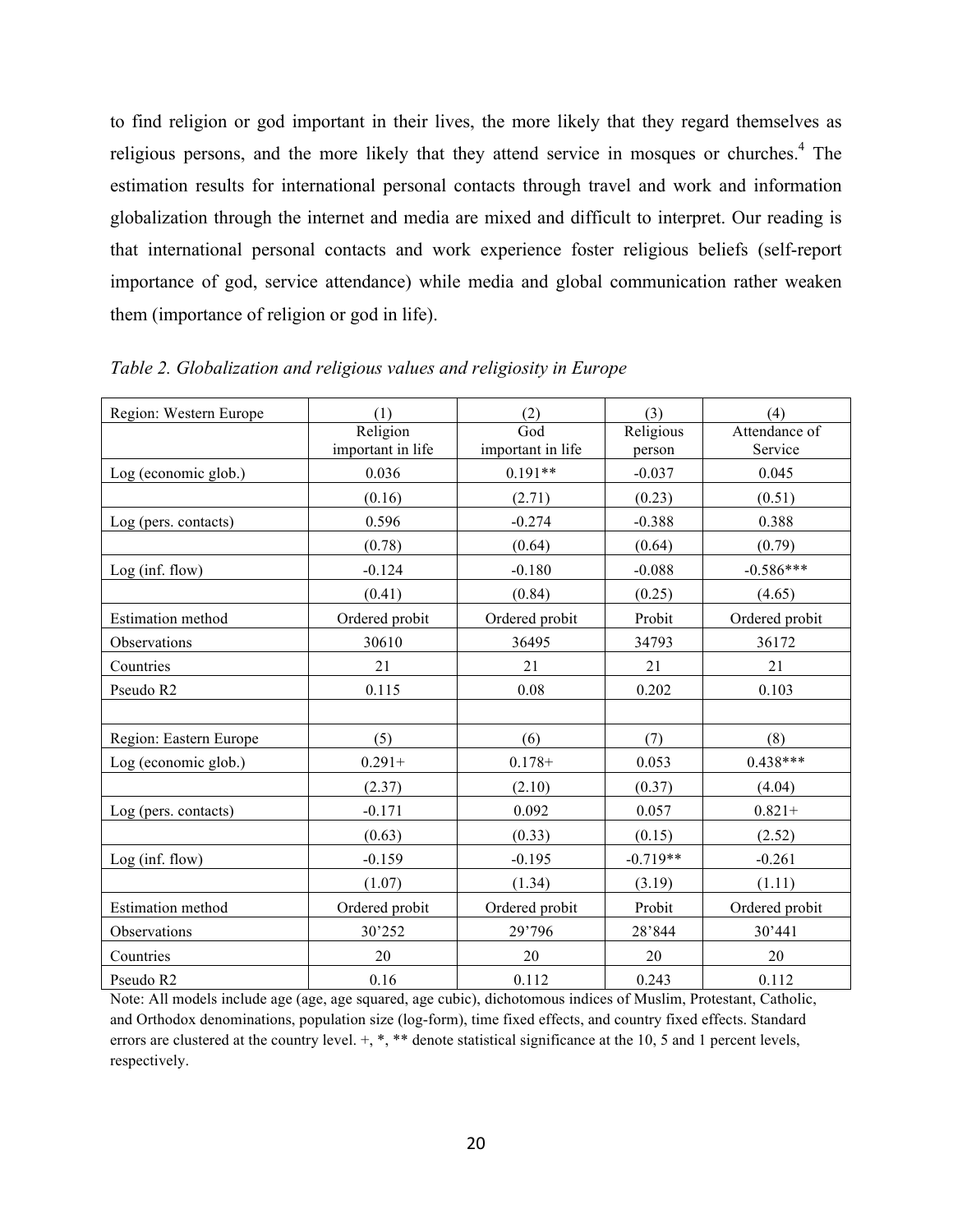Overall these findings of Table 1 can be interpreted as follows. Economic globalization transforms the economy and society so violently that people seek guidance and support from their religious leaders and value systems. Similarly, personal contacts with people from alien cultures let women from MENA countries find and re-enforce their local cultural identity in religious (club) activities like attending service. On the other hand, critical information through the global media put one's own value system into question - letting women from MENA countries raise critical questions about their religious values and institutions.

For European countries, the estimation results of the same analysis are presented in Table 2. Because of the different histories between Eastern and Western Europe (post-communist, longtime isolated countries versus traditional democratic and open OECD countries), the country sample is split into two groups 'Eastern Europe' and 'Western Europe', defined by geographic location.

It appears that in Western Europe globalization has no impact on religious values whatsoever, with two exceptions: first, service attendance, which declines in cross-national media communication, and second, the importance of god, which increases in economic integration. For Eastern Europe, with a weak statistical significance at the 10 percent level, economic globalization appears to increase female residents' religious values and beliefs – this is a parallel development to that observed in the MENA region (see Table 1). In both Western and Eastern Europe, modern communication and information exchange has the tendency of lowering women's adherence to religious values and participation in religious activities (the coefficient signs are all negative throughout). However, in contrast to the MENA region, there is neither a fostering nor a lowering effect of information globalization through personal contacts, travel and work.

One may argue that in Western Europe the vast changes in countries' openness occurred prior to 1994, that is during the post-WW II period, while little changes in globalization are observable from the 1990s on. Indeed, e.g. France experienced from 1980 to 1995 an increase in economic openness by 30% (48 points to 63 points) , while there were little changes between 1995 and 2010 (69 points) (see also the discussion in Fischer & Somogyi, 2012). In addition, the WVS does not provide observations that pertain to Eastern Europe and the MENA region prior to the 1990s. For that reason, Table 3 analyses globalization effects for religious values in Western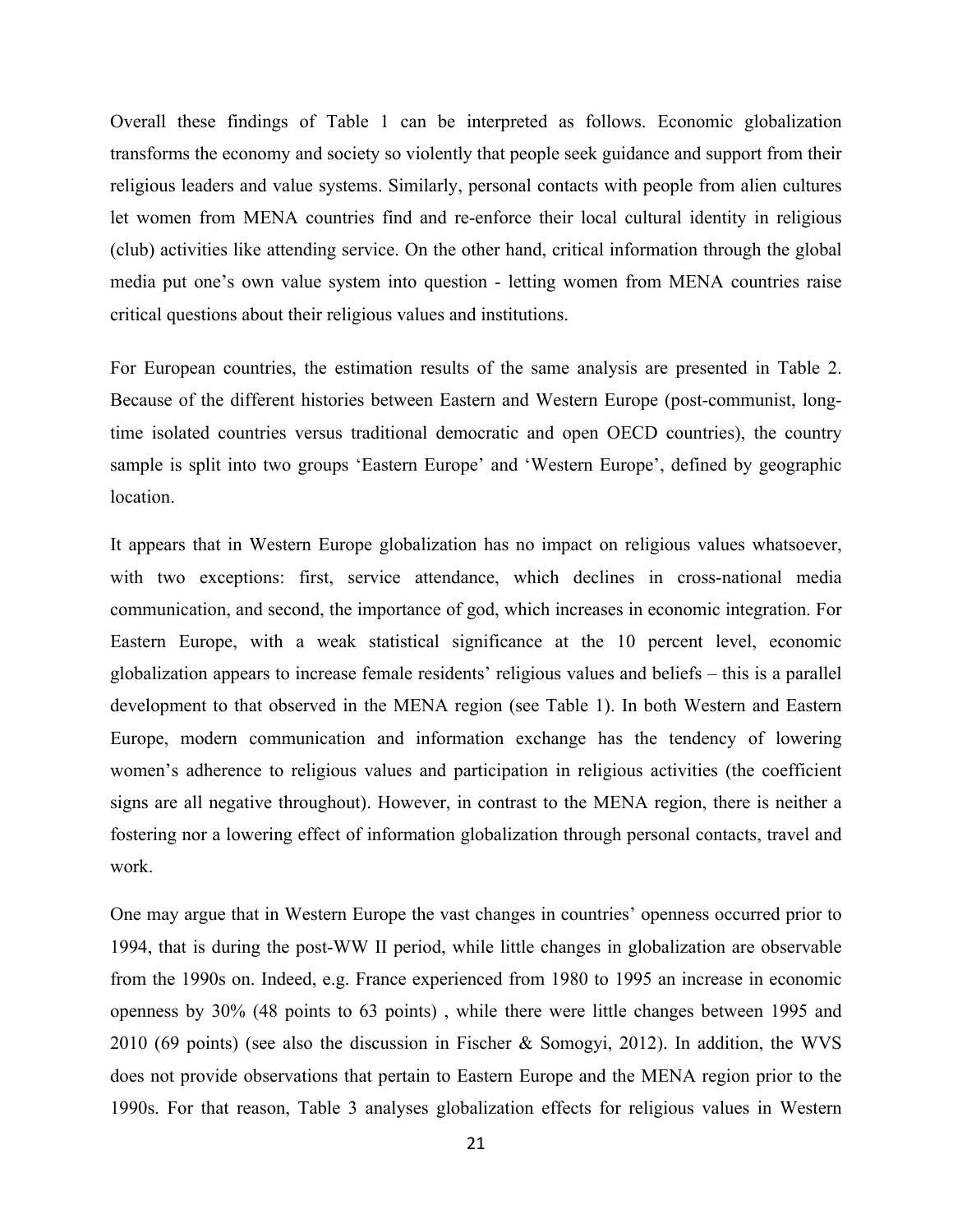Europe during two time periods: prior to 1994, and after 1994. Table 3 reveals that the decisive effects of globalization in Western Europe occurred all prior to 1994, during the cold war period. In tendency, the importance of religious values declines in economic openness, while the attendance-of-service decreasing effect of both economic and informational globalization appears particularly strong.

| $year >= 1995$           | (1)                           | (2)                                          | (3)                 | (4)                      |
|--------------------------|-------------------------------|----------------------------------------------|---------------------|--------------------------|
|                          | Religion<br>important in life | $\overline{\text{God}}$<br>important in life | Religious<br>Person | Attendance of<br>Service |
| Log (economic glob.)     | $1.058+$                      | 0.602                                        | 0.319               | 0.678                    |
|                          | (2.44)                        | (1.54)                                       | (0.90)              | (1.61)                   |
| Log (pers. contacts)     | 0.739                         | 1.589                                        | $-0.117$            | 1.819                    |
|                          | (0.52)                        | (1.05)                                       | (0.09)              | (1.11)                   |
| Log (inf. flow)          | $-0.159$                      | $-0.752$                                     | 0.307               | $-1.138$                 |
|                          | (0.15)                        | (0.75)                                       | (0.31)              | (1.14)                   |
| Estimation method        | Ordered probit                | Ordered probit                               | Probit              | Ordered probit           |
| Observations             | 204'32                        | 20'689                                       | 19'792              | 20'077                   |
| Countries                | 21                            | 21                                           | 21                  | 21                       |
| Pseudo R2                | 0.124                         | 0.085                                        | 0.205               | 0.098                    |
|                          |                               |                                              |                     |                          |
| year < 1995              | (5)                           | (6)                                          | (7)                 | (8)                      |
| Log (economic glob.)     | $-4.756+$                     | $0.303*$                                     | $-0.073$            | $-0.272**$               |
|                          | (2.41)                        | (3.19)                                       | (0.27)              | (3.94)                   |
| Log (pers. contacts)     | $-40.646*$                    | $-0.405$                                     | $-1.406$            | 0.638                    |
|                          | (2.66)                        | (0.52)                                       | (1.02)              | (0.73)                   |
| Log (inf. flow)          | 24.403*                       | $-1.196*$                                    | 0.042               | $-1.288*$                |
|                          | (2.60)                        | (2.83)                                       | (0.04)              | (3.09)                   |
| <b>Estimation</b> method | Ordered probit                | Ordered probit                               | Probit              | Ordered probit           |
| Observations             | 10'178                        | 15'806                                       | 15'001              | 16'095                   |
| Countries                | 17                            | 17                                           | 17                  | 17                       |
| Pseudo R2                | 0.095                         | 0.075                                        | 0.194               | 0.106                    |

*Table 3. Western Europe during Cold War era and after* 

Note: All models include age (age, age squared, age cubic), dichotomous indices of Muslim, Protestant, Catholic, and Orthodox denominations, population size (log-form), time fixed effects, and country fixed effects. Standard errors are clustered at the country level.  $+, *, **$  denote statistical significance at the 10, 5 and 1 percent levels, respectively.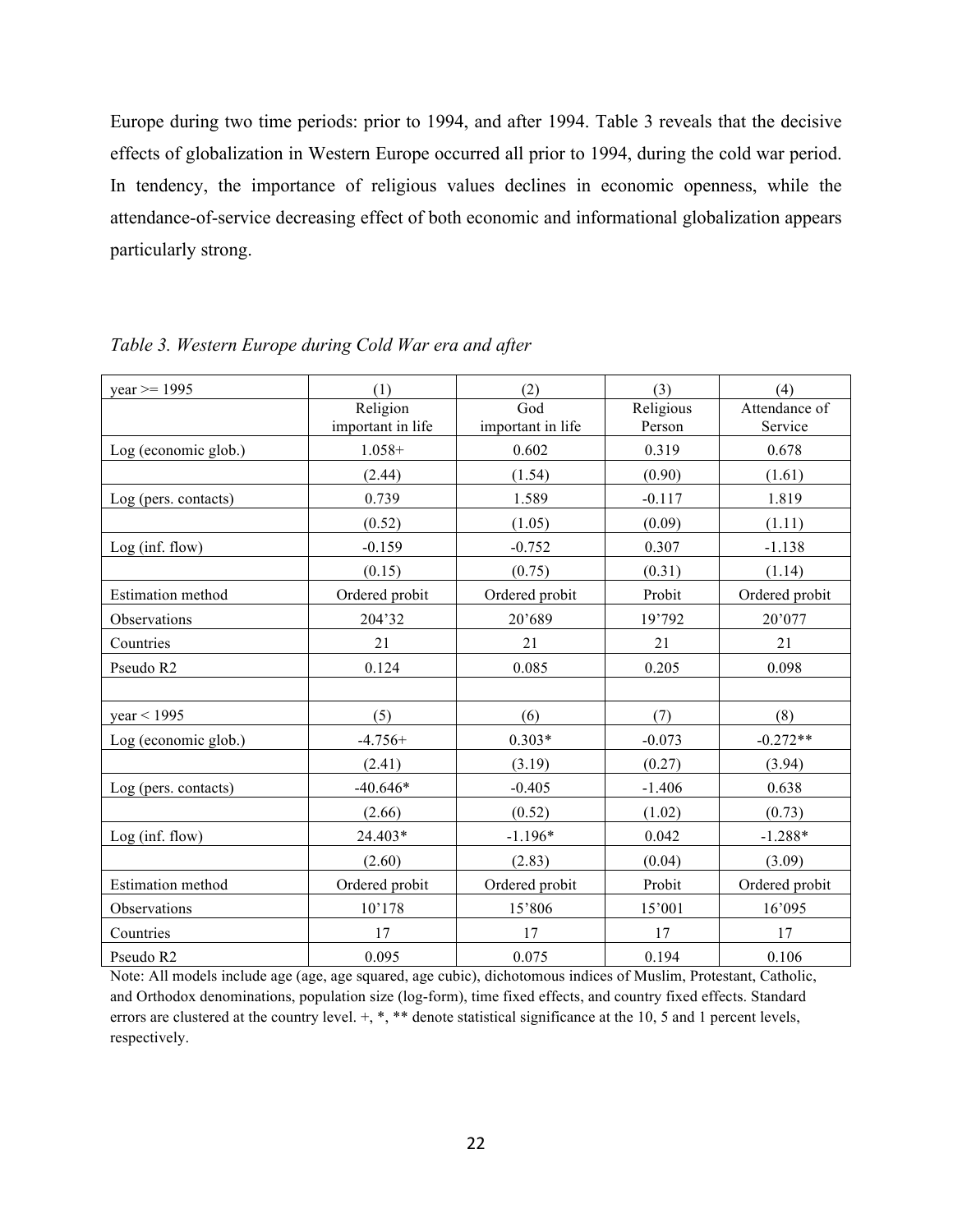#### **4.2.2. Globalization and organizations of religion**

Religious values can be followed and religiosity can be lived in private space and in institutional space such as mosques and churches equally. Hence the question arises whether or not the development we have observed for religious values and religiosity are similar for the institutions and organizations that claim to teach and safeguard those values. Specifically, we look at two measures: first, people's reported confidence in religious organizations, and second, their membership in such organizations. Confidence in religious organizations is measured on a 4 point scale, based on the question 'how much confidence do you have in them?<sup>5</sup> Table 4 reports the empirical results for confidence in religion and Table 5 for membership in religious organizations.

|                          | (1)               | (2)               | (3)               | (4)               | (5)                   | (6)                  |
|--------------------------|-------------------|-------------------|-------------------|-------------------|-----------------------|----------------------|
| Region                   | <b>MENA</b>       | Europe            | Western E.        | Eastern E.        | Western E.,<br>< 1995 | Western E.,<br>>1994 |
| Log (economic            |                   |                   |                   |                   |                       |                      |
| glob.)                   | $2.435**$         | 0.095             | $0.237+$          | 0.005             | $0.510**$             | $-0.120$             |
|                          | (10.93)           | (0.88)            | (1.96)            | (0.04)            | (4.98)                | (0.26)               |
| Log (pers. contacts)     | $36.435**$        | $-0.085$          | 0.043             | $-0.046$          | 0.510                 | 2.927                |
|                          | (9.95)            | (0.20)            | (0.07)            | (0.09)            | (0.76)                | (1.87)               |
| Log (inf. flow)          | $-45.005**$       | $-0.715**$        | $-0.950*$         | $-0.460+$         | $-2.420**$            | $-2.609*$            |
|                          | (10.54)           | (4.91)            | (2.93)            | (2.54)            | (4.98)                | (2.69)               |
| <b>Estimation method</b> | Ordered<br>probit | Ordered<br>probit | Ordered<br>probit | Ordered<br>probit | Ordered<br>probit     | Ordered<br>probit    |
| <b>Observations</b>      | 19'004            | 65'503            | 35'471            | 30'032            | 15'473                | 19'998               |
| Countries                | 13                | 41                | 21                | 20                | 16                    | 21                   |
| Pseudo R <sub>2</sub>    | 0.074             | 0.096             | 0.097             | 0.077             | 0.101                 | 0.097                |

*Table 4. Globalization and confidence in religious organizations* 

Note: All models include age (age, age squared, age cubic), dichotomous indices of Muslim, in Europe also of Protestant, Catholic, and Orthodox denominations, population size (log-form), time fixed effects, and country fixed effects. Standard errors are clustered at the country level.  $+$ , \*, \*\* denote statistical significance at the 10, 5 and 1 percent levels, respectively.

The most striking finding is that exposure to international flows of information through the internet and media make people more critical toward churches and other religious organizations. This development is observable in both the MENA region, and Eastern and Western Europe. In Western Europe, this influence of informational globalization is stronger during the Cold War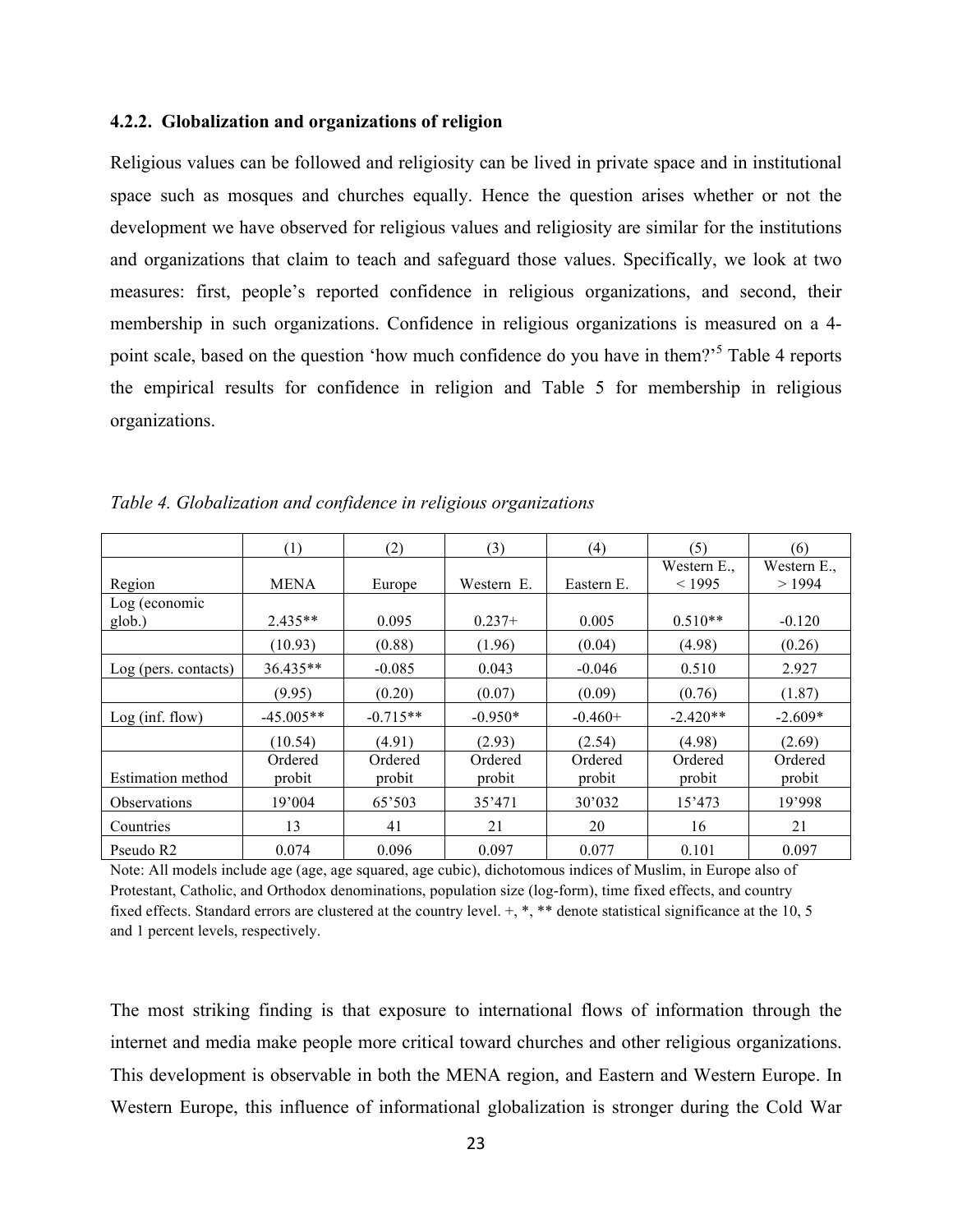period. Only observable in the MENA region, cross-national personal contacts increase people's confidence in their religious institutions and organizations.

In contrast, international trade exerts the opposite effect: it raises people's confidence in religious organizations - this is observable both in the MENA region, and in Western Europe prior to 1995 (columns 1 and 5). For the remaining regions and time periods, economic globalization shows no effect. Obviously, with respect to economic globalization and informational globalization, the development of the MENA region since the 90ies is somewhat in parallel to the development in Western Europe prior to 1995, as a comparison of columns 1 and 5 of Table 4 reveals.

Another facet of religious organizations is membership in them. The WVS provides information on 'membership' in religious organizations; membership includes both active and passive memberships. In Europe, there is a financial incentive to cease the official membership in religious organizations for tax saving reasons. On the other hand, in Europe, churches run hospitals and kindergartens and other social enterprises, co-financed by the government.

|                       | (1)         | (2)       | (3)        | (4)        | (5)         | (6)         |
|-----------------------|-------------|-----------|------------|------------|-------------|-------------|
|                       |             |           |            |            | Western E., | Western E., |
| Region                | <b>MENA</b> | Europe    | Western E. | Eastern E. | < 1995      | >1994       |
| Log (economic glob.)  | 0.383       | $0.747*$  | $0.949 +$  | $-0.151$   | $-0.044$    | $5.936**$   |
|                       | (0.58)      | (2.97)    | (2.42)     | (0.99)     | (0.11)      | (4.98)      |
| Log (pers. contacts)  | 1.219       | 0.182     | 1.108      | $-0.529$   | 3.703       | $-7.281$    |
|                       | (0.44)      | (0.47)    | (0.99)     | (1.17)     | (1.67)      | (1.40)      |
| Log (inf. flow)       | $-1.151$    | $-1.197*$ | $-2.326*$  | $-0.452+$  | $-1.416$    | 0.537       |
|                       | (0.80)      | (3.16)    | (2.87)     | (2.21)     | (0.89)      | (0.24)      |
| Estimation method     | Probit      | Probit    | Probit     | Probit     | Probit      | Probit      |
| <b>Observations</b>   | 13'155      | 65'298    | 36'792     | 28'506     | 16'206      | 20'582      |
| Countries             | 12          | 41        | 21         | 20         | 17          | 21          |
| Pseudo R <sub>2</sub> | 0.209       | 0.191     | 0.188      | 0.159      | 0.102       | 0.229       |

*Table 5. Globalization and membership in religious organizations* 

Note: All models include age (age, age squared, age cubic), dichotomous indices of Muslim, in Europe also of Protestant, Catholic, and Orthodox denominations, population size (log-form), time fixed effects, and country fixed effects. Standard errors are clustered at the country level. +, \*, \*\* denote statistical significance at the 10, 5 and 1 percent levels, respectively.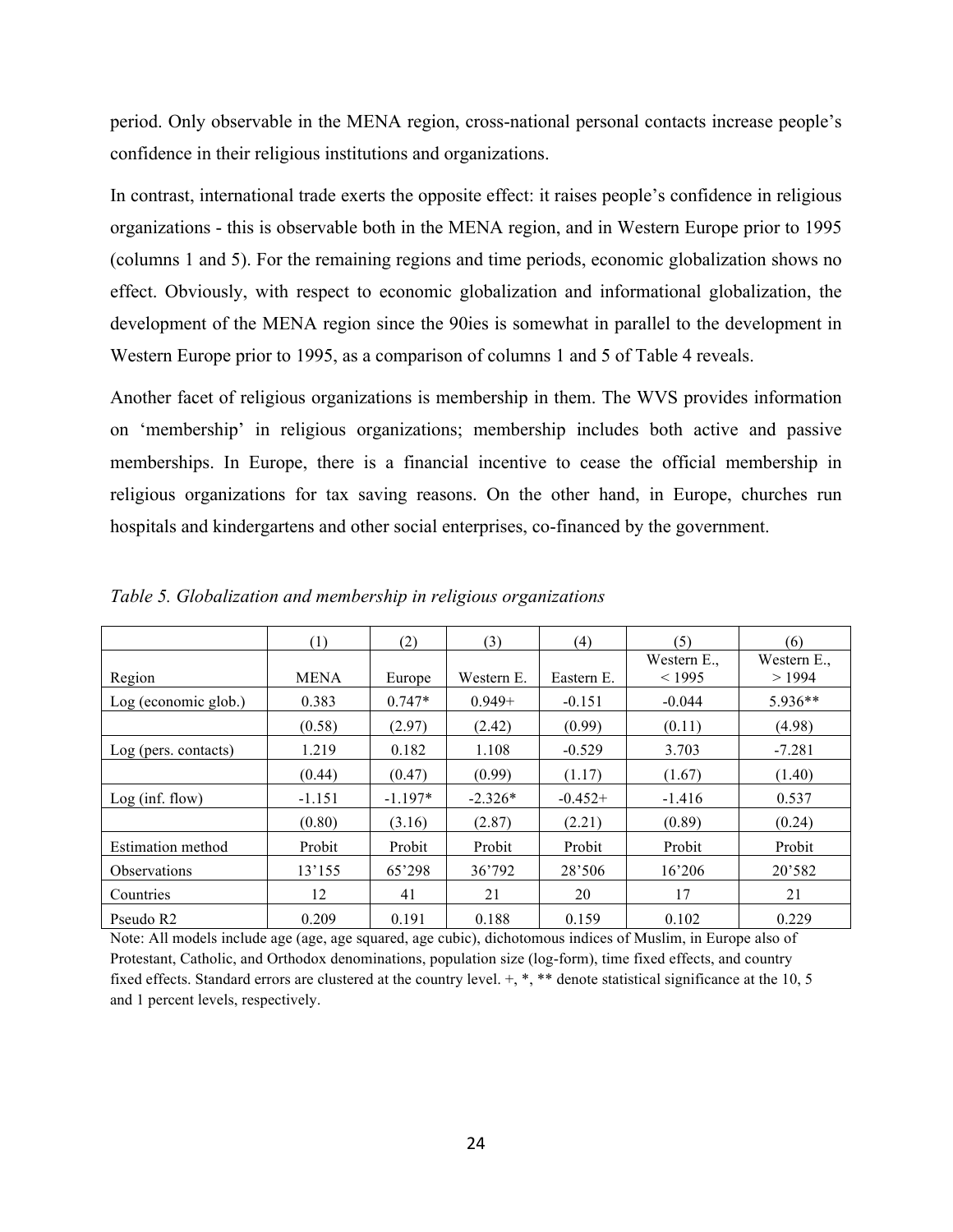Table 5 reports the results for the impact of globalization on the probability of being a member in religious organizations. In the MENA region, we do not observe any changes triggered by economic or informational globalization. In Europe, membership probability increases with international trade but decreases with greater exposure to the worldwide flow of information – a finding mostly driven by the pre-1995 era in Western Europe.

|                          | (1)         | (2)                                             | (3)           | (4)      |
|--------------------------|-------------|-------------------------------------------------|---------------|----------|
|                          |             | Passive member                                  | Active member |          |
| Region                   | <b>MENA</b> | Europe                                          | <b>MENA</b>   | Europe   |
| Log (economic glob.)     | $-2.249**$  | 0.067                                           | $1.232**$     | $-0.521$ |
|                          | (5.20)      | (0.21)                                          | (12.76)       | (1.16)   |
| Log (pers. contacts)     | $-13.812**$ | 0.066                                           | $-0.857**$    | $-0.364$ |
|                          | (20.49)     | (0.06)                                          | (5.80)        | (0.31)   |
| Log(int flow)            | 26.508**    | $-1.901**$                                      | $-2.553**$    | $-1.027$ |
|                          | (15.09)     | (3.86)                                          | (6.95)        | (1.86)   |
| <b>Estimation method</b> |             | Multinomial Logit; base category: no membership |               |          |
| Observations             | 11'519      | 29'534                                          |               |          |
| Countries                | 12          | 32                                              |               |          |
| Pseudo R2                | 0.177       | 0.203                                           |               |          |

*Table 6. Globalization and active and inactive memberships in religious organizations* 

Note: All models include age (age, age squared, age cubic), dichotomous indices of Muslim, in Europe also of Protestant, Catholic, and Orthodox denominations, population size (log-form), time fixed effects, and country fixed effects. Standard errors are clustered at the country level. +, \*, \*\* denote statistical significance at the 10, 5 and 1 percent levels, respectively.

We can differentiate between active and passive membership for only some waves of the WVS. These few observations permit only an analysis for the MENA region and Europe; most of the observations are from either the mid-nineties (1994-1997) and from 2000 or later. Table 6 presents multinomial logit estimation results in which non-membership serves as the reference outcome or base category.

Table 6 gives us differentiated results for active and passive memberships particularly for the MENA region, while globalization affects membership only little in European countries. For MENA countries, it appears that international trade causes a polarization in the female population: In response to intensified international trade, women in the MENA region either drop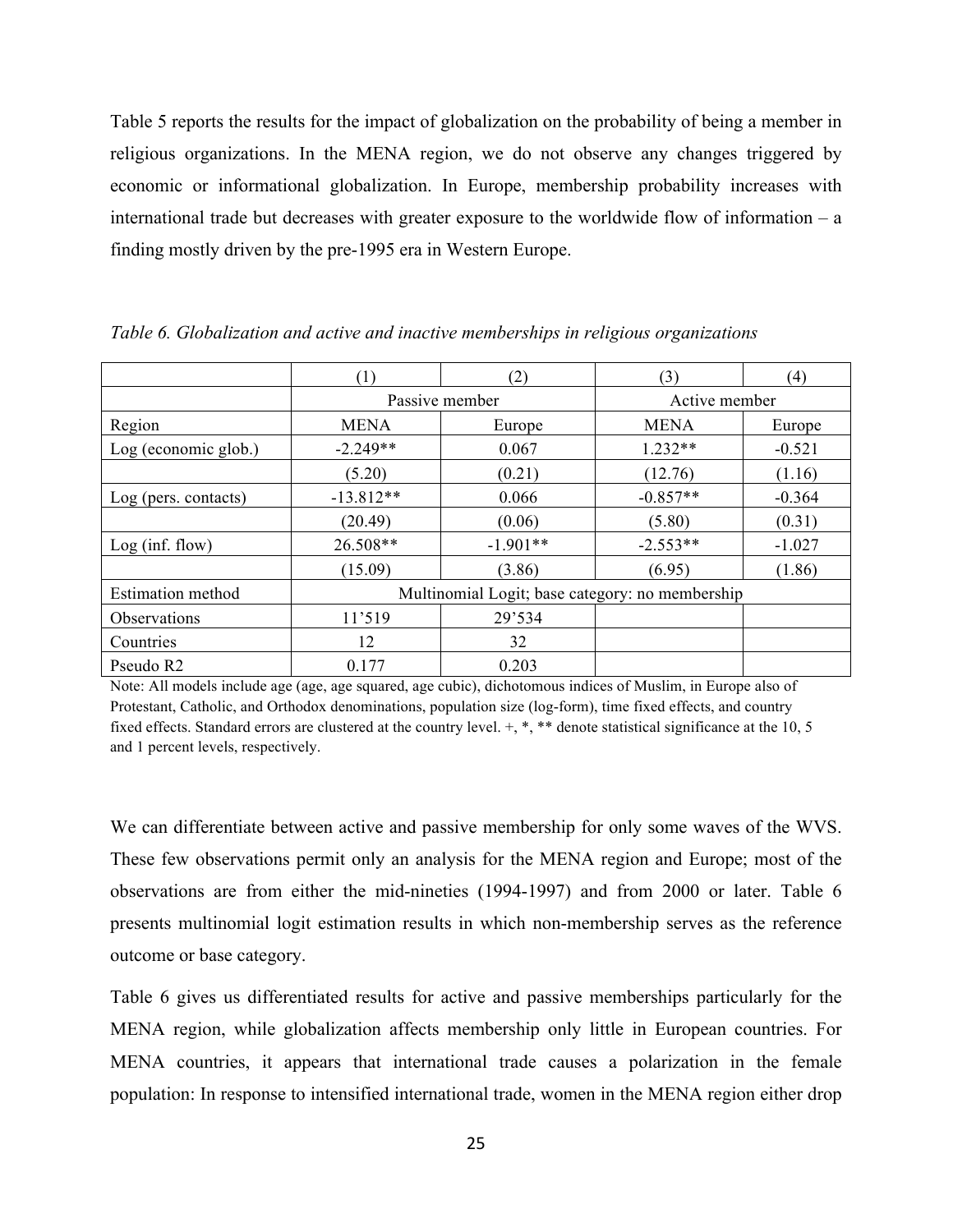out of religious organizations or they become more active, more religious members. While international personal contacts decrease the probability of active or passive memberships likewise (over being a non-member), the international flow of information appears, again, to make women more critical towards active engagement in religious organizations, decreasing the probability of active memberships. For Europe, in contrast, we observe only that information globalization lets inactive members become non-members of religious organizations, thus not affecting those who are actively engaged in their churches.

#### *Summary for religious values*

Overall, confidence in religious institutions is affected the same way as is adherence to religious values: economic globalization causes people to revert to religion as institution and to its specific value system, while globalization of information decreases people's confidence in such institutions and values. This development is observable in both the MENA region and Europe, particularly Western Europe prior to 1995. For the MENA region, cross-national personal contacts appear to foster religious values.

#### **4.2.3. Globalization and secular conservative values**

Historically, religious values gave rise to political and social conservatism restricting women's access to the labor market, while 'progressive' political parties rejected religious institutions and the role they played in preserving the traditional role model. Nowadays, however, this clear distinction between conservative-religious and progressive-atheist attitudes has been blurred: e.g., today it is not uncommon to be religious and to share progressive views at the same time. Therefore it is necessary to analyze conservative secular values separately from religious values when discussing the societal effects of economic and informational globalization. Conservative socio-political values and attitudes are defined as adherence to the patriarchic family structure, which supports the traditional role model, assigning women the role of household worker and childcare giver and men the role of household head and breadwinner; this view affects fertility decisions, the distribution of resources among family members and the desirability of the state of marriage for a woman.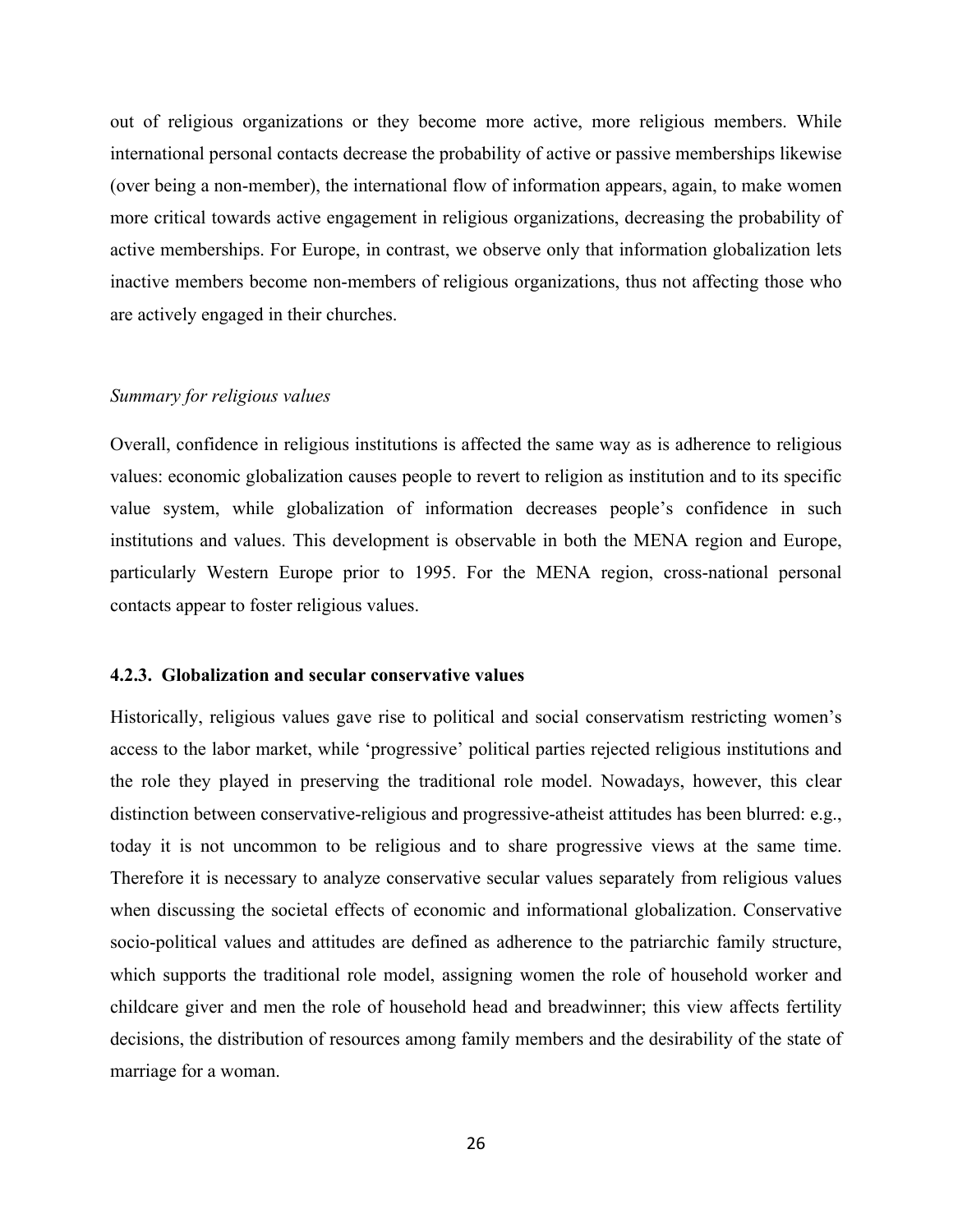To measure women's social and political conservatism, the following survey questions of the WVS are employed: The question about the importance of family in respondent's life, measured in 4 categories from (1) "not important at all" to (4) "very important"; the question on whether university education should be more for boys than for girls, and the question on whether men are better political leaders than women, with answers to both questions measured on a 4-point scale, ranging from (1) "strongly disagree" to (4) "agree strongly". We also employ three questions on whether the respondents believe that certain actions are justifiable: divorce, abortion, or suicide. The survey question 'please tell me whether the following action can always be justified, never be justified, or something in between:…' allows answers on a 10-point scale, with (after recoding) the highest value given to the most conservative attitude, that is viewing divorce, abortion, etc. as never justifiable. The empirical analysis applies regression model (1) accordingly.

In line with this traditional-conservative attitude is possibly that family is viewed as an important institution in society, that parental educational investment in boys should be larger than that in girls, and that politics is the sphere of men rather than women. In addition, we believe that conservative women are most likely to reject abortion (as this constitutes a rejection of the role of motherhood) and to be against divorce (as divorce is regarded as threat to the institution 'family'). In addition, also suicide should not be justifiable, rejecting the divine gift of life and therefore constituting a 'sin' in all monotheistic religions.

Table 7 shows how globalization impacts conservative secular values of women in MENA countries. Economic integration has a decisive impact on the erosion of conservative values that relate directly to female labor market participation (columns 1 and 2): with increased economic globalization, women in MENA countries have a higher probability to report that family is less important, and that boys should not be preferred when it comes to university education (and also that divorce can be justified, at the 10 percent level). While these two conservative values are considerably weakened by economic globalization, the remaining conservative attitudes appear to be fostered: women in MENA countries are more likely to believe that men form better political leaders, and that abortion and suicide are never justified.

Informational globalization appears to trigger some critical distance toward conservative values, particularly toward those not pertaining to labor market participation (divorce, abortion, suicide);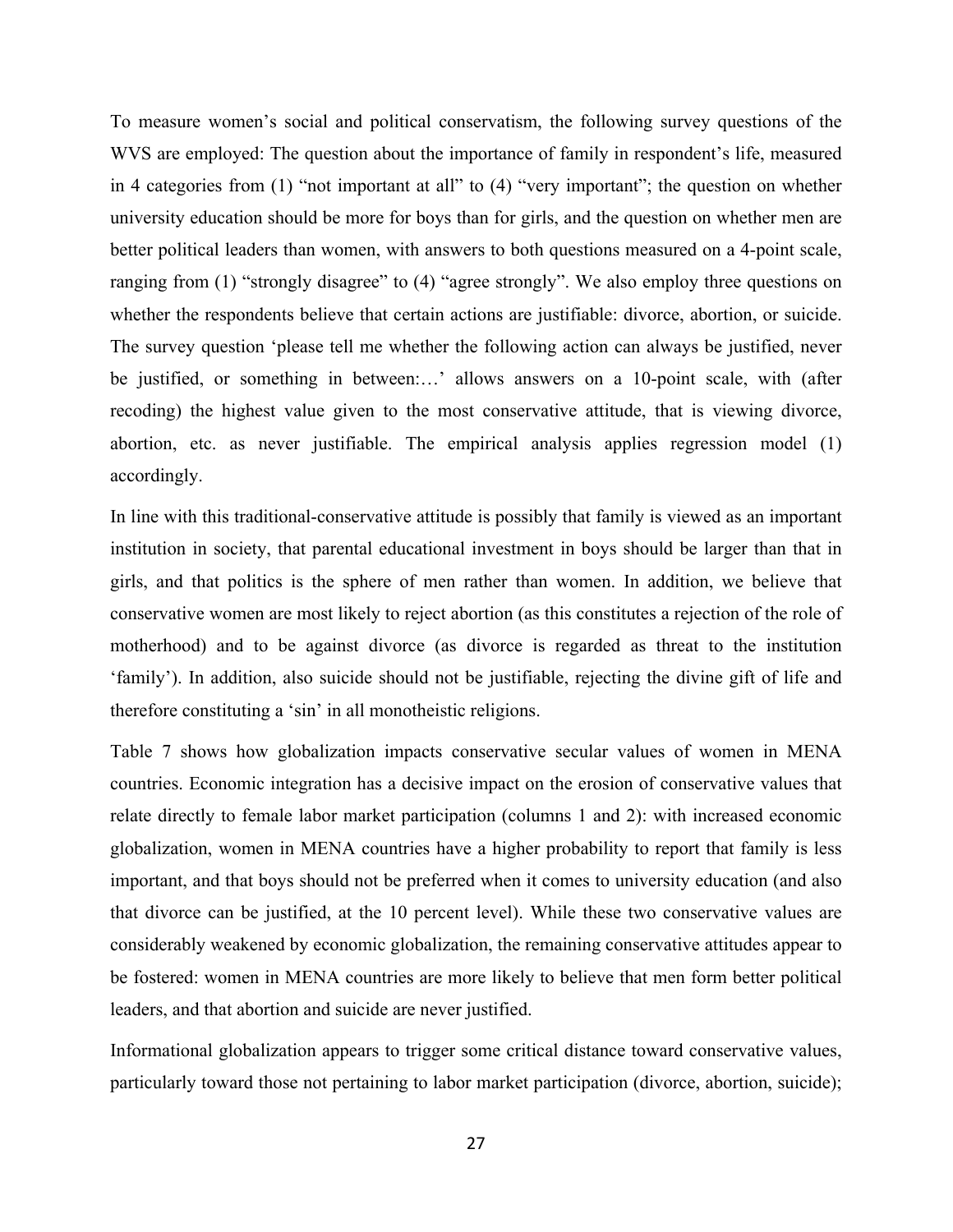in contrast, international personal contacts foster those conservative values (columns 3 through 6). Values pertaining to labor market participation are not affected at all by any type of worldwide information sharing (columns 1 and 2).

|                            | (1)                            | (2)                                       | (3)                                | (4)                        | (5)                         | (6)                        |
|----------------------------|--------------------------------|-------------------------------------------|------------------------------------|----------------------------|-----------------------------|----------------------------|
|                            | Family<br>important in<br>life | University<br>more for boys<br>than girls | Men better<br>political<br>leaders | Divorce<br>never justified | Abortion<br>never justified | Suicide never<br>justified |
| Log<br>(economic<br>glob.) | $-1.539**$                     | $-2.481**$                                | $2.696**$                          | $-0.532+$                  | $0.893**$                   | $4.633**$                  |
|                            | (7.63)                         | (14.19)                                   | (20.36)                            | (2.47)                     | (6.78)                      | (25.73)                    |
| Log (pers.<br>contacts)    | 4.771                          | $-4.363$                                  | 5.402*                             | 32.027**                   | 55.528**                    | 66.792**                   |
|                            | (1.28)                         | (1.34)                                    | (3.03)                             | (8.93)                     | (23.67)                     | (20.95)                    |
| Log (inf.<br>flow)         | $-6.163$                       | 0.818                                     | $-9.553**$                         | $-33.306**$                | $-58.841**$                 | $-72.941**$                |
|                            | (1.44)                         | (0.22)                                    | (4.62)                             | (8.02)                     | (21.51)                     | (19.89)                    |
| Estimation<br>method       | Ordered<br>probit              | Ordered<br>probit                         | Ordered<br>probit                  | Ordered<br>probit          | Ordered<br>probit           | Ordered<br>probit          |
| Obs.                       | 21'275                         | 19'808                                    | 19'370                             | 19'201                     | 16'580                      | 14'810                     |
| Countries                  | 13                             | 13                                        | 13                                 | 14                         | 14                          | 13                         |
| Pseudo R2                  | 0.060                          | 0.021                                     | 0.061                              | 0.048                      | 0.050                       | 0.069                      |

*Table 7. Globalization and conservative values in MENA countries* 

Note: All models include age (age, age squared, age cubic), a dichotomous index of Muslim denomination, population size (log-form), time fixed effects, and country fixed effects. Standard errors are clustered at the country level. +, \*, \*\* denote statistical significance at the 10, 5 and 1 percent levels, respectively.

Table 8 reports the results for Eastern Europe, for which we have observations from 1992 on. In general, there are only a few incidences where facets of globalization appear to affect women's conservative values: international trade increases women's likelihood to accept divorce as justifiable, international personal contacts lead women to treat boys and girls more unequally when it comes to university education. In contrast, cross-national communication and information flows tend to make Eastern European women less conservative with respect to almost all secular conservative values tested.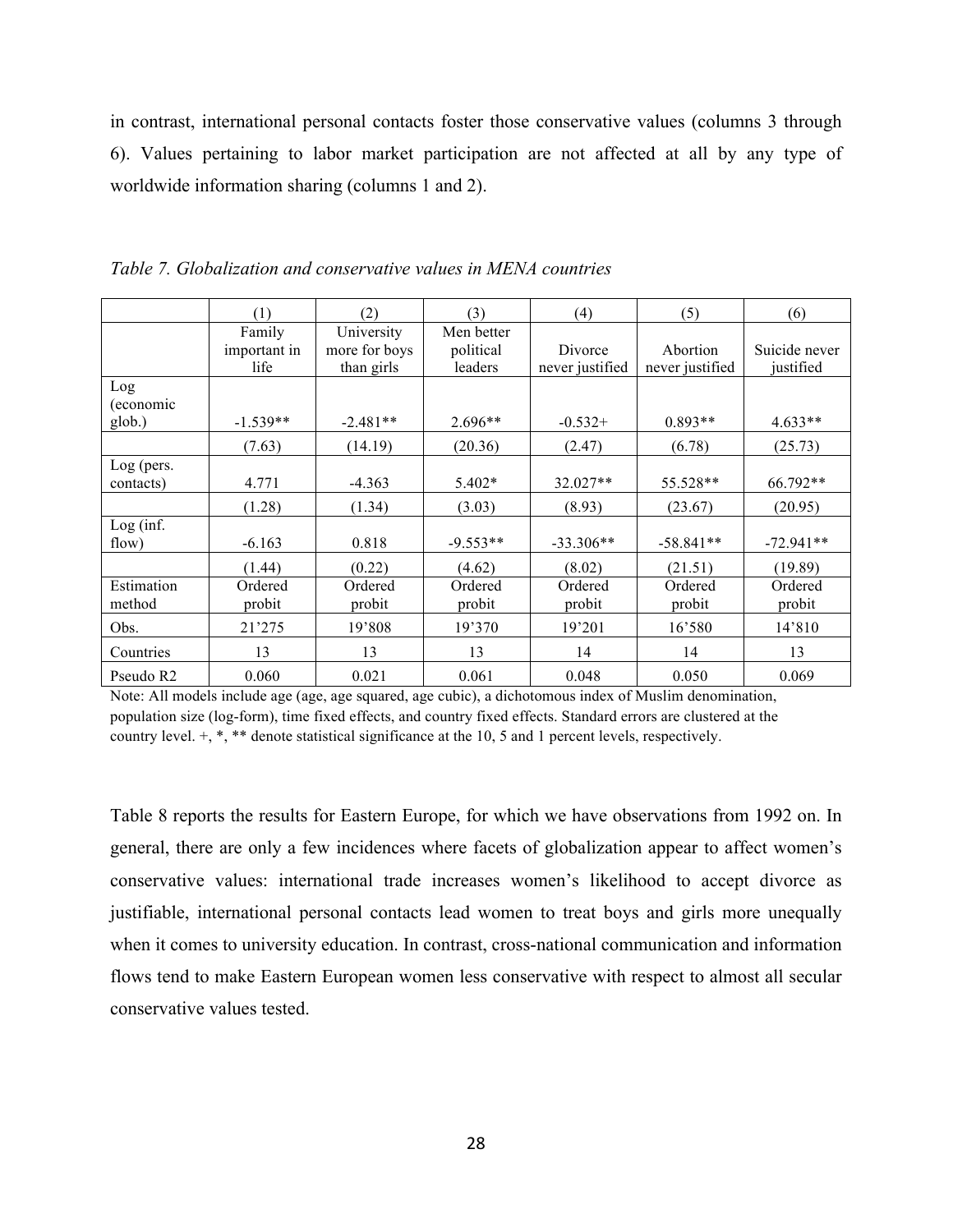|                       | (1)          | (2)                 | (3)            | (4)         | (5)         | (6)         |
|-----------------------|--------------|---------------------|----------------|-------------|-------------|-------------|
|                       | Family       |                     | Men better     | Divorce     | Abortion    | Suicide     |
|                       | important in | University more     | political      | never       | never       | never       |
|                       | life         | for boys than girls | leaders        | justifiable | justifiable | justifiable |
| Log                   |              |                     |                |             |             |             |
| (economic             |              |                     |                |             |             |             |
| glob.)                | 0.164        | 0.160               | $-0.174$       | $-0.278*$   | $-0.101$    | 0.245       |
|                       | (0.97)       | (1.22)              | (1.68)         | (2.89)      | (0.81)      | (0.84)      |
| Log (pers.            |              |                     |                |             |             |             |
| contacts)             | $-0.092$     | $0.977**$           | 0.608          | $-0.139$    | 0.387       | 0.896       |
|                       | (0.20)       | (11.12)             | (1.55)         | (0.50)      | (1.40)      | (1.30)      |
| Log (inf.             |              |                     |                |             |             |             |
| flow)                 | $-0.177$     | $-0.455*$           | $0.165+$       | $-0.368**$  | $-0.224+$   | $-0.505$    |
|                       | (1.41)       | (2.82)              | (1.98)         | (3.66)      | (2.29)      | (1.19)      |
| Estimation            | Ordered      |                     |                | Ordered     | Ordered     | Ordered     |
| method                | probit       | Ordered probit      | Ordered probit | probit      | probit      | probit      |
| Observatio            |              |                     |                |             |             |             |
| ns                    | 31'088       | 22'322              | 21'746         | 27'852      | 27'746      | 27'669      |
| Countries             | 20           | 18                  | 18             | 20          | 20          | 20          |
| Pseudo R <sub>2</sub> | 0.074        | 0.036               | 0.034          | 0.036       | 0.046       | 0.047       |

*Table 8. Globalization and conservative values in Eastern Europe* 

Note: All models include age (age, age squared, age cubic), dichotomous indices of Muslim, Protestant, Catholic, and Orthodox denominations, population size (log-form), time fixed effects, and country fixed effects. Standard errors are clustered at the country level.  $+, *, **$  denote statistical significance at the 10, 5 and 1 percent levels, respectively.

Table 9 presents the more interesting case of women in Western Europe. As before, the results are presented for both the full sample from 1981 to 2014, and the two sub-samples pre-1995 and post-1995. Certain measures of political and social conservatism ('men make better political leaders', 'university education better for boys than for boys') were not recorded for a sufficient number of countries so that they had to be excluded from the analysis. The results for the full sample of Western Europe are reported in columns 1-4, while the results for the pre-1995 period are reported in columns 6-8 below, and those for the post-1995 period are reported in columns 9- 12.

Looking at Western Europe in its entire period 1981 through 2014, there is no impact of any facet of globalization on secular conservative values - this picture changes when we allow for the impact of globalization to differ between pre-1995 and post-1994 phases. It appears that during the cold war era values pertaining to the labor market were altered, while the remaining conservative values appear strongly affected after 1995. During the Cold War era, economic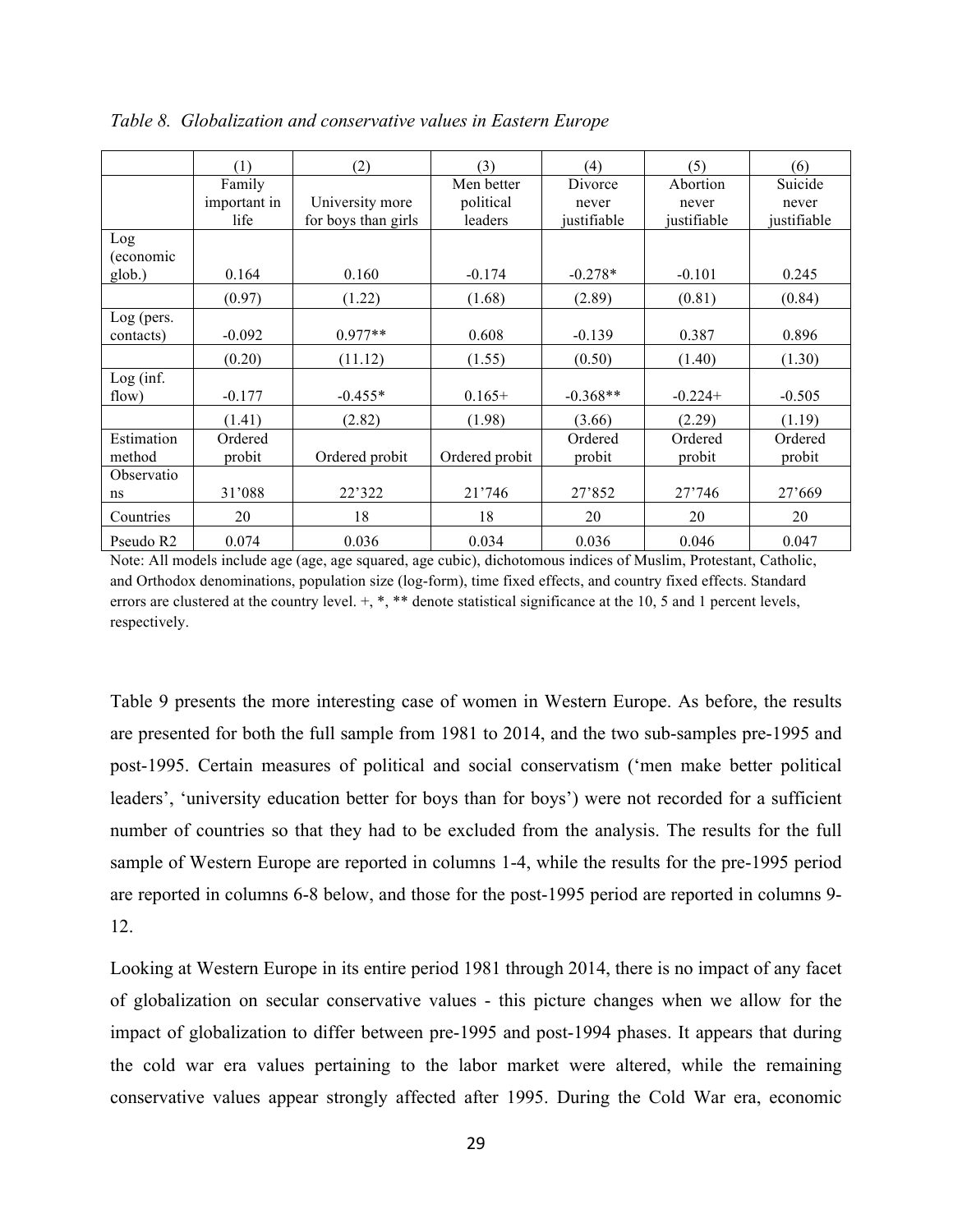globalization but also international personal contacts decrease women's adherence to those conservative values that directly pertained to labor market participation (importance of family). In the post-Cold War era instead, economic globalization negatively affects all other measures of conservatism (divorce, suicide, abortion) in this analysis. We can conclude that economic globalization influences, as a first step, women's view on her family, directly affecting her employment decisions, and then, decades later, the whole spectrum of conservative secular values that affect any decision. In general, the information flow through the internet appears equally destructive to female adherence to conservative secular values, while cross-national personal contacts appear to play little role.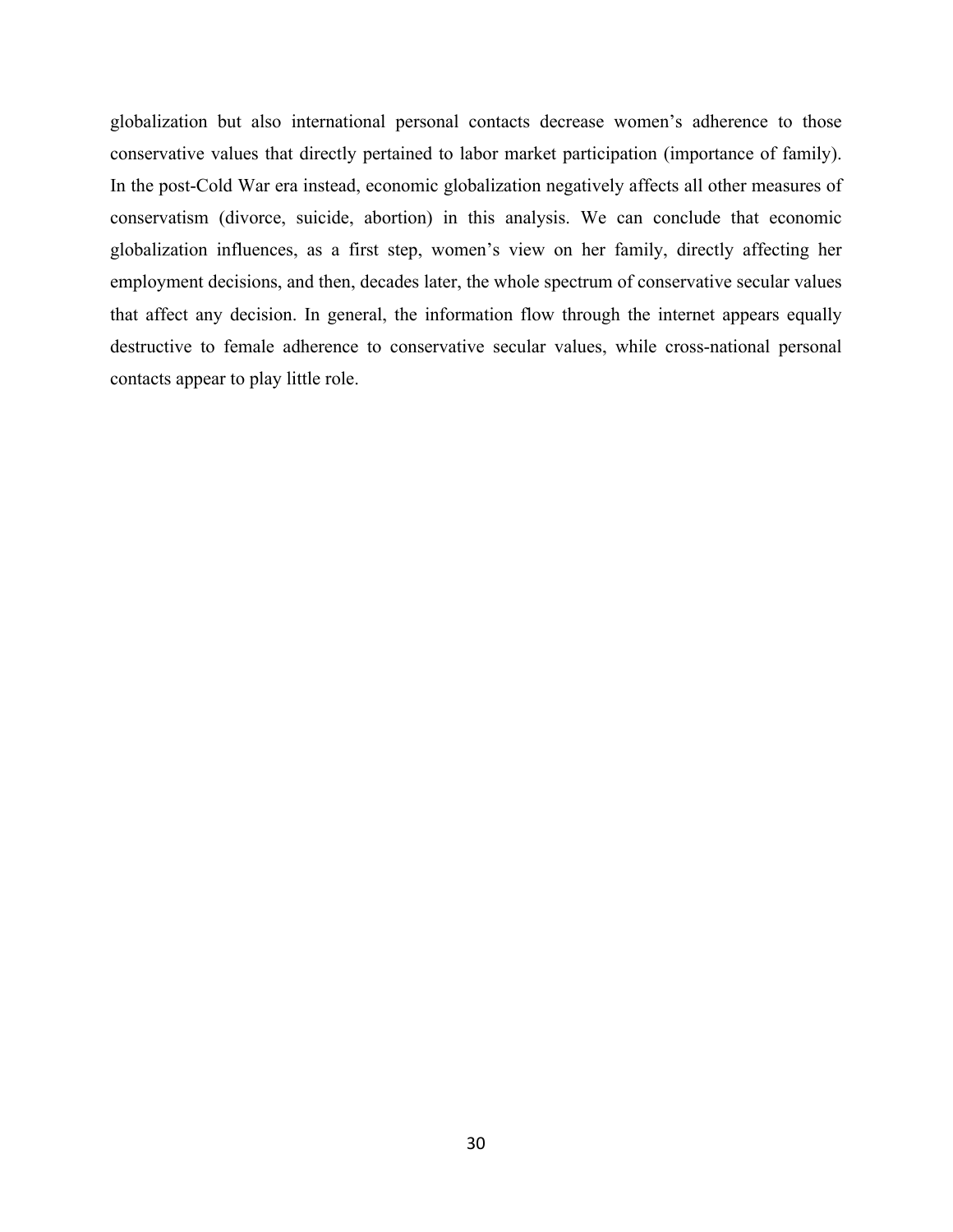|                      | Importance of<br>family | Divorce never<br>justifiable | Abortion never<br>justifiable | Suicide never<br>justifiable |
|----------------------|-------------------------|------------------------------|-------------------------------|------------------------------|
| Full sample          | (1)                     | (2)                          | (3)                           | (4)                          |
| Log (econ. glob.)    | 0.099                   | $-0.041$                     | $-0.239$                      | $-0.297$                     |
|                      | (0.51)                  | (0.28)                       | (1.48)                        | (1.35)                       |
| Log (pers. contacts) | $-0.150$                | $1.495+$                     | $2.066+$                      | $-0.082$                     |
|                      | (0.17)                  | (2.27)                       | (2.34)                        | (0.09)                       |
| Log (inf. flow)      | 0.298                   | 0.013                        | 0.217                         | $-0.242$                     |
|                      | (1.07)                  | (0.03)                       | (0.66)                        | (0.42)                       |
| Estimation method    | Ordered probit          | Ordered probit               | Ordered probit                | Ordered probit               |
| Observations         | 30'897                  | 36'303                       | 35'843                        | 35'095                       |
| Countries            | 21                      | 21                           | 21                            | 21                           |
| Pseudo R2            | 0.041                   | 0.037                        | 0.051                         | 0.062                        |
|                      |                         |                              |                               |                              |
| Time: $<$ 1995       | (5)                     | (6)                          | (7)                           | (8)                          |
| Log (econ. glob.)    | $-7.803**$              | 0.306                        | 0.012                         | 0.336                        |
|                      | (9.32)                  | (1.25)                       | (0.04)                        | (1.58)                       |
| Log (pers. contacts) | $-14.583**$             | $-1.279$                     | $-0.264$                      | $-1.890$                     |
|                      | (9.46)                  | (0.81)                       | (0.15)                        | (1.66)                       |
| Log (inf. flow)      | $11.153**$              | $-1.172$                     | $-3.114**$                    | 1.244                        |
|                      | (10.83)                 | (1.32)                       | (3.35)                        | (1.74)                       |
| Observations         | 10'278                  | 15'738                       | 15'389                        | 15'376                       |
| Countries            | 17                      | 17                           | 17                            | 17                           |
| Pseudo R2            | 0.048                   | 0.028                        | 0.045                         | 0.035                        |
|                      |                         |                              |                               |                              |
| Time: $> 1994$       | (9)                     | (10)                         | (11)                          | (12)                         |
| Log (econ. glob.)    | 1.104                   | $-1.938**$                   | $-0.544$                      | $-3.622**$                   |
|                      | (2.02)                  | (3.50)                       | (1.16)                        | (5.88)                       |
| Log (pers. contacts) | $-2.037$                | 5.938**                      | 2.207                         | $-1.434$                     |
|                      | (1.51)                  | (3.29)                       | (1.27)                        | (0.87)                       |
| Log (inf. flow)      | 0.558                   | $-0.834$                     | 0.755                         | 1.178                        |
|                      | (0.82)                  | (0.91)                       | (0.88)                        | (1.50)                       |
| Observations         | 20'619                  | 20'565                       | 20'454                        | 19'719                       |
| Countries            | 21                      | 21                           | 21                            | 21                           |
| Pseudo R2            | 0.037                   | 0.033                        | 0.050                         | 0.093                        |

*Table 9. Globalization and conservative values in Western Europe*

Note: All models include age (age, age squared, age cubic), dichotomous indices of Muslim, Protestant, Catholic, and Orthodox denominations, population size (log-form), time fixed effects, and country fixed effects. Standard errors are clustered at the country level. +, \*, \*\* denote statistical significance at the 10, 5 and 1 percent levels, respectively.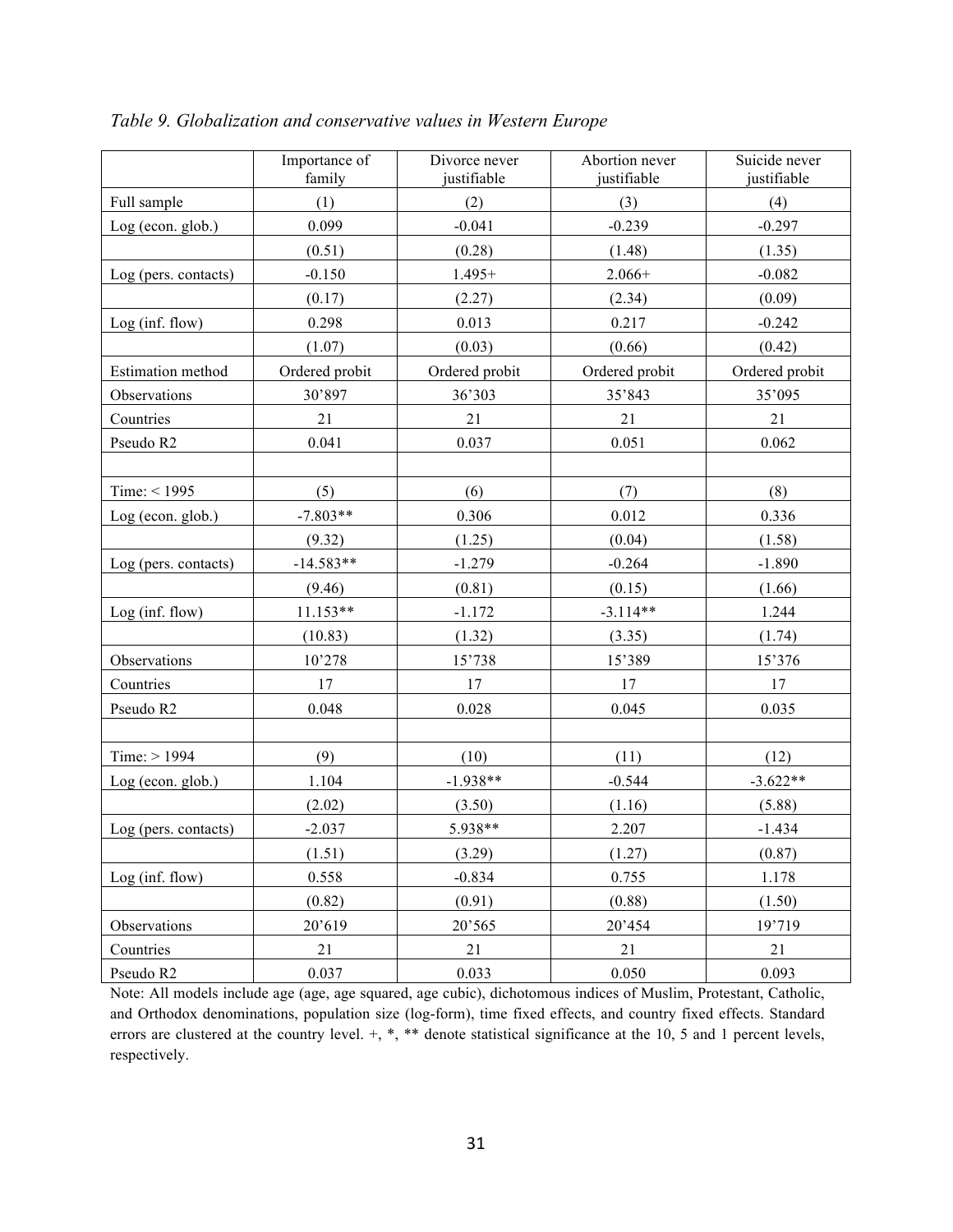## **4.2.4. Conservatism and female labor market participation**

#### *Religious values, religiosity and female employment*

In the first part of the empirical analysis, we have investigated how globalization affects female conservatism – that is religious or secular conservatism. But do these values affect women's behavior, in particular their labor market participation? This section addresses this question. The WVS data provides also information on respondent's labor market status (besides age, gender, religion, the country of residence and survey year). The labor market status allows for the following categories: fully employed, half-time employed, self-employed, unemployed, but also housewife, disabled (other), student/apprentice, and retired. In the conventional definition of labor market participation, an 'active' person is defined as either 'employed' or 'officially recorded unemployed'. Many developing and transition countries as well as Southern European countries, however, do not have well-developed welfare state institutions of unemployment benefits that cover a long time period. Hence the group of persons actively seeking a job but reporting in any other group of employment status might have a significant share. For this reason, we use a definition of 'unemployed' including any other non-employment status such as 'unemployed', 'housewife', 'other' and 'early retired', excluding 'students'. As in the part on globalization and religious and conservative values, the analysis is restricted to women between the ages of 18 and 60. We apply regression model (1) accordingly; for computational ease estimations are carried out with Logit.

Table 10 reveals that in the MENA countries women who adhere to religious values are less likely to be working, as expected (columns 1 through 4): The more women state that religion or god is important to them in their lives, the less likely they are reported as 'employed' in the survey. The same is observed for women who have stronger confidence in religious organizations. For self-report religious women, we observe the same tendency (significant at the 10 percent level). Table 10 also shows analogous findings for both Eastern and Western Europe equally (columns 5 through 12). With respect to how religious values affect employment decisions, women in MENA countries react like women in Western and Eastern Europe, irrespective of their denomination.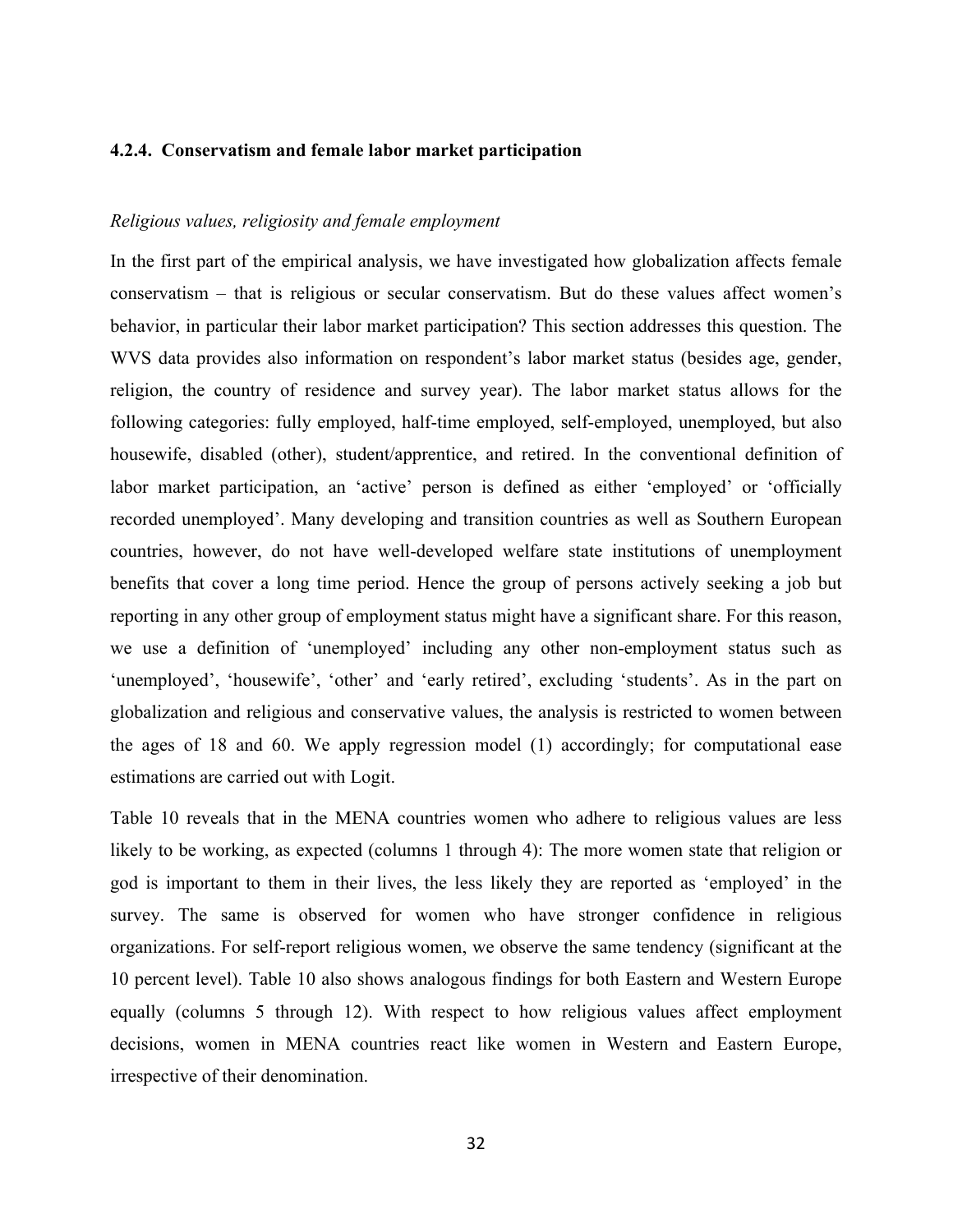| Determinant of<br>interest | Religious person | Religion is important<br>in life | God is important in<br>life | Confidence in<br>religious<br>organizations |
|----------------------------|------------------|----------------------------------|-----------------------------|---------------------------------------------|
| Region: MENA               | (1)              | (2)                              | (3)                         | (4)                                         |
| Religious                  | $-0.459+$        | $-0.471**$                       | $-0.137**$                  | $-0.282**$                                  |
|                            | (2.14)           | (4.34)                           | (4.00)                      | (5.24)                                      |
| <b>Estimation</b> method   | Logit            | Logit                            | Logit                       | Logit                                       |
| Observations               | 18'232           | 20'487                           | 19'840                      | 18'278                                      |
| Countries                  | 13               | 13                               | 14                          | 13                                          |
| Pseudo R2                  | 0.172            | 0.183                            | 0.191                       | 0.190                                       |
|                            |                  |                                  |                             |                                             |
| Region: Western            |                  |                                  |                             |                                             |
| Europe                     | (5)              | (6)                              | (7)                         | (8)                                         |
|                            | $-0.181**$       | $-0.170**$                       | $-0.052**$                  | $-0.143**$                                  |
|                            | (3.32)           | (5.82)                           | (6.56)                      | (4.00)                                      |
| <b>Estimation</b> method   | Logit            | Logit                            | Logit                       | Logit                                       |
| Observations               | 35'653           | 31'600                           | 37'031                      | 36'406                                      |
| Countries                  | 21               | 21                               | 21                          | 21                                          |
| Pseudo R2                  | 0.098            | 0.095                            | 0.097                       | 0.100                                       |
|                            |                  |                                  |                             |                                             |
| Region: Eastern<br>Europe  | (9)              | (10)                             | (11)                        | (12)                                        |
|                            | $-0.371*$        | $-0.201**$                       | $-0.068**$                  | $-0.188**$                                  |
|                            | (2.78)           | (3.57)                           | (4.37)                      | (4.74)                                      |
| Estimation method          | Logit            | Logit                            | Logit                       | Logit                                       |
| Observations               | 30'368           | 32'043                           | 30'688                      | 32'008                                      |
| Countries                  | 20               | 20                               | 20                          | 20                                          |
| Pseudo R2                  | 0.174            | 0.176                            | 0.169                       | 0.177                                       |

*Table 10. Religious values and female employment in MENA countries and Europe* 

Notes: Dependent variable is 'employed', with comparison category being 'non-employed' (unemployed, housewife, retired, other). All models include age (age, age squared, age cubic), dichotomous indices of Muslim, in Europe also of Protestant, Catholic, and Orthodox denominations, population size (log-form), time fixed effects, and country fixed effects. The categorical measures of religious values and religiosity are treated as continuous in the regression; treating them as categorical does not qualitatively alter the findings (see Table A2 and A3 of the Appendix). Standard errors are clustered at the country level.  $+, *, **$  denote statistical significance at the 10, 5 and 1 percent levels, respectively.

Did the impact of religious values on female employment change over time? Only for Western Europe we can answer this question as the WVS surveys date back to 1981, while for the MENA countries and Eastern Europe survey data are available only from the mid-90s on. Table 11 compares Western Europe across two periods: the Cold War era 1981-1994 and the post-Cold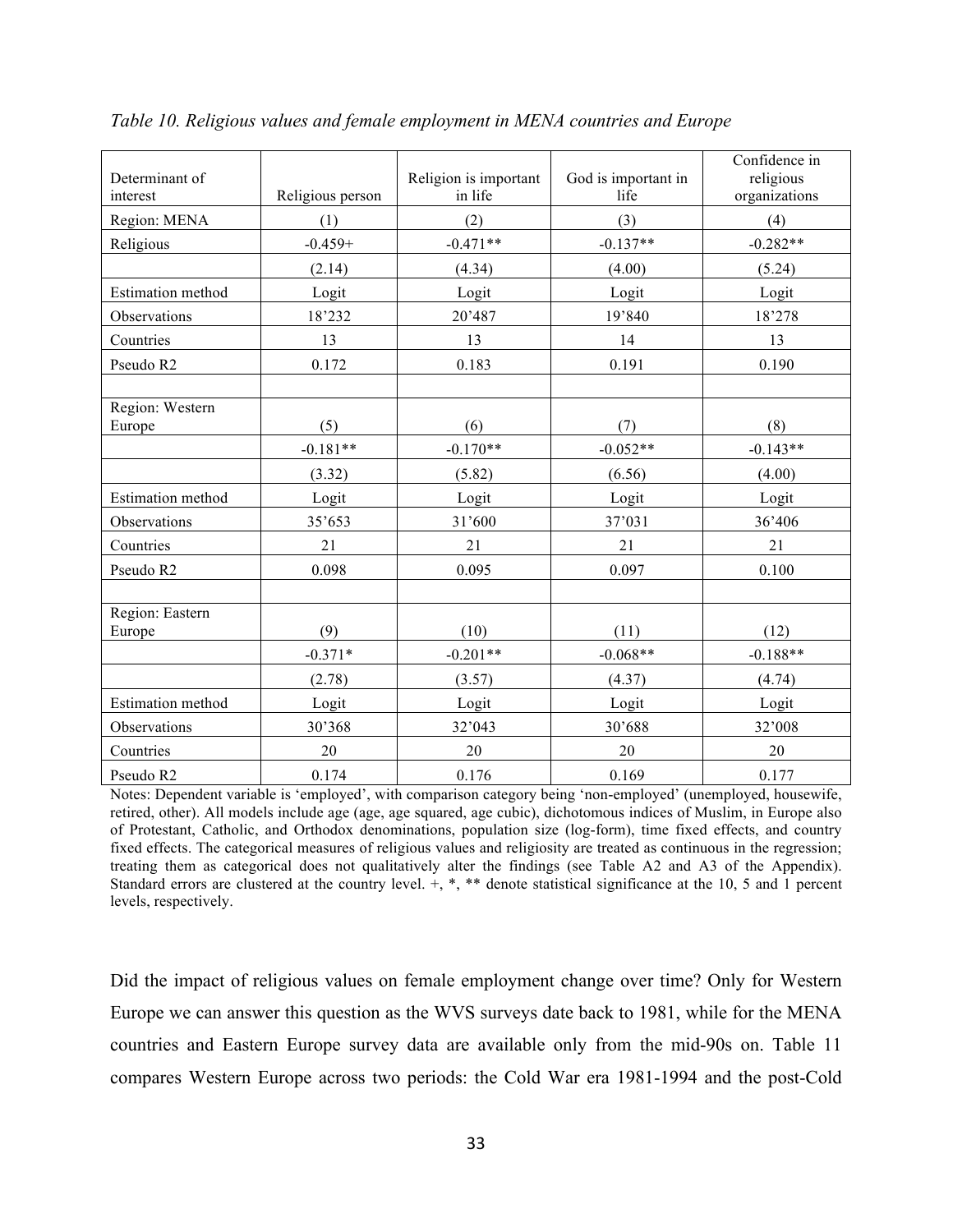War era 1995-2014. We observe that the employment-lowering impact of religious values on women in Western Europe has been stable over the last 30 years.

| Determinant of interest  | Religious person | Religion<br>is important in life | God is important in life | Confidence in<br>religious organizations |
|--------------------------|------------------|----------------------------------|--------------------------|------------------------------------------|
| West, < 1995             | (1)              | (2)                              | (3)                      | (4)                                      |
|                          | $-0.215+$        | $-0.040**$                       | $-0.061**$               | $-0.182**$                               |
|                          | (2.22)           | (5.37)                           | (6.99)                   | (4.46)                                   |
| <b>Estimation method</b> | Logit            | <b>OLS</b><br>Logit not concave  | Logit                    | Logit                                    |
| Observations             | 15'985           | 11'312                           | 16'473                   | 16'538                                   |
| Countries                | 18               | 18                               | 18                       | 17                                       |
| Pseudo R2                | 0.124            | $\blacksquare$                   | 0.121                    | 0.128                                    |
|                          |                  |                                  |                          |                                          |
| West, > 1994             | (5)              | (6)                              | (7)                      | (8)                                      |
|                          | $-0.152**$       | $-0.153**$                       | $-0.044**$               | $-0.102*$                                |
|                          | (4.67)           | (5.34)                           | (4.94)                   | (2.82)                                   |
| <b>Estimation method</b> | Logit            | Logit                            | Logit                    | Logit                                    |
| Observations             | 19'668           | 20'288                           | 20'558                   | 19'868                                   |
| Countries                | 21               | 21                               | 21                       | 21                                       |
| Pseudo R <sub>2</sub>    | 0.085            | 0.086                            | 0.085                    | 0.085                                    |

*Table 11. Religious values and female employment in Western Europe, during the Cold War era and after* 

Notes: Dependent variable is 'employed', with comparison category being 'non-employed' (unemployed, housewife, retired, other). All models include age (age, age squared, age cubic), dichotomous indices of Muslim, Protestant, Catholic, and Orthodox denominations. All models include population size (log-form), time fixed effects, and country fixed effects. The categorical measures of religious values and religiosity are treated as continuous in the regression; treating them as categorical does not qualitatively alter the findings (see Table A3 of the Appendix). Standard errors are clustered at the country level.  $+, *, **$  denote statistical significance at the 10, 5 and 1 percent levels, respectively.

#### *Membership in religious organizations and female employment*

We have already discussed that personal adherence to religious values and formal membership in religious organizations might be the two distinct facets of 'religiosity' - a difference that might then manifest in differing impacts on labor market behavior. Indeed, looking at female employment in the MENA region and Europe, Table 12 reveals that official membership in religious groups does not decisively affect women's employment, nor does attendance of service. Only those women in Europe who attend service once a week or more (or who are self-report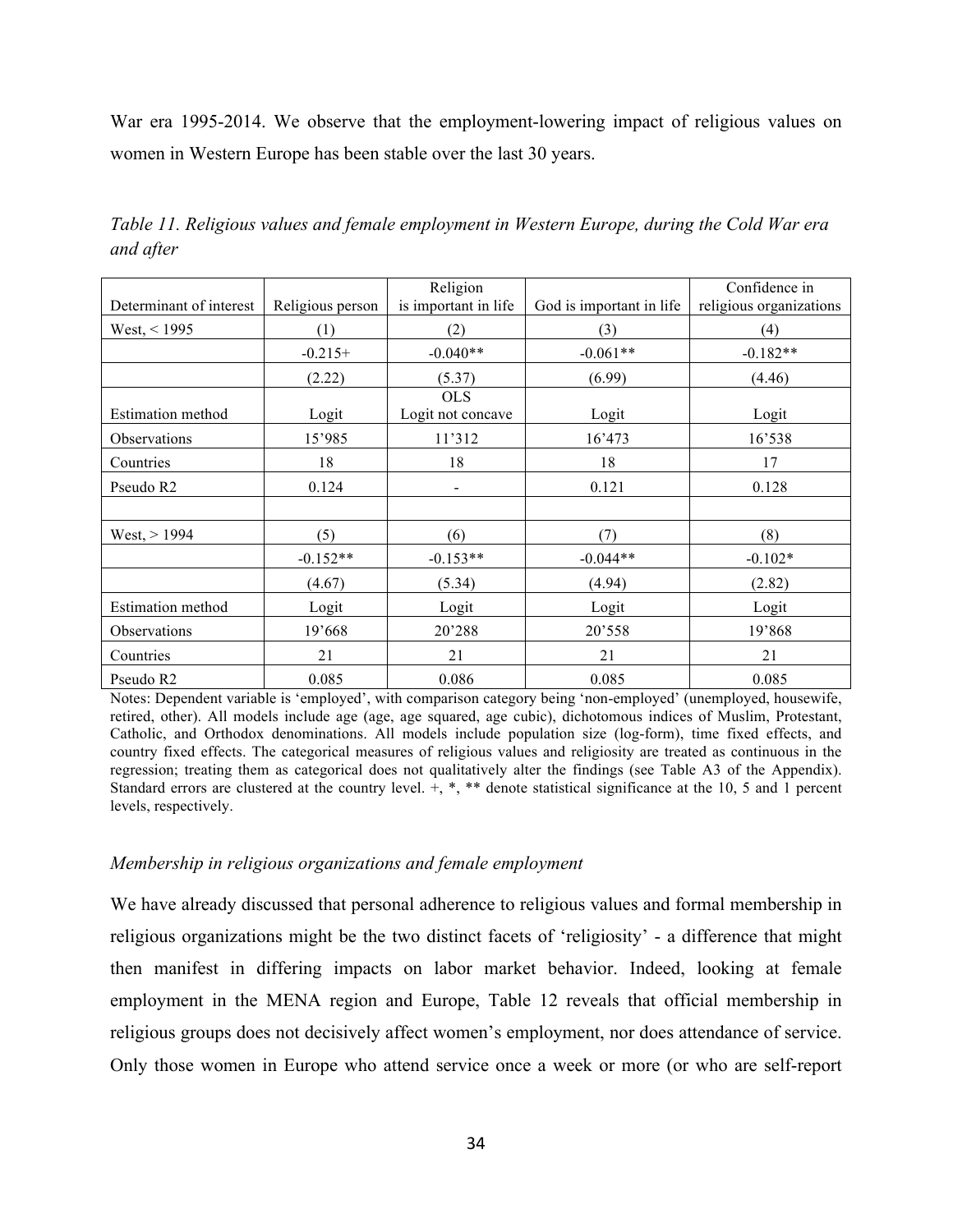active in Eastern Europe) appear to be also religious persons in the sense of adhering to certain traditional values.<sup>6</sup>

|                          | (1)         | (3)         | (4)            | (5)        | (6)       | (7)       | (8)        |
|--------------------------|-------------|-------------|----------------|------------|-----------|-----------|------------|
|                          |             |             |                | Western    | Eastern   | Eastern   | Eastern    |
| Region                   | <b>MENA</b> | <b>MENA</b> | Western Europe | Europe     | Europe    | Europe    | Europe     |
| Determinant of interest  |             |             |                |            |           |           |            |
| Member religious group   | $-0.070$    |             | $-0.034$       |            | $-0.099+$ |           |            |
|                          | (0.87)      |             | (0.65)         |            | (2.11)    |           |            |
| Passive member           |             |             |                |            |           | 0.015     |            |
|                          |             |             |                |            |           | (0.25)    |            |
| Active member            |             |             |                |            |           | $-0.231+$ |            |
|                          |             |             |                |            |           | (2.22)    |            |
| Never, practically never |             |             |                |            |           |           |            |
| (reference group)        |             |             |                |            |           |           |            |
| Less often               |             | 0.037       |                | 0.028      |           |           | 0.118      |
|                          |             | (0.36)      |                | (0.55)     |           |           | (1.05)     |
| Once a year              |             | 0.076       |                | 0.094      |           |           | 0.100      |
|                          |             | (1.08)      |                | (1.55)     |           |           | (1.08)     |
| Only on special holy     |             |             |                |            |           |           |            |
| days                     |             | $-0.130$    |                | 0.032      |           |           | $-0.031$   |
|                          |             | (0.93)      |                | (0.53)     |           |           | (0.24)     |
| Once a month             |             | 0.046       |                | $-0.039$   |           |           | $-0.061$   |
|                          |             | (0.34)      |                | (0.47)     |           |           | (0.47)     |
| Once a week              |             | 0.051       |                | $-0.268*$  |           |           | $-0.230+$  |
|                          |             | (1.03)      |                | (3.28)     |           |           | (2.13)     |
| More than once a week    |             | $-0.093$    |                | $-0.487**$ |           |           | $-0.537**$ |
|                          |             | (0.59)      |                | (4.23)     |           |           | (4.57)     |
| <b>Estimation</b> method | Logit       | Logit       | Logit          | Logit      | Logit     | Logit     | Logit      |
| Observations             | 12'561      | 18'893      | 37'327         | 37'108     | 30'342    | 17'461    | 31'438     |
| Countries                | 12          | 12          | 21             | 21         | 20        | 18        | 20         |
| Pseudo R2                | 0.226       | 0.154       | 0.095          | 0.099      | 0.157     | 0.155     | 0.171      |

*Table 12. Affiliation in religious organization and female employment*

Notes: Dependent variable is 'employed', with comparison category being 'non-employed' (unemployed, housewife, retired, other). All models include age (age, age squared, age cubic), dichotomous indices of Muslim, in Europe also of Protestant, Catholic, and Orthodox denominations, population size (log-form), time fixed effects, and country fixed effects. Reference categories are: non-members in religious groups, attendance of service: (1) never. Standard errors are clustered at the country level.  $+, *, **$  denote statistical significance at the 10, 5 and 1 percent levels, respectively.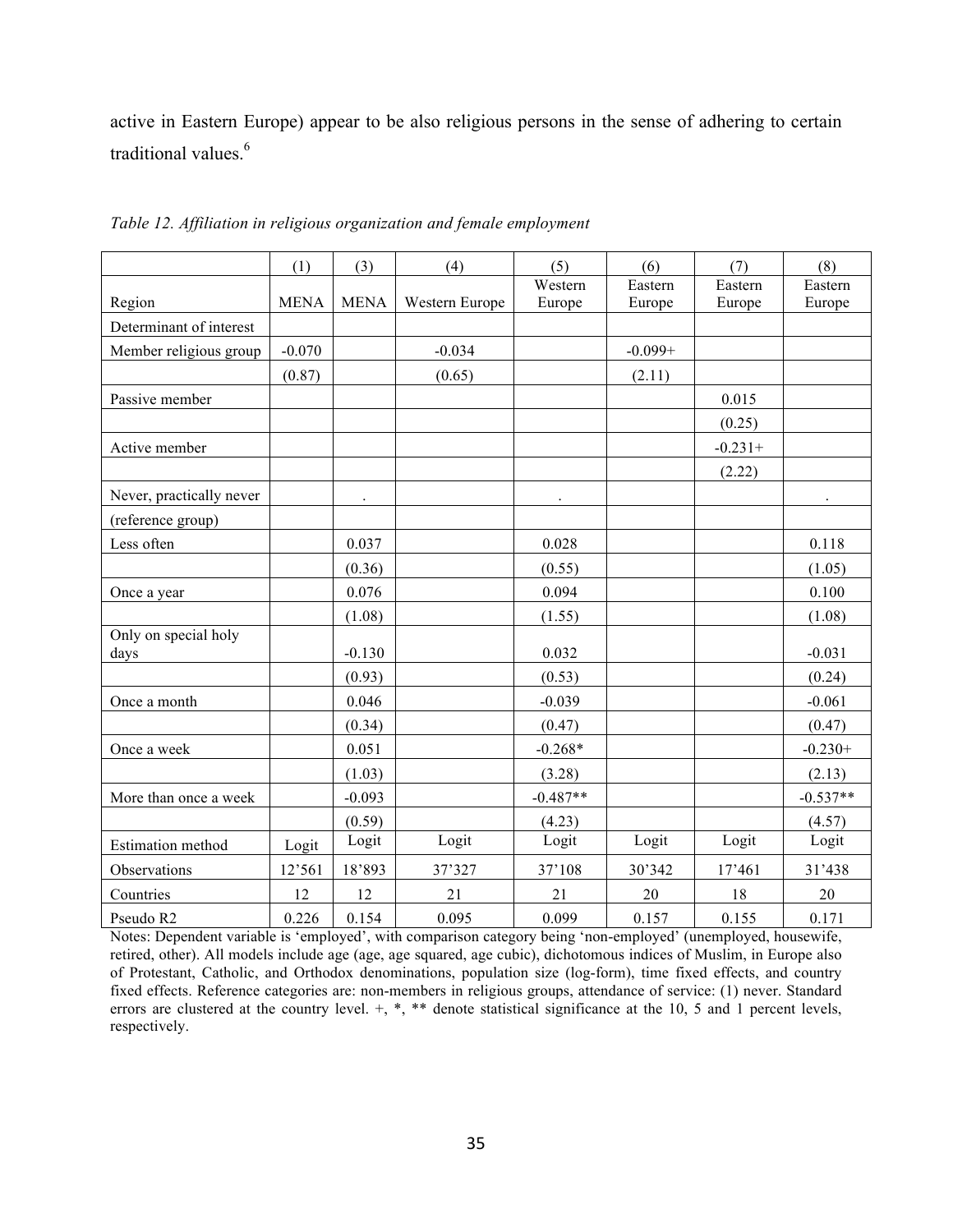In general, membership in a relious group and active engagement in its group activities does not appear to impact employment of women in the same way as was observable for self-reported adherence to certain religious principles and values (Tables 10 and 11). This difference in labor market behavior between membership and religious values is apparent for the MENA region and Europe equally.

#### *Conservative social and political values and employment of women*

Whether or not adherence to conservative secular values has the expected (negative) impact on female employment in the regions under analysis is investigated in Table 13. To approximate a conservative attitude, the same set of variables is used as in the first part of the empirical analysis on globalization (Tables 7 through 9): the importance of family, the question of university education for girls, the view on men as better political leaders, and the questions concerning the justifiability of divorce, suicide, and abortion.

Table 13 reveals that, in general, women who adhere to these secular conservative values and attitudes are less likely to be in gainful employment: women who state that university education is more for boys than for girls, women who state that men are better political leaders, and women who think that divorce or abortion are never justified are less likely to be in a paid position. This general observation holds true for the MENA region and Eastern and Western Europe likewise. We also observe in both regions that the importance of family works as a somewhat weaker restriction to female labor market participation (significances at the 10 percent levels), and the justifiability of suicide in case of the MENA countries. Overall, our prediction that conservative secular values impose a restriction on female labor market participation is fully confirmed.

Finally, Tables 14 analyses whether the effect of conservative socio-political values have restricted female labor market participation not only recently but also longer in the past. For Western Europe, answers recorded prior to 1994 are available to the questions on justifiability of divorce, abortion, or suicide. The empirical analysis reveals that conservative secular values are in opposition to women's employment for a longer time by now (pre-1995 as well as post-1994), yielding a stable effect over the last 30 years.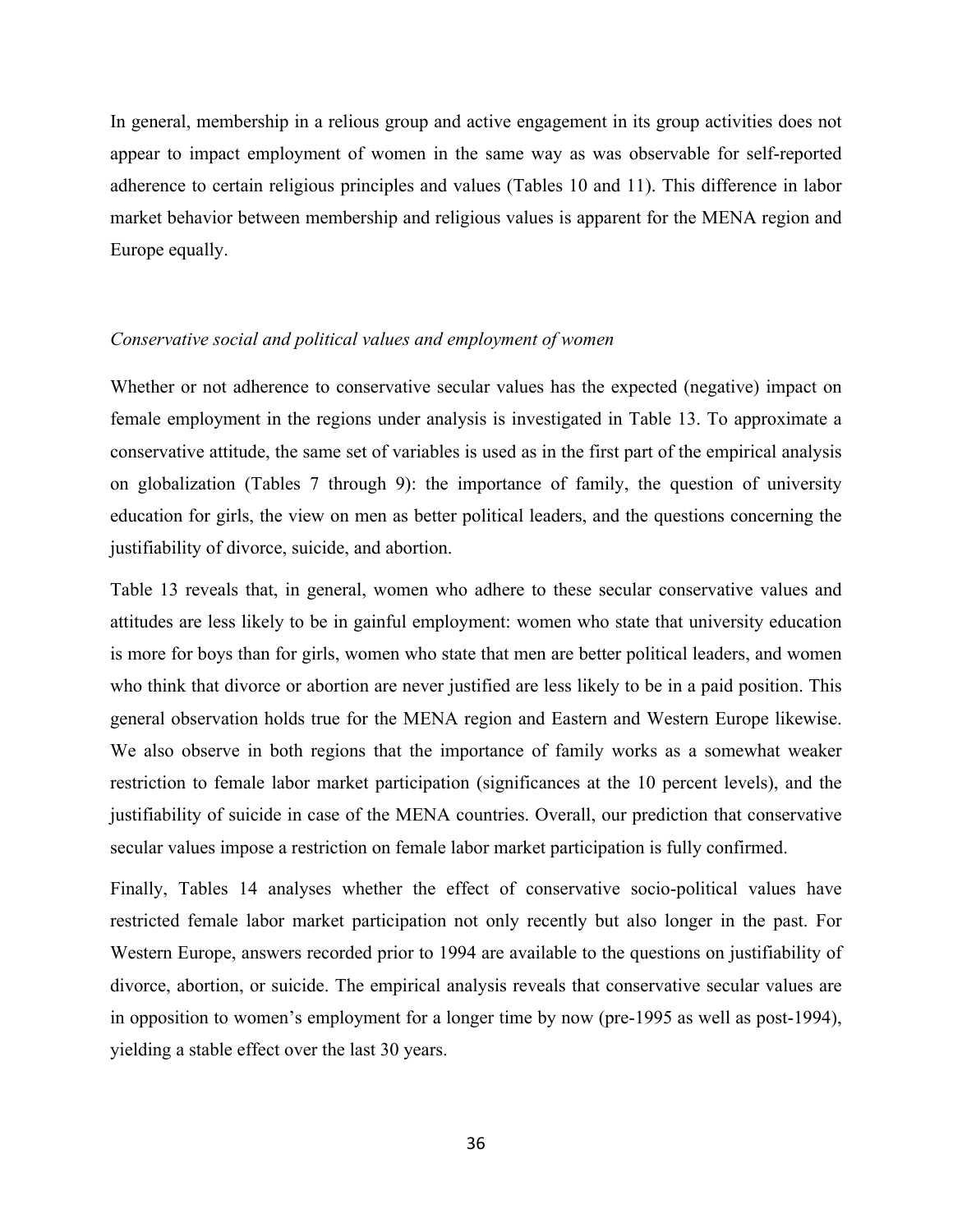| Determinant of<br>interest | Importance<br>of family | University<br>more for<br>boys than<br>girls | Men better<br>political<br>leaders | Divorce is<br>never<br>justifiable | Abortion is<br>never<br>justifiable | Suicide is<br>never<br>justifiable |
|----------------------------|-------------------------|----------------------------------------------|------------------------------------|------------------------------------|-------------------------------------|------------------------------------|
| Region: MENA               | (1)                     | (2)                                          | (3)                                | (4)                                | (5)                                 | (6)                                |
|                            | $-0.094$                | $-0.207**$                                   | $-0.203**$                         | $-0.066**$                         | $-0.085**$                          | $-0.024$                           |
|                            | (0.91)                  | (3.52)                                       | (4.35)                             | (4.05)                             | (3.51)                              | (1.42)                             |
| Estimation method          | Logit                   | Logit                                        | Logit                              | Logit                              | Logit                               | Logit                              |
| Observations               | 20'516                  | 19'072                                       | 18'641                             | 18'465                             | 15'846                              | 14'109                             |
| Countries                  | 13                      | 13                                           | 13                                 | 14                                 | 14                                  | 13                                 |
| Pseudo R2                  | 0.176                   | 0.184                                        | 0.184                              | 0.208                              | 0.212                               | 0.211                              |
|                            |                         |                                              |                                    |                                    |                                     |                                    |
| Region: Eastern<br>Europe  | (7)                     | (8)                                          | (9)                                | (10)                               | (11)                                | (12)                               |
|                            | $-0.109+$               | $-0.200**$                                   | $-0.161**$                         | $-0.059**$                         | $-0.037**$                          | $-0.023**$                         |
|                            | (2.40)                  | (3.73)                                       | (4.27)                             | (6.15)                             | (3.41)                              | (3.99)                             |
| <b>Estimation</b> method   | Logit                   | Logit                                        | Logit                              | Logit                              | Logit                               | Logit                              |
| Observations               | 33'095                  | 20'876                                       | 20'326                             | 29'828                             | 29'731                              | 29'354                             |
| Countries                  | 20                      | 18                                           | 18                                 | 20                                 | 20                                  | 20                                 |
| Pseudo R2                  | 0.173                   | 0.160                                        | 0.159                              | 0.166                              | 0.164                               | 0.162                              |
|                            |                         |                                              |                                    |                                    |                                     |                                    |
| Region: Western            | (13)                    | (14)                                         | (15)                               | (16)                               |                                     | (18)                               |
| Europe                     | $-0.158+$               | $-0.182**$                                   | $-0.132**$                         | $-0.072**$                         | (17)<br>$-0.074**$                  | $-0.050**$                         |
|                            |                         |                                              |                                    |                                    |                                     |                                    |
|                            | (2.44)                  | (7.76)                                       | (3.47)                             | (12.97)                            | (10.13)                             | (6.45)                             |
| <b>Estimation</b> method   | Logit                   | Logit                                        | Logit                              | Logit                              | Logit                               | Logit                              |
| Observations               | 31'898                  | 11'176                                       | 10'849                             | 37'233                             | 36'775                              | 35'637                             |
| Countries                  | 21                      | 14                                           | 14                                 | 21                                 | 21                                  | 21                                 |
| Pseudo R2                  | 0.091                   | 0.102                                        | 0.101                              | 0.100                              | 0.101                               | 0.098                              |
|                            |                         |                                              |                                    |                                    |                                     |                                    |

*Table 13. Conservatism and female employment in MENA region and Europe* 

Notes: Dependent variable is 'employed', with comparison category being 'non-employed' (unemployed, housewife, retired, other). All models include age (age, age squared, age cubic), dichotomous indices of Muslim, in Europe also of Protestant, Catholic, and Orthodox denominations, population size (log-form), time fixed effects, and country fixed effects. The categorical measures of conservative values are treated as continuous in the regression; treating them as categorical does not qualitatively alter the findings. Standard errors are clustered at the country level.  $+$ ,  $*$ , \*\* denote statistical significance at the 10, 5 and 1 percent levels, respectively.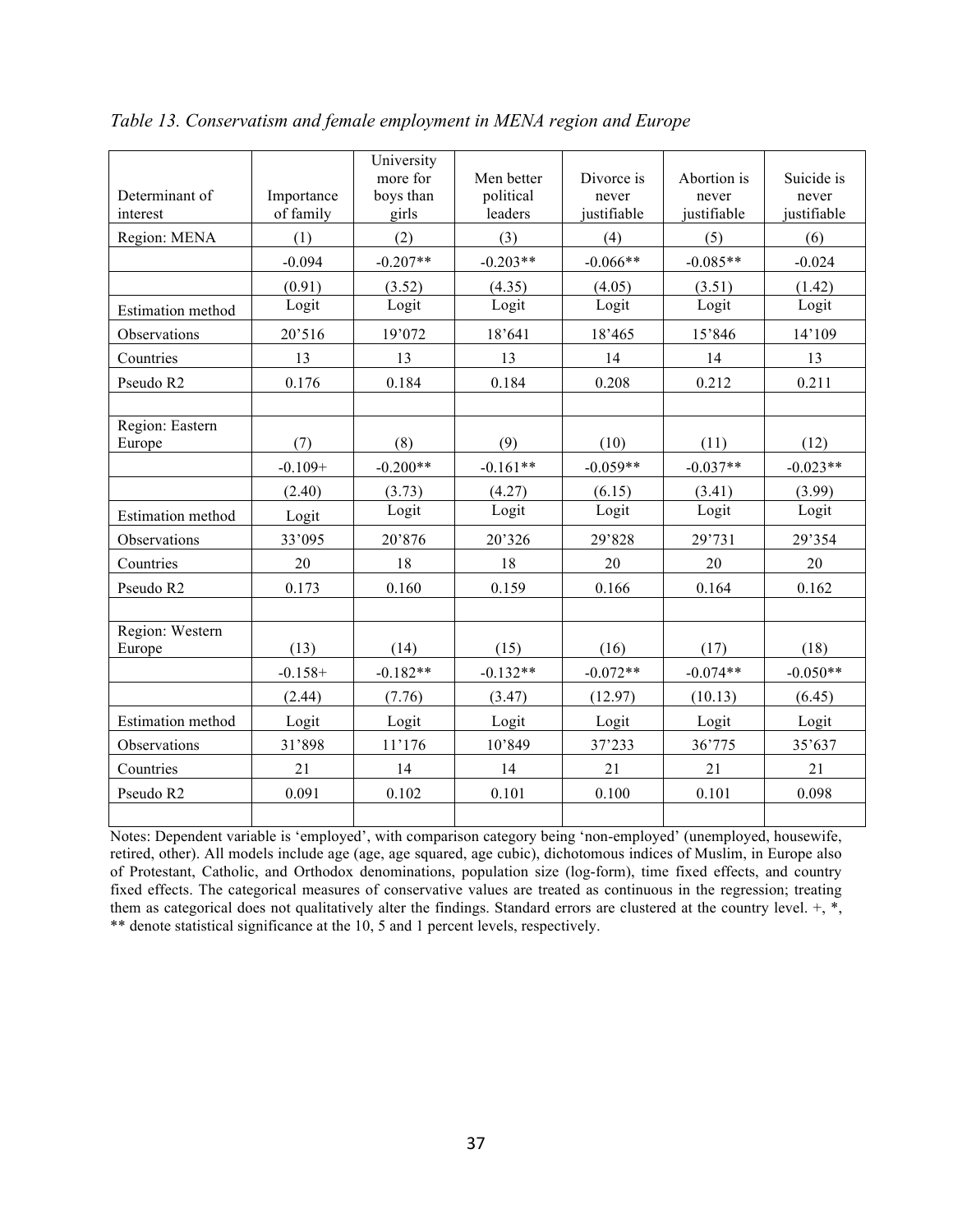|                      | Importance of<br>family       | University<br>more for<br>boys than<br>girls | Men better<br>political<br>leaders | Divorce is<br>never<br>justifiable | Abortion is<br>never<br>justifiable | Suicide is<br>never<br>justifiable |
|----------------------|-------------------------------|----------------------------------------------|------------------------------------|------------------------------------|-------------------------------------|------------------------------------|
| Western<br>Europe    | (1)                           | (2)                                          | (3)                                | (4)                                | (5)                                 | (6)                                |
| >1994                | $-0.124$                      | $-0.182**$                                   | $-0.132**$                         | $-0.062**$                         | $-0.073**$                          | $-0.048**$                         |
|                      | (1.62)                        | (7.76)                                       | (3.47)                             | (11.26)                            | (8.08)                              | (5.41)                             |
| Estimation<br>method | Logit                         | Logit                                        | Logit                              | Logit                              | Logit                               | Logit                              |
| Obs.                 | 20475                         | 11176                                        | 10849                              | 20433                              | 20324                               | 19590                              |
| Countries            | 21                            | 14                                           | 14                                 | 21                                 | 21                                  | 21                                 |
| Pseudo R2            | 0.083                         | 0.102                                        | 0.101                              | 0.086                              | 0.089                               | 0.085                              |
|                      |                               |                                              |                                    |                                    |                                     |                                    |
| Western<br>Europe    | (7)                           | (8)                                          | (9)                                | (10)                               | (11)                                | (12)                               |
| < 1995               |                               |                                              |                                    | $-0.081**$                         | $-0.076**$                          | $-0.046**$                         |
|                      |                               |                                              |                                    | (8.57)                             | (8.66)                              | (4.49)                             |
| Estimation<br>method | N <sub>o</sub><br>convergence |                                              |                                    | Logit                              | Logit                               | Logit                              |
| Obs.                 |                               | No obs.                                      | No obs.                            | 16800                              | 16451                               | 16047                              |
| Countries            |                               |                                              |                                    | 18                                 | 18                                  | 18                                 |
| Pseudo R2            |                               |                                              |                                    | 0.127                              | 0.126                               | 0.121                              |

*Table 14. Conservatism and female employment in Western Europe, 1981-1994 and 1995-2014* 

Notes: Dependent variable is 'employed', with comparison category being 'non-employed' (unemployed, housewife, retired, other). All models include age (age, age squared, age cubic), dichotomous indices of Muslim, Protestant, Catholic, and Orthodox denominations, population size (log-form), time fixed effects, and country fixed effects. The categorical measures of conservative values are treated as continuous in the regression; treating them as categorical does not qualitatively alter the findings. Standard errors are clustered at the country level. +, \*, \*\* denote statistical significance at the 10, 5 and 1 percent levels, respectively.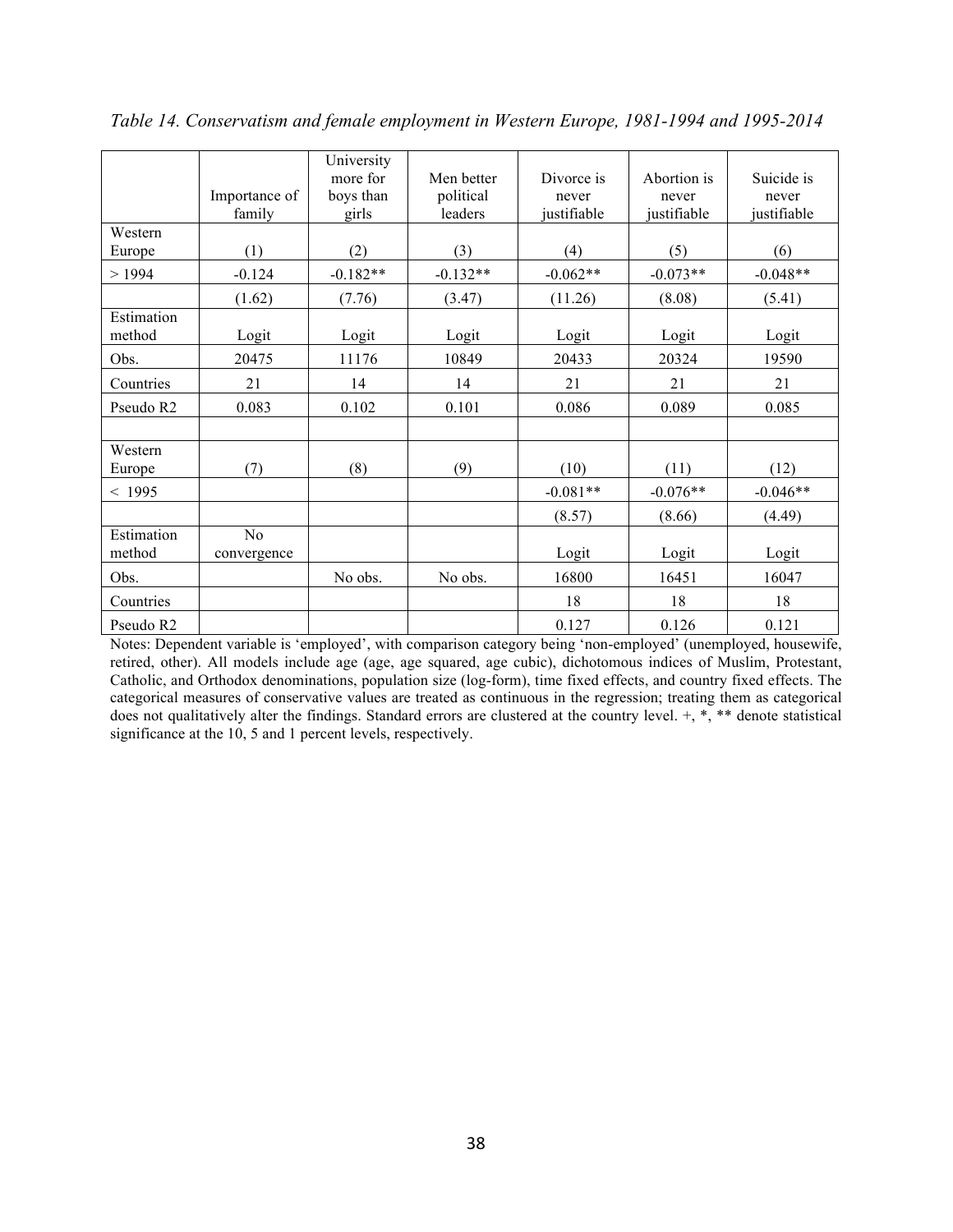### **5. CONCLUSION AND POLICY IMPLICATIONS**

The importance of gainful 'work' for human happiness and individual's self-esteem has undergone a profound societal change: until the  $19<sup>th</sup>$  century having to work for one's living was considered a bare necessity for survival; the nobility, wealthy people and 'honorable' women of the higher classes spent their time on leisure time activities and politics only. Goldin (2006) reports for 1920ies and 1930ies in the USA that even then working women were considered a poor-class phenomenon where husbands' wage was not sufficiently high to sustain their families; also in Western Europe until the 1960ies it was common for women to terminate their work contracts the day the got married and started a family. This gendered division of labor in society was supported by the traditional role model that, as social norm, attributes to women household and care work and to men the role of sole breadwinner.

Today, in most developed and many developing countries, having gainful 'work' has become an important determinant of experienced utility, identity and self-esteem for both men and women alike (Bjørnskov, Dreher & Fischer, 2007). Sen (1999) argues that we view now income not only as a resource for consumption but also as means to social and political participation. This implies for women that earning their own income independently from men's allows them to participate in society as full members with equal rights. However, despite considerable improvements over time, labor markets continue to be characterized by gender disparity: specifically, sexually segregated jobs, large earning differentials between men and women, and a double-burden for women of both household work and gainful work (Elson  $\&$  Cagatay, 2000) – all indicating the persistence of the traditional role model. However, gender roles assigned to men and women are socially constructed and contingent on cultural norms and, possibly, depend on the level of economic development and openness of the national economy (Fernandez, 2013). It is only recently that ordinary people started to question and revise these traditional-conservative attitudes.<sup>7</sup>

This chapter poses the question whether globalization of markets and society changes women's attitudes towards their secular and religious conservatism, and, ultimately, their labor market participation. Using an international survey on about 420'000 people in more than 80 countries from 1981 to 2014 that is matched with measures of economic and informational globalization at the country level, this study investigates this question comparing the predominantly Muslim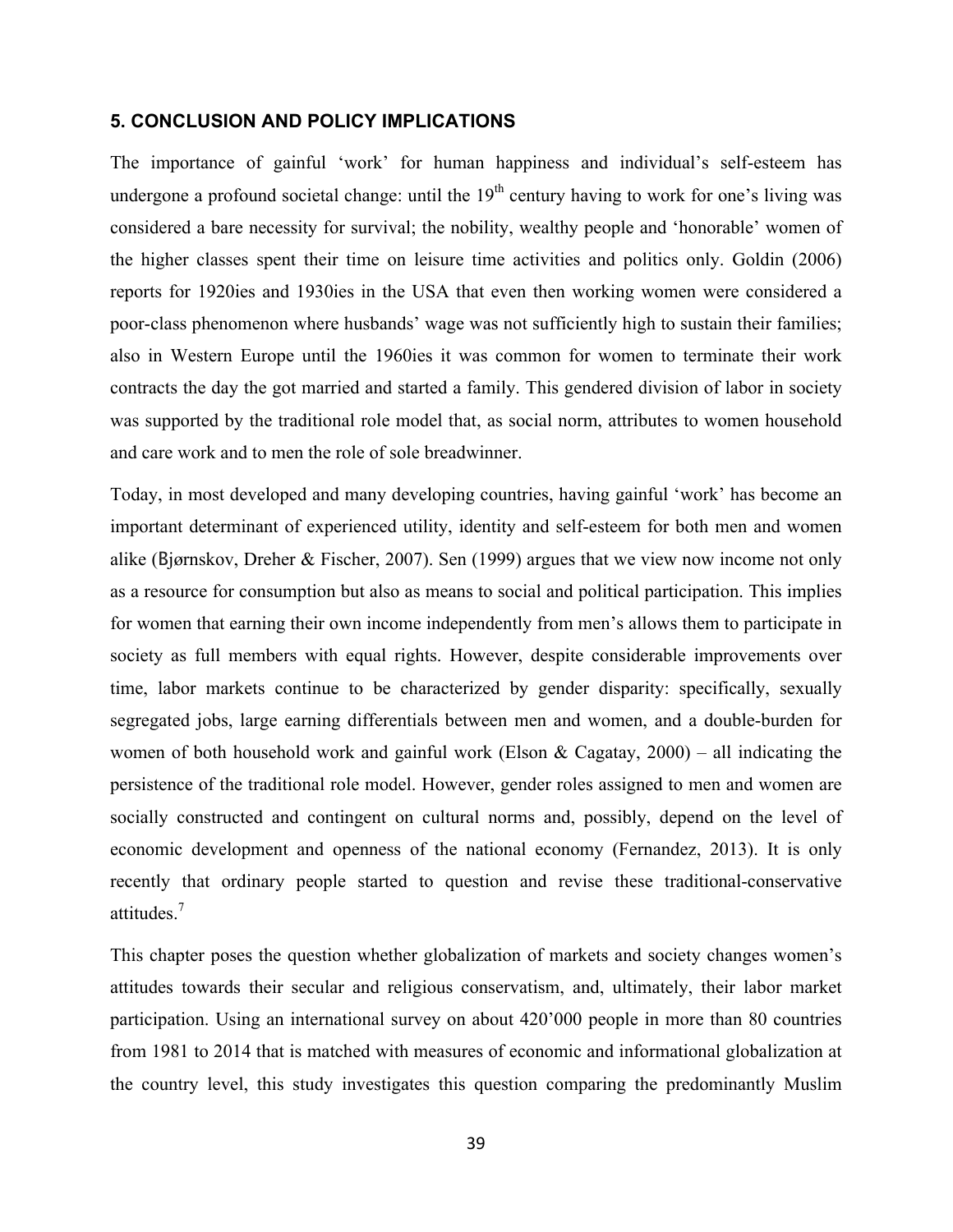MENA region with the predominantly Christian Europe. Conservative values are measured as, first, one's degree of religiosity and adherence to religious values, and, second, one's degree of secular conservatism that is reflected in specific views on, e.g., abortion, divorce, and education of girls. Globalization is defined in three ways: first, economic globalization through flows of goods, services, and financial resources, second, informational globalization through internet and media, and, third, increased personal contacts through travel and tourism.

Adherence to religious values and religiosity gains in strength as economic globalization intensifies in the MENA region. Also international personal contracts seem to foster the religious belief of women in this region; in contrast, access to global media and communication rather weaken them. While these findings are not conclusive for Western Europe, a similar effect is observed for Eastern Europe. In all three regions, however, exposure to the international flow of information through the internet and media makes people more critical toward religious organizations. Possibly, reverting to religious values and organization as economic globalization transforms society and economy constitutes a form of psychic and social self-protection.

Secular conservative values and attitudes in the MENA region are eroded by economic globalization if they pertain to female labor market participation (i.e. the role of family and girls' education) while the remaining conservative attitudes appear to be fostered. In Western Europe we observe a similar outlook: pre-1995 only secular conservative values restricting gainful employment are eroded by economic integration, while after 1995 all other secular conservative values are equally negatively affected. Eastern Europe appears to be on a different path of development. Based on these findings, we can conclude that the development Western Europe undergoes from 1995 on, the erosion of all secular-conservative values on a broad scale, is a prediction of what will happen in the MENA region in the coming decades.

Female labor force participation is negatively affected by adherence to religious values in both the MENA region and Eastern and Western Europe likewise. It is also seen that this negative effect has been observed in Western Europe throughout the last 30 years, in our study between 1980 and 2014. When we look at the impact of secular conservative values and attitudes, the same negative and persistent effect on female labor market attachment is documented for all three regions under analysis.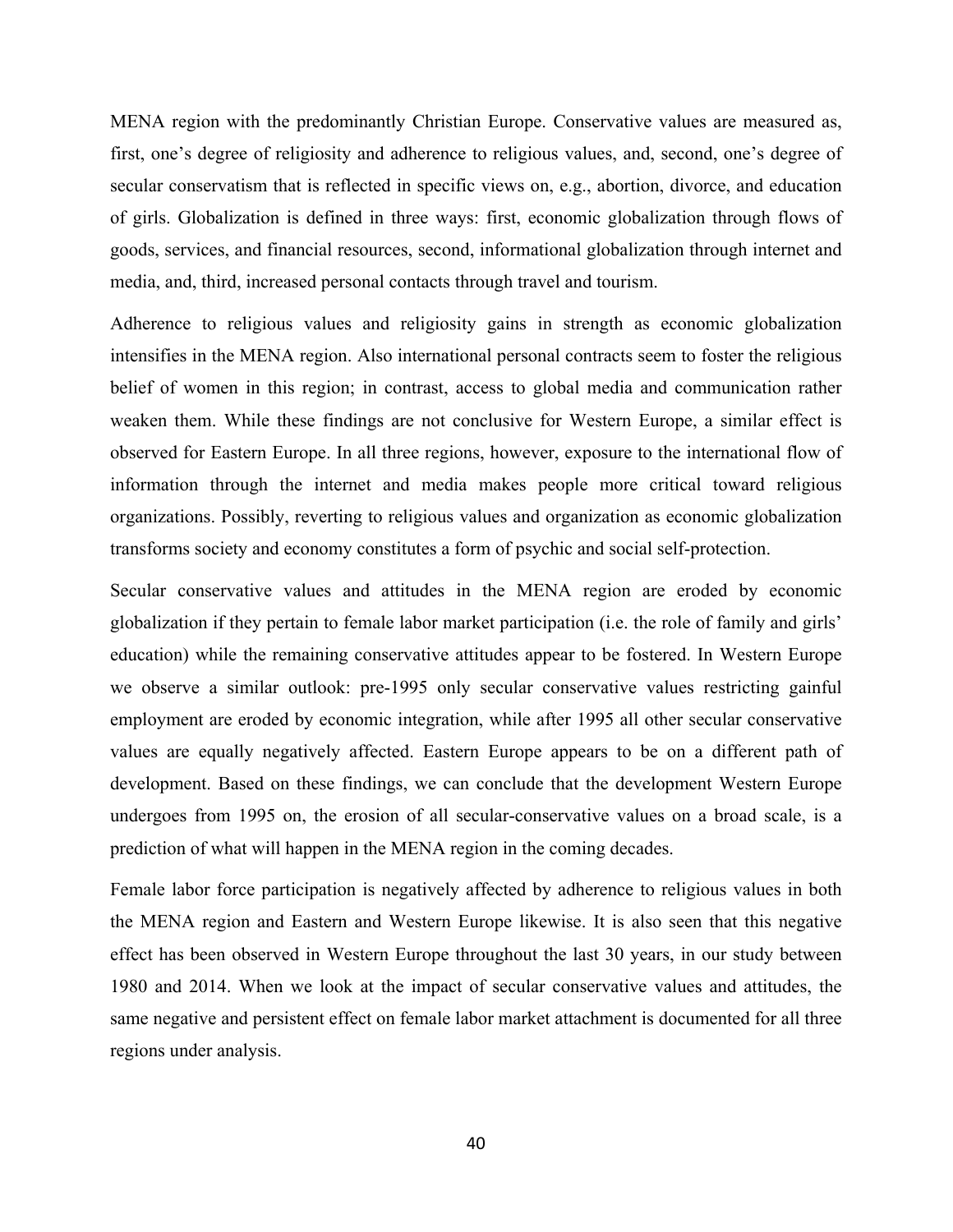There are seemingly many similarities between women in the MENA region and those in Western Europe: both respond to increased globalization of information with a more critical distance toward religious values and conservative attitudes – independent of their religious denomination. Women in both regions also show the same behavior toward employment: the more secular-conservative or religious they are, the less likely they participate in the labor market. It also appears that women adapt their preferences to a changing economic environment, caused by the transforming forces of economic globalization; those secular conservative values constituting an (internal) restriction to labor market participation appear to fall apart first - this development is observable in both Western Europe prior to 1995 and in the MENA region nowadays. In Western Europe, the remaining secular values follow this pattern later, serving as prediction of what might happen in the MENA countries in the future.

Major policy implications of this study are that labor force participation of women can be promoted through both economic globalization and through increased access to internet and global media. First, through increased international integration of the country into global markets, economic globalization appears to change women's attitude toward the desirability of becoming employed; second, through increased access to global media and internet, informational globalization appears to weaken adherence to the traditional role model and conservative-secular and religious values.

## **KEY TERMS AND DEFINITIONS**

**Globalization**: increased economic, political, social and cultural integration of countries into the world

**Female labor force participation**: female population share that is employed or actively seeking a job.

**Identity**: person's sense of self

**Religiosity**: adherence to religious values and belief systems

**Conservative values**: adherence to the traditional role model which assigns to men the role of breadwinner and to women the role of household workers and childcare givers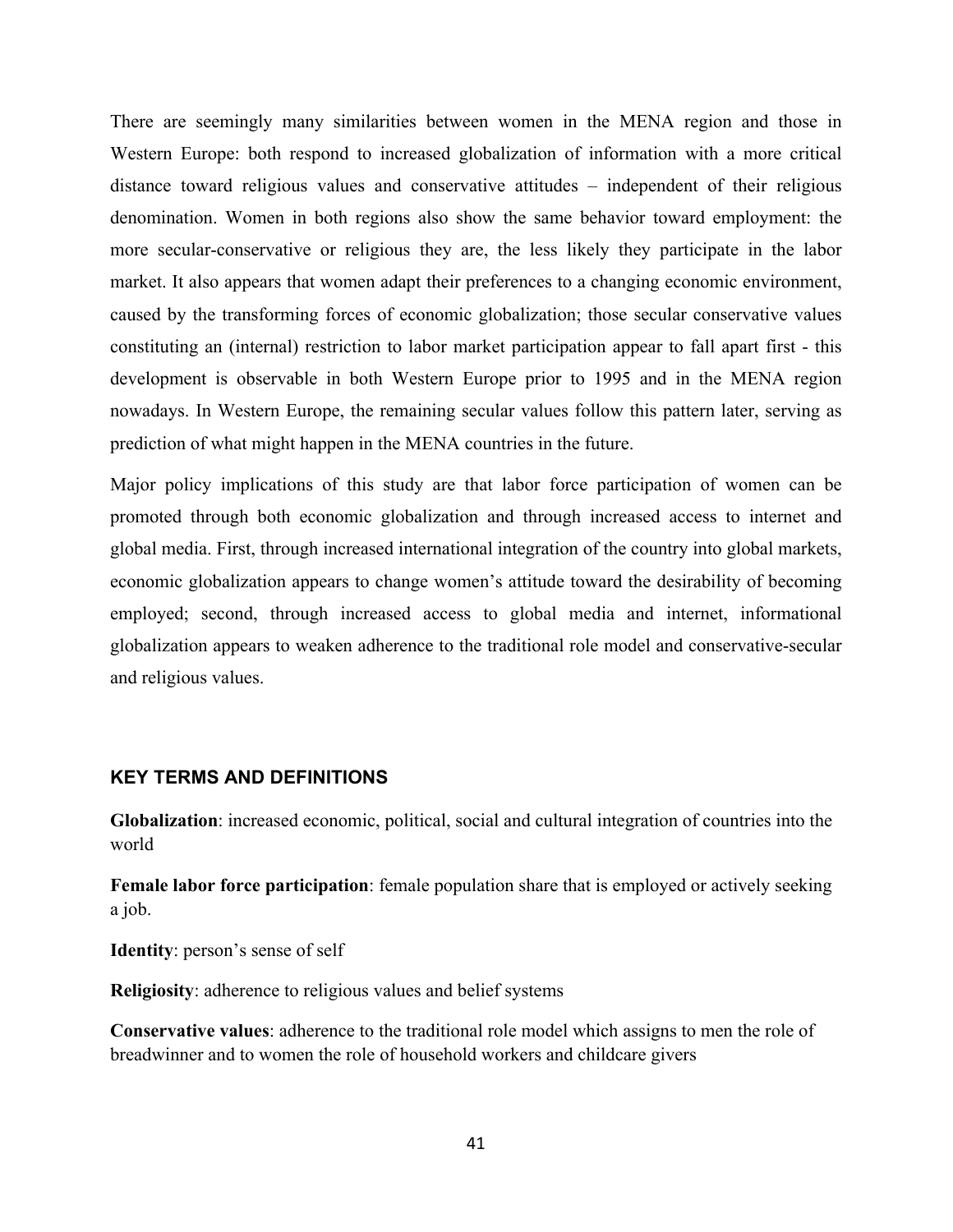## **REFERENCES**

- Akerlof, G., & Kranton, R. (2000). Economics and Identity. Quarterly Journal of Economics, 115(3), 715-753.
- Amin, S., & Alam, I. (2008). Women's employment decisions in Malaysia: Does religion matter? The Journal of Socio-Economics, 37, 2368–2379.
- Bjørnskov, Ch., Dreher, A. & Fischer, J.A.V., (2007). On Gender Inequality and Life Satisfaction: Does Discrimination Matter?, SSE/EFI Working Paper Series in Economics and Finance 657, Stockholm School of Economics.
- Chamlou, N., Muzi, S., & Ahmed, H. (2011). Understanding the Determinants of Female Labor Force Participation in the Middle East and North Africa Region: The Role of Education and Social Norms in Amman. AlmaLaurea Working Papers No.31.
- Cipollone, A., Patacchini, E., & Vallanti, G. (2014). Female labour market participation in Europe: novel evidence on trends and shaping factors. IZA Journal of European Labor Studies, 3(18), 1-40.
- Contreras, D., & Plaza, G. (2010). Cultural Factors in Women's Labor Force Participation in Chile. Feminist Economics, 16(2), 27-46.
- Daly, M. (2011). What adult worker model? A critical look at recent social policy reform in Europe from a gender and family perspective. Social Politics, 18(1), 1-23.
- Dreher, A., N. Gaston, and P. Martens (2008), Measuring Globalisation Gauging ist Consequences. New York: Springer.
- Elson, D. (1995). adjustment, Male bias in macro-economics: the case of structural. D. Elson içinde, Male Bias in the Development Process (s. 163-190). Manchester: Manchester University Press.
- Elson, D., & Cagatay, N. (2000). The social content of macroeconomic policies. World Development, 28(7), 1347-1365.
- Erhel, C., & Guergoat-Larivière, M. (2013). Labor Market Regimes, Family Policies, and Women's Behavior in the EU. Feminist Economics, 19(4), 76–109.
- Fakih, A., & Ghazalian, P. (2015). Female employment in MENA's manufacturing sector: the implications of firm-related and national factors. Economic Change and Restructuring, 48, 37–69.
- Fernández, R. (2013). Cultural Change as Learning: The Evolution of Female Labor Force Participation over a Century. American Economic Review, 103(1): 472-500.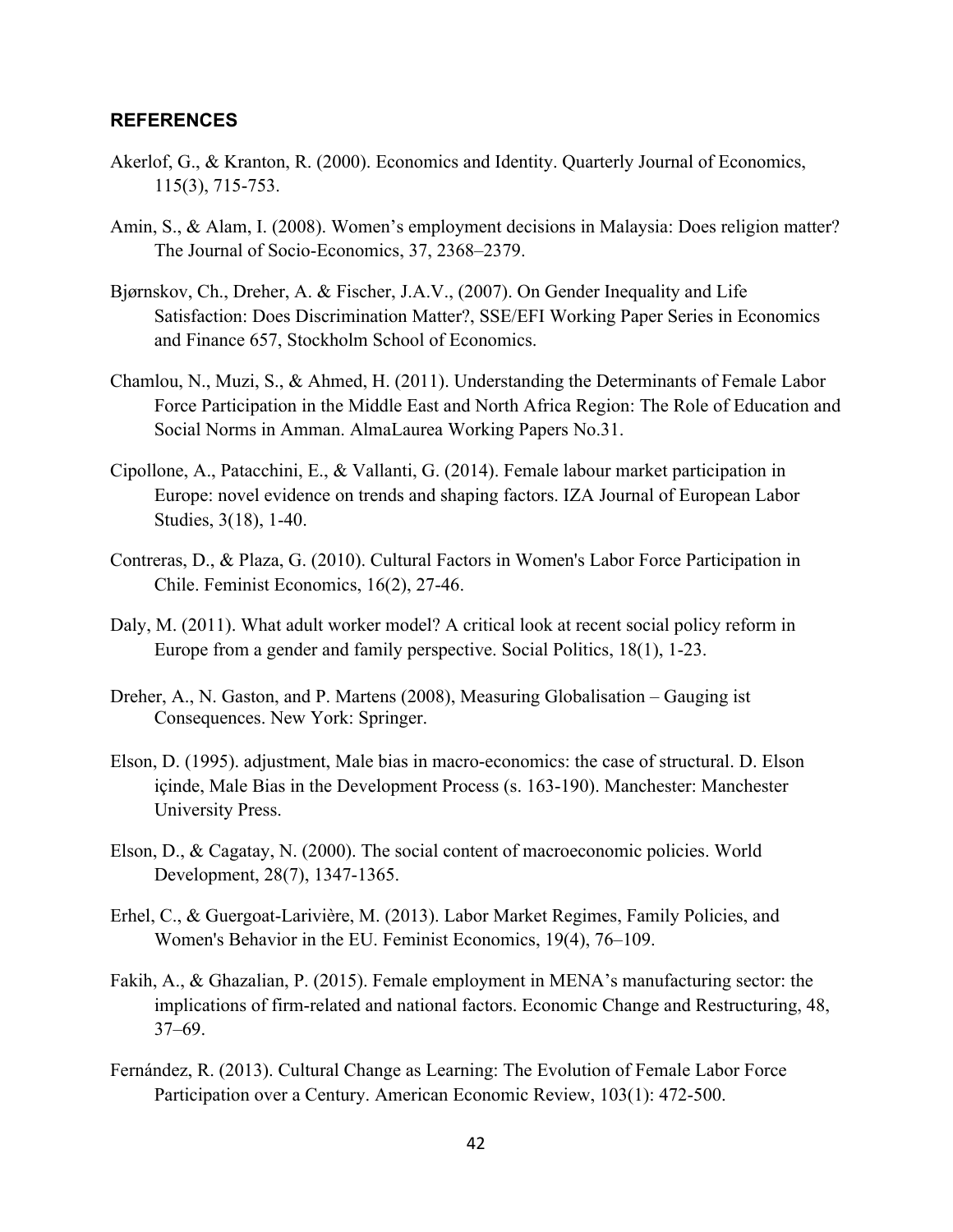Fischer, J.A.V. (2012). Globalization and Political Trust. MPRA Paper No. 36327.

- Fischer, J.A.V. (2015). Globalized markets, globalized information, and female employment: accounting for regional differences in 30 OECD countries, in: Mussida C. and F. Pastore (eds.), Geographical Labor Market Imbalances, AIEL Series in Labour Economics, 283- 303.
- Fischer, J.A.V. & Somogyi, F. (2012). Globalization and protection of employment, MPRA Paper 39426, University Library of Munich, Germany.
- Goldin, C. (2006). The Quiet Revolution That Transformed Women's Employment, Education, and Family. American Economic Review 96, 1-21.
- Giavazzi, F., Schiantarelli, F., & Serafinelli, M. (2013). Attitudes, Policies and Work. Journal of the European Economic Association, 11(6), 1256–1289.
- Glass, J., & Nath, L. (2006). Religious Conservatism and Women's Market Behavior Following Marriage and Childbirth. Journal of Marriage and Family, 68, 611–629.
- Goksel, I. (2013). Female labor force participation in Turkey: The role of Conservatism. Women's Studies International Forum, 41, 45–54.
- H'madoun, M. (2010). Religion and labor force participation of women. University of Antwerp, Department of Applied Economics, Research Paper 2010-007.
- Haghighat, E. (2012). Debunking the Assumed Connection between Educational Attainment, Reduced Fertility and Mortality, Labor Force Inclusion and Political Participation for Women in the Middle East. Middle East Critique, 21(3), 309-332.
- Hayo, B., & Caris, T. (2013). Female Labour Force Participation in the MENA Region: The Role of Identity. Review of Middle East Economics and Finance, 9(3), 271–292.
- Heineck, G. (2004). Does religion influence the labor supply of married women in Germany? Journal of Socio-Economics, 33, 307–328.
- Lehrer, E. (1995). The Effects of Religion on the Labor Supply of Married Women. Social Science Research, 24, 281–301.
- Lewis, J. (2001). The decline of the male breadwinner model: The implications for work and care. Social Politics, 8(2), 152–170.
- Maneschiold, P.-O., & Haraldsson, B. (2007). Religious Norms and Labor Supply of Married Women in Sweden. Finnish Economic Papers, 20(1), 41-56.
- Pastore, F., & Tenaglia, S. (2013). Ora et non Labora? A Test of the Impact of Religion on Female Labor Supply. IZA DP No. 7356.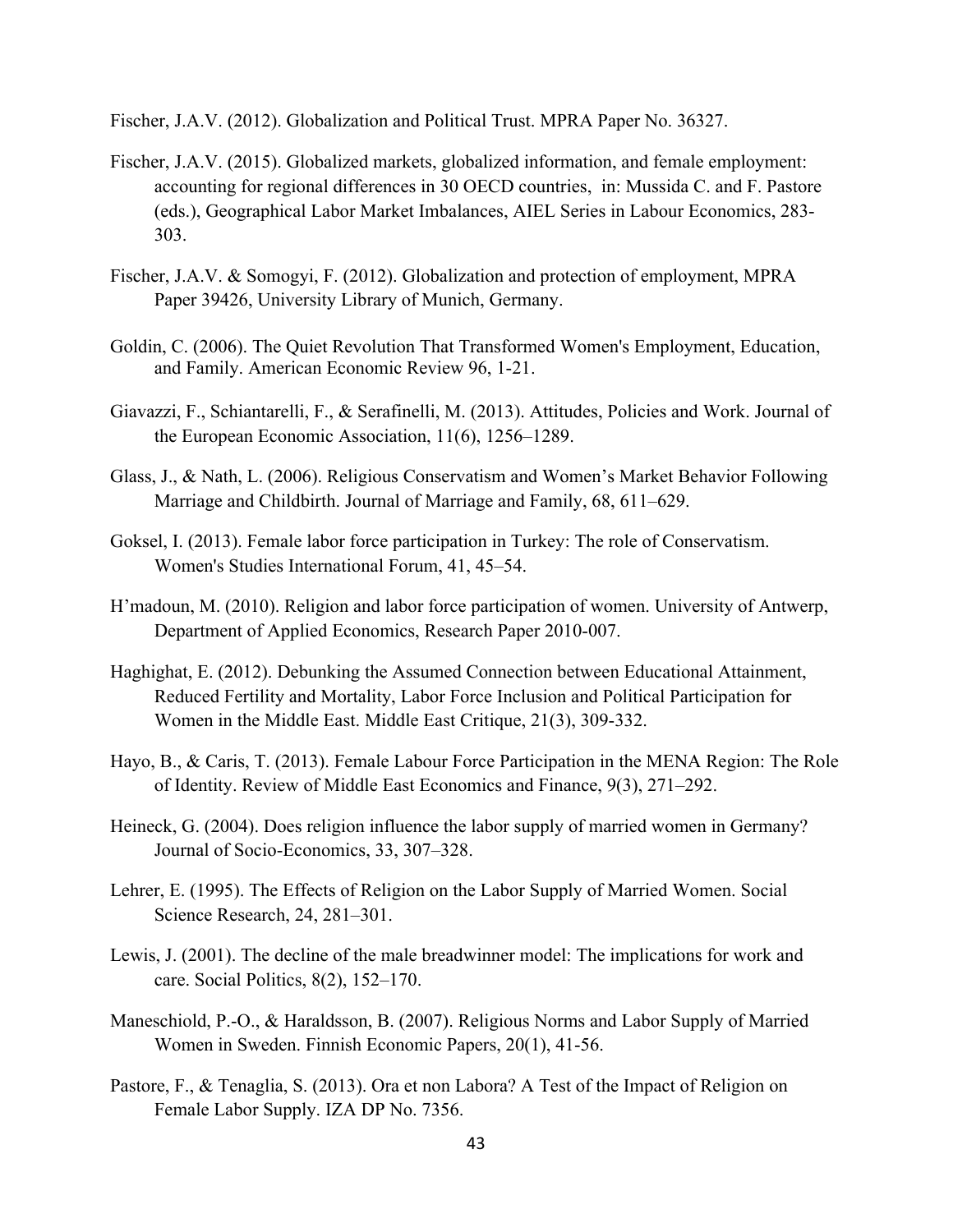- Price, A. (2011). Constraints and Opportunities: The Shaping of Attitudes Towards Women's Employment in the Middle East. Dissertation - Ohio State University .
- Seguino, S. (2007). Plus c¸a Change? Evidence on Global Trends in Gender Norms and Stereotypes. Feminist Economics, 13(2), 1–28.
- Seguino, S. (2011). Help or Hindrance? Religion's Impact on Gender Inequality in Attitudes and Outcomes. World Development, 39(8), 1308-1321.
- Sen, A. (1999). Development as Freedom. New York: Oxford University Press.
- Standing, G. (1989). Global feminization through flexible labor. World Development, 17(7), 1077–1095.
- Standing, G. (1999). Global Feminization Through Flexible Labor: A Theme Revisited. World Development, 27(3), 583-602.
- Thévenon, O. (2013). Drivers of Female Labour Force Participation in the OECD. OECD Social, Employment and Migration Working Papers, No. 145.
- Vella, F. (1994). Gender Roles and Human Capital Investment. Economica, 242, 191–211.
- World Bank. (2013). Opening Doors: Gender Equality and Development in the Middle East and North Africa. Washington DC: World Bank.
- World Values Survey (2014), European and World Values Surveys four-wave integrated data file, 1981-2004, v.20060423, 2006. Surveys designed and executed by the European Values Study Group and World Values Survey Association. For the 5th wave: v.20090901, 2009. For the 6th wave: version 28042014, 2014 World Values Survey Association (www.worldvaluessurvey.org).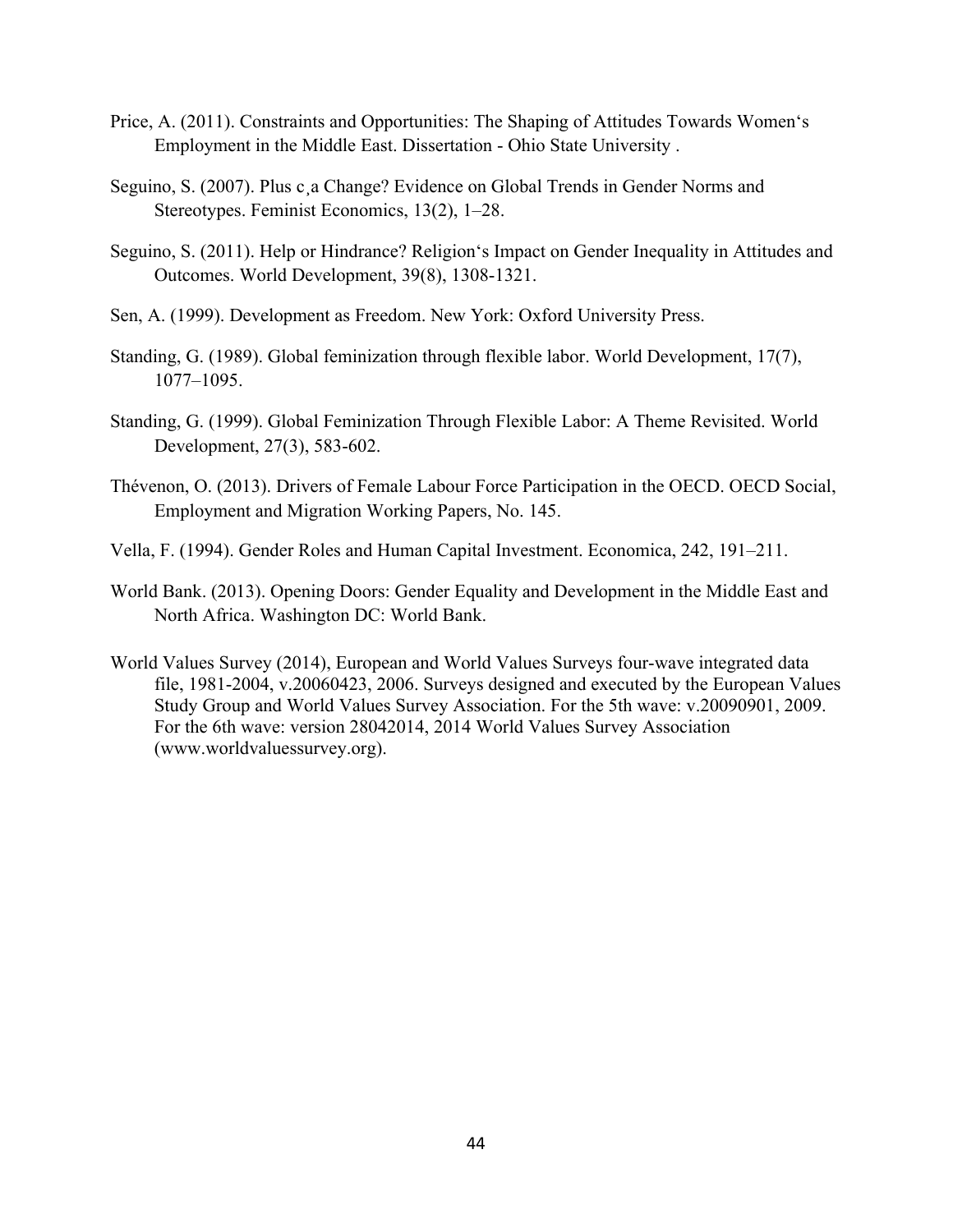## **APPENDIX**

Table A1: Descriptive statistics

| Variable                         | Obs    | Mean  | Std. Dev.              | Min              | Max          |
|----------------------------------|--------|-------|------------------------|------------------|--------------|
|                                  |        |       | Region: MENA           |                  |              |
| Economic globalization           | 17'310 | 49.49 | 15.41                  | 16.95            | 81.25        |
| Informational globalization      | 17'310 | 65.49 | 10.29                  | 30.22            | 84.84        |
| Cross-national personal contacts | 17'310 | 39.05 | 18.51                  | 25.02            | 86.13        |
| Age                              | 22'258 | 35.51 | 10.8815                | 18               | 60           |
| Muslim                           | 22'258 | .62   | .49                    | $\boldsymbol{0}$ | $\mathbf{1}$ |
| Orthodox                         | 22'258 | .003  | .06                    | $\boldsymbol{0}$ | $\mathbf{1}$ |
| Protestant                       | 22'258 | .02   | .15                    | $\overline{0}$   | $\mathbf{1}$ |
| Catholic                         | 22'258 | .007  | .08                    | $\overline{0}$   | 1            |
|                                  |        |       | Region: Western Europe |                  |              |
| Economic globalization           | 35'982 | 62.96 | 19.83                  | 22.53            | 99.52        |
| Informational globalization      | 35'982 | 73.20 | 13.82                  | 45.16            | 94.43        |
| Cross-national personal contacts | 35'982 | 72.02 | 94.22                  | 42.47            | 94.46        |
| Age                              | 38'505 | 39.12 | 11.63                  | 18               | 60           |
| Muslim                           | 38'505 | .005  | .07                    | $\boldsymbol{0}$ | $\mathbf{1}$ |
| Orthodox                         | 38'505 | .003  | .05                    | $\boldsymbol{0}$ | $\mathbf{1}$ |
| Protestant                       | 38'505 | .23   | .42                    | $\overline{0}$   | $\mathbf{1}$ |
| Catholic                         | 38'505 | .44   | .50                    | $\overline{0}$   | 1            |
|                                  |        |       | Region: Eastern Europe |                  |              |
| Economic globalization           | 33'197 | 50.23 | 17.01                  | 26.99            | 92.14        |
| Informational globalization      | 33'197 | 68.93 | 14.73                  | 30.22            | 98.52        |
| Cross-national personal contacts | 33'197 | 54.04 | 12.08                  | 35.09            | 85.83        |
| Age                              | 37'725 | 39.06 | 11.52                  | 18               | 60           |
| Muslim                           | 37'725 | .15   | .36                    | $\boldsymbol{0}$ | $\mathbf{1}$ |
| Orthodox                         | 37'725 | .36   | .48                    | $\overline{0}$   | $\mathbf{1}$ |
| Protestant                       | 37'725 | .02   | .14                    | $\boldsymbol{0}$ | $\mathbf{1}$ |
| Catholic                         | 37'725 | .20   | .40                    | $\boldsymbol{0}$ | $\mathbf{1}$ |

Notes: World Values Survey (2014) micro data 1981-2014 matched with KOF-ETH indices of globalization at the country-year level. The Jewish population in the MENA region resides almost entirely in Israel; the country fixed effect picks then up this religious denomination.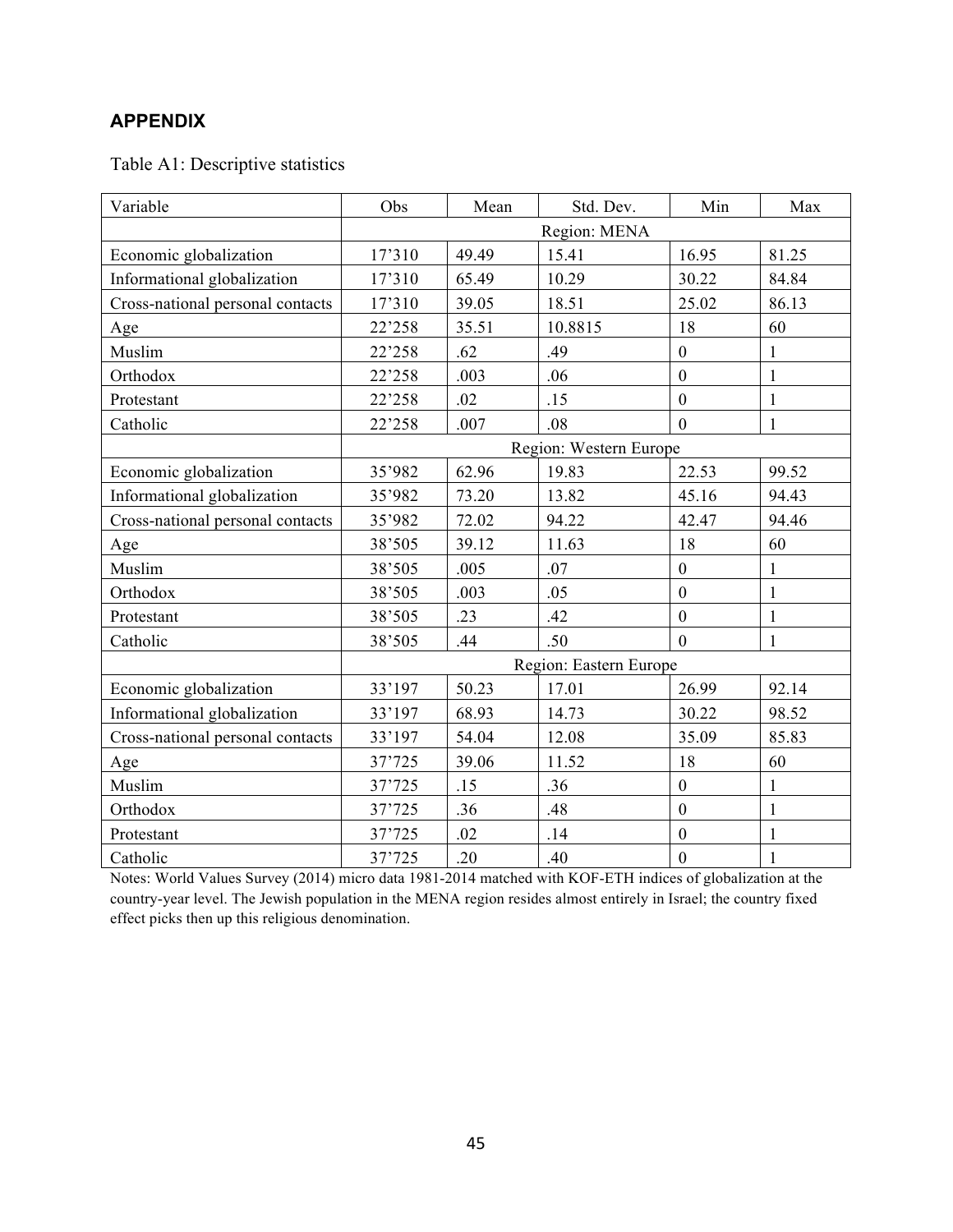|                                               | (1)         | (2)         | (3)         | (4)         |
|-----------------------------------------------|-------------|-------------|-------------|-------------|
| Religious                                     | $-0.459+$   |             |             |             |
|                                               | (2.14)      |             |             |             |
| Religion is important: not very important (2) |             | 0.163       |             |             |
|                                               |             | (1.09)      |             |             |
| Religion is important: somewhat important (3) |             | $-0.517+$   |             |             |
|                                               |             | (2.37)      |             |             |
| Religion is important: very important (4)     |             | $-1.035*$   |             |             |
|                                               |             | (3.22)      |             |             |
| God is important in life: (2)                 |             |             | $-0.276$    |             |
|                                               |             |             | (0.64)      |             |
| God is important in life: (3)                 |             |             | 0.062       |             |
|                                               |             |             | (0.25)      |             |
| God is important in life: (4)                 |             |             | 0.381       |             |
|                                               |             |             | (1.09)      |             |
| God is important in life: (5)                 |             |             | $-0.076$    |             |
|                                               |             |             | (0.26)      |             |
| God is important in life: (6)                 |             |             | $-0.047$    |             |
|                                               |             |             | (0.21)      |             |
| God is important in life: (7)                 |             |             | $-0.136$    |             |
|                                               |             |             | (0.70)      |             |
| God is important in life: (8)                 |             |             | $-0.154$    |             |
|                                               |             |             | (0.95)      |             |
| God is important in life: (9)                 |             |             | $-0.638**$  |             |
|                                               |             |             | (3.33)      |             |
| God is important in life: (10) very important |             |             | $-0.837**$  |             |
|                                               |             |             | (4.38)      |             |
| Confidence in church: (2) not very much       |             |             |             | $-0.070$    |
|                                               |             |             |             | (1.64)      |
| Confidence in church: (3) quite a lot and     |             |             |             | $-0.404*$   |
|                                               |             |             |             | (4.06)      |
| Confidence in church: (4) a great deal        |             |             |             | $-0.742*$   |
|                                               |             |             |             | (5.08)      |
| Region                                        | <b>MENA</b> | <b>MENA</b> | <b>MENA</b> | <b>MENA</b> |
| <b>Estimation</b> method                      | Logistic    | Logistic    | Logistic    | Logistic    |
| Observations                                  | 18.232      | 20.487      | 19.840      | 18.278      |
| Countries                                     | 13          | 13          | 14          | 13          |
| Pseudo R2                                     | 0.172       | 0.184       | 0.193       | 0.191       |

Table A2: Religious values and labor market participation in MENA countries

Notes: Dependent variable is 'employed', with comparison category being 'non-employed' (unemployed, housewife, retired, other). All models include age (age, age squared, age cubic), dichotomous indices of Muslim, in Europe also of Protestant, Catholic, and Orthodox denominations, population size (log-form), time fixed effects, and country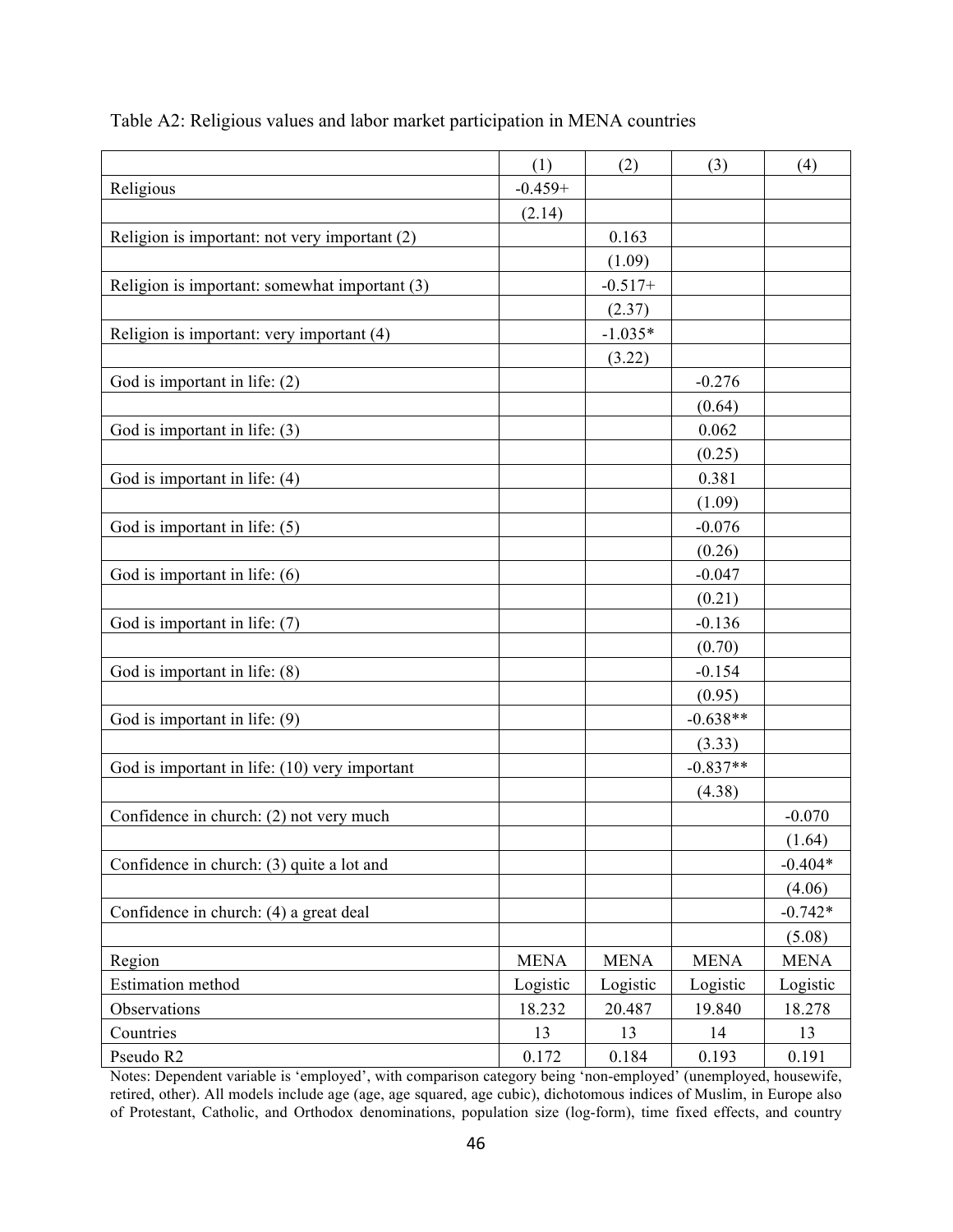fixed effects. Reference categories are: Religion is not important at all (1), God is not important at all (1), confidence in church: none at all  $(1)$ . Standard errors are clustered at the country level.  $+, *, **$  denote statistical significance at the 10, 5 and 1 percent levels, respectively.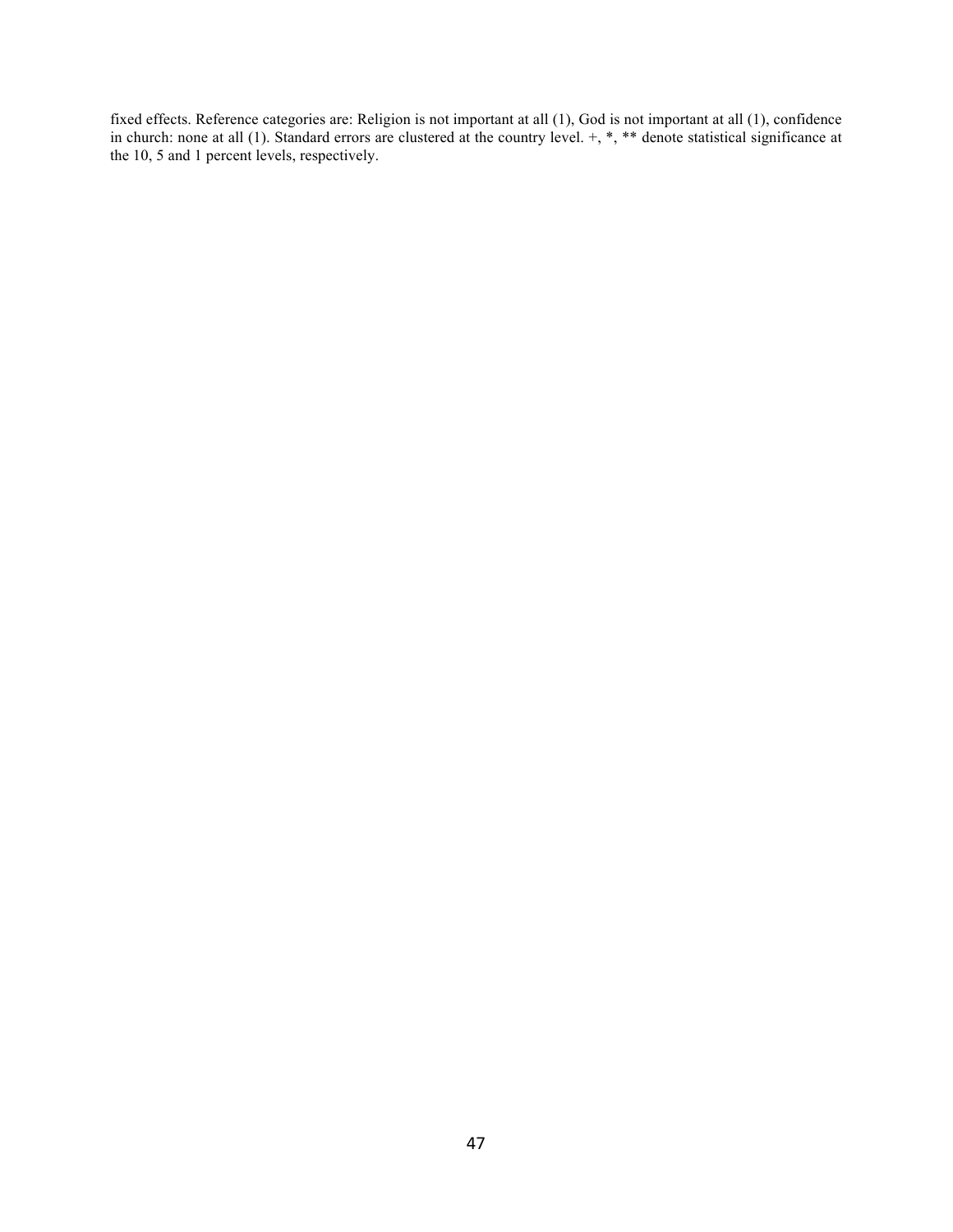|                      | (1)        | (2)        | (3)        | (4)        | (5)       | (6)        | (7)        | (8)        |
|----------------------|------------|------------|------------|------------|-----------|------------|------------|------------|
|                      |            |            |            |            |           |            |            |            |
| Religious            | $-0.181**$ |            |            |            | $-0.371*$ |            |            |            |
|                      | (3.32)     |            |            |            | (2.78)    |            |            |            |
| Rel. imp.: $(2)$     |            | 0.029      |            |            |           | $-0.051$   |            |            |
|                      |            | (0.36)     |            |            |           | (0.83)     |            |            |
| Rel. imp.: $(3)$     |            | $-0.211*$  |            |            |           | $-0.206+$  |            |            |
|                      |            | (2.67)     |            |            |           | (2.39)     |            |            |
| Rel. imp.: $(4)$     |            | $-0.473**$ |            |            |           | $-0.551**$ |            |            |
|                      |            | (5.16)     |            |            |           | (3.66)     |            |            |
| God imp.: $(2)$      |            |            | $0.186*$   |            |           |            | 0.033      |            |
|                      |            |            | (2.98)     |            |           |            | (0.53)     |            |
| God imp.: $(3)$      |            |            | 0.076      |            |           |            | $-0.020$   |            |
|                      |            |            | (1.00)     |            |           |            | (0.31)     |            |
| God imp.: $(4)$      |            |            | $-0.041$   |            |           |            | $-0.136$   |            |
|                      |            |            | (0.82)     |            |           |            | (1.83)     |            |
| God imp.: $(5)$      |            |            | $-0.121$   |            |           |            | $-0.107$   |            |
|                      |            |            | (1.65)     |            |           |            | (1.13)     |            |
| God imp.: $(6)$      |            |            | $-0.074$   |            |           |            | $-0.093$   |            |
|                      |            |            | (1.39)     |            |           |            | (1.01)     |            |
| God imp.: $(7)$      |            |            | $-0.070$   |            |           |            | $-0.116$   |            |
|                      |            |            | (0.99)     |            |           |            | (1.35)     |            |
| God imp.: $(8)$      |            |            | $-0.239*$  |            |           |            | $-0.233+$  |            |
|                      |            |            | (3.26)     |            |           |            | (2.56)     |            |
| God imp.: $(9)$      |            |            | $-0.240+$  |            |           |            | $-0.314*$  |            |
|                      |            |            | (2.51)     |            |           |            | (2.94)     |            |
| God imp.: (10)       |            |            | $-0.434**$ |            |           |            | $-0.564**$ |            |
|                      |            |            | (5.93)     |            |           |            | (4.60)     |            |
| Conf. in church: (2) |            |            |            | 0.067      |           |            |            | 0.012      |
|                      |            |            |            | (0.96)     |           |            |            | (0.20)     |
| Conf. in church: (3) |            |            |            | $-0.078$   |           |            |            | $-0.165$   |
|                      |            |            |            | (0.82)     |           |            |            | (1.85)     |
| Conf. in church: (4) |            |            |            | $-0.413**$ |           |            |            | $-0.488**$ |
|                      |            |            |            | (4.20)     |           |            |            | (3.96)     |
| Region: Europe       | West       | West       | West       | West       | East      | East       | East       | East       |
| Estimation method    | Logit      | Logit      | Logit      | Logit      | Logit     | Logit      | Logit      | Logit      |
| Observations         | 35'653     | 31'600     | 37'031     | 36'406     | 30'368    | 32'043     | 30'688     | 32'008     |
| Countries            | 21         | 21         | 21         | 21         | 20        | 20         | 20         | 20         |
| Pseudo R2            | 0.098      | 0.096      | 0.098      | 0.101      | 0.174     | 0.176      | $0.170\,$  | 0.177      |
|                      |            |            |            |            |           |            |            |            |

Table A3: Religious values and labor market participation in European countries